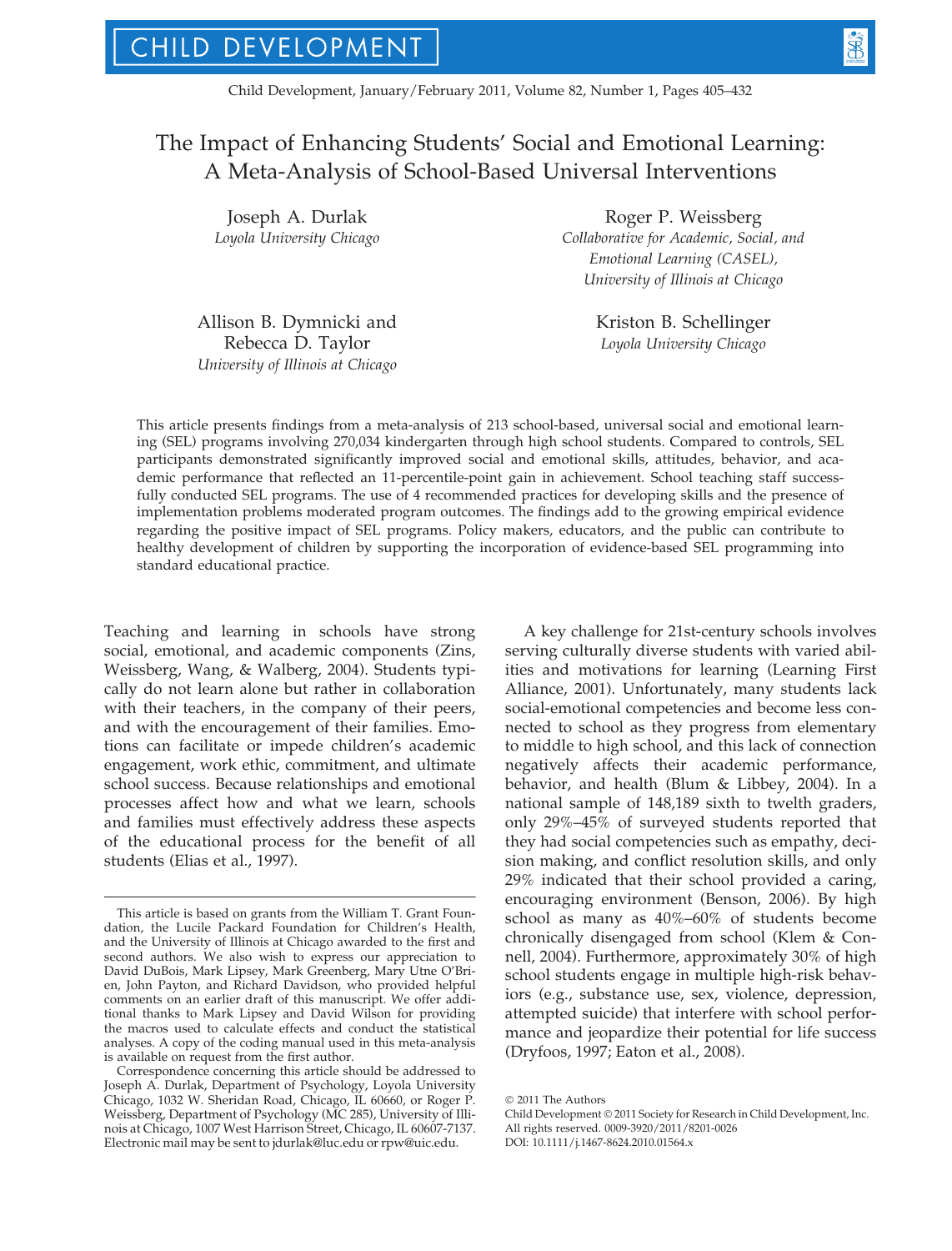There is broad agreement among educators, policy makers, and the public that educational systems should graduate students who are proficient in core academic subjects, able to work well with others from diverse backgrounds in socially and emotionally skilled ways, practice healthy behaviors, and behave responsibly and respectfully (Association for Supervision and Curriculum Development, 2007; Greenberg et al., 2003). In other words, schools have an important role to play in raising healthy children by fostering not only their cognitive development but also their social and emotional development. Yet schools have limited resources to address all of these areas and are experiencing intense pressures to enhance academic performance. Given time constraints and competing demands, educators must prioritize and effectively implement evidence-based approaches that produce multiple benefits.

It has been posited that universal school-based efforts to promote students' social and emotional learning (SEL) represent a promising approach to enhance children's success in school and life (Elias et al., 1997; Zins & Elias, 2006). Extensive developmental research indicates that effective mastery of social-emotional competencies is associated with greater well-being and better school performance whereas the failure to achieve competence in these areas can lead to a variety of personal, social, and academic difficulties (Eisenberg, 2006; Guerra & Bradshaw, 2008; Masten & Coatsworth, 1998; Weissberg & Greenberg, 1998). The findings from various clinical, prevention, and youth development studies have stimulated the creation of many school-based interventions specifically designed to promote young people's SEL (Greenberg et al., 2003). On the other hand, several researchers have questioned the extent to which promoting children's social and emotional skills will actually improve their behavioral and academic outcomes (Duncan et al., 2007; Zeidner, Roberts, & Matthews, 2002). This meta-analysis examines the effects of school-based SEL programming on children's behaviors and academic performance, and discusses the implications of these findings for educational policies and practice.

# What Is Social and Emotional Learning?

The SEL approach integrates competence promotion and youth development frameworks for reducing risk factors and fostering protective mechanisms for positive adjustment (Benson, 2006; Catalano, Berglund, Ryan, Lonczak, & Hawkins, 2002; Guerra

& Bradshaw, 2008; Weissberg, Kumpfer, & Seligman, 2003). SEL researchers and program designers build from Waters and Sroufe's (1983) description of competent people as those who have the abilities ''to generate and coordinate flexible, adaptive responses to demands and to generate and capitalize on opportunities in the environment'' (p. 80). Elias et al. (1997) defined SEL as the process of acquiring core competencies to recognize and manage emotions, set and achieve positive goals, appreciate the perspectives of others, establish and maintain positive relationships, make responsible decisions, and handle interpersonal situations constructively. The proximal goals of SEL programs are to foster the development of five interrelated sets of cognitive, affective, and behavioral competencies: self-awareness, self-management, social awareness, relationship skills, and responsible decision making (Collaborative for Academic, Social, and Emotional Learning, 2005). These competencies, in turn, should provide a foundation for better adjustment and academic performance as reflected in more positive social behaviors, fewer conduct problems, less emotional distress, and improved test scores and grades (Greenberg et al., 2003). Over time, mastering SEL competencies results in a developmental progression that leads to a shift from being predominantly controlled by external factors to acting increasingly in accord with internalized beliefs and values, caring and concern for others, making good decisions, and taking responsibility for one's choices and behaviors (Bear & Watkins, 2006).

Within school contexts, SEL programming incorporates two coordinated sets of educational strategies to enhance school performance and youth development (Collaborative for Academic, Social, and Emotional Learning, 2005). The first involves instruction in processing, integrating, and selectively applying social and emotional skills in developmentally, contextually, and culturally appropriate ways (Crick & Dodge, 1994; Izard, 2002; Lemerise & Arsenio, 2000). Through systematic instruction, SEL skills may be taught, modeled, practiced, and applied to diverse situations so that students use them as part of their daily repertoire of behaviors (Ladd & Mize, 1983; Weissberg, Caplan, & Sivo, 1989). In addition, many programs help students apply SEL skills in preventing specific problem behaviors such as substance use, interpersonal violence, bullying, and school failure (Zins & Elias, 2006). Quality SEL instruction also provides students with opportunities to contribute to their class, school, and community and experience the satisfaction, sense of belonging, and enhanced motivation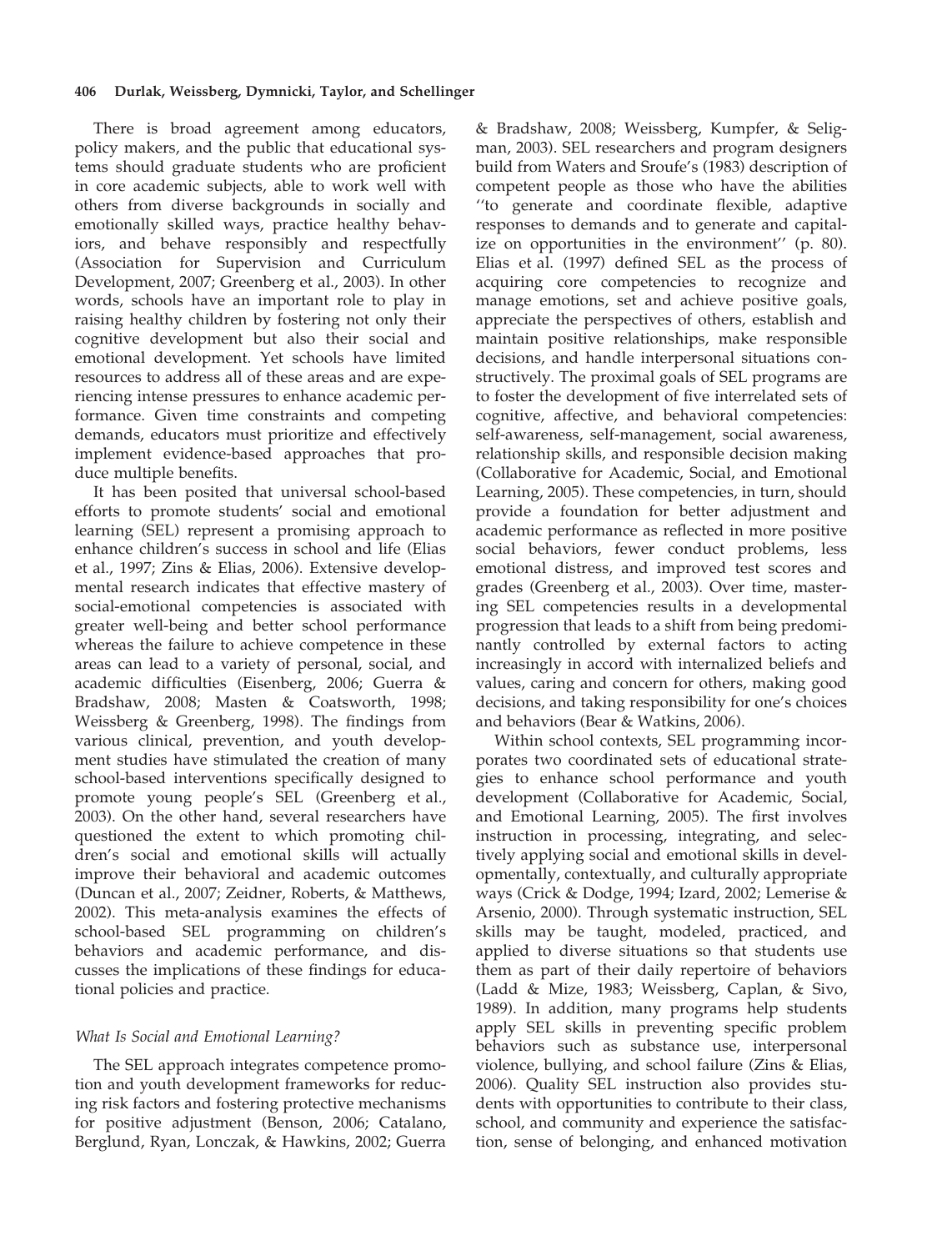that comes from such involvement (Hawkins, Smith, & Catalano, 2004). Second, SEL programming fosters students' social-emotional development through establishing safe, caring learning environments involving peer and family initiatives, improved classroom management and teaching practices, and whole-school community-building activities (Cook et al., 1999; Hawkins et al., 2004; Schaps, Battistich, & Solomon, 2004). Together these components promote personal and environmental resources so that students feel valued, experience greater intrinsic motivation to achieve, and develop a broadly applicable set of social-emotional competencies that mediate better academic performance, health-promoting behavior, and citizenship (Greenberg et al., 2003).

# Recent Relevant Research Reviews

During the past dozen years there have been many informative research syntheses of schoolbased prevention and promotion programming. These reviews typically include some school-based, universal SEL program evaluations along with an array of other interventions that target the following outcomes: academic performance (Wang, Haertel, & Walberg, 1997; Zins et al., 2004), antisocial and aggressive behavior (Lösel & Beelman, 2003; Wilson & Lipsey, 2007), depressive symptoms (Horowitz & Garber, 2006), drug use (Tobler et al., 2000), mental health (Durlak & Wells, 1997; Greenberg, Domitrovich, & Bumbarger, 2001), problem behaviors (Wilson, Gottfredson, & Najaka, 2001), or positive youth development (Catalano et al., 2002). Although these reports differ substantially in terms of which intervention strategies, student populations, and behavioral outcomes are examined, they have reached a similar conclusion that universal school-based interventions are generally effective. However, no review to date has focused exclusively on SEL programs to examine their impact across diverse student outcomes.

# The Current Meta-Analysis: Research Questions and Hypotheses

This paper reports on the first large-scale metaanalysis of school-based programs to promote students' social and emotional development. In contrast to most previous reviews that focus on one major outcome (e.g., substance abuse, aggression, academic performance), we explored the effects of SEL programming across multiple outcomes: social and emotional skills, attitudes toward self and others, positive social behavior, conduct problems, emotional distress, and academic performance. Moreover, we were interested in interventions for the entire student body (universal interventions) and thus did not examine programs for indicated populations, that is, for students already demonstrating adjustment problems. These latter programs have been evaluated in a separate report (Payton et al., 2008).

The proliferation of new competence-promotion approaches led to several important research questions about school-based interventions to foster students' social and emotional development. For example, what outcomes are achieved by interventions that attempt to enhance children's emotional and social skills? Can SEL interventions promote positive outcomes and prevent future problems? Can programs be successfully conducted in the school setting by existing school personnel? What variables moderate the impact of school-based SEL programs? Next, we address these questions and offer hypotheses about expected findings.

The findings from several individual studies and narrative reviews indicate that SEL programs are associated with positive results such as improved attitudes about the self and others, increased prosocial behavior, lower levels of problem behaviors and emotional distress, and improved academic performance (Catalano et al., 2002; Greenberg et al., 2003; Zins et al., 2004). Thus, our first hypothesis was that our meta-analysis of school-based SEL programs would yield significant positive mean effects across a variety of skill, attitudinal, behavioral, and academic outcomes (Hypothesis 1).

Ultimately, interventions are unlikely to have much practical utility or gain widespread acceptance unless they are effective under real-world conditions. Thus, we investigated whether SEL programs can be incorporated into routine educational practice; that is, can they be successfully delivered by existing school staff during the regular school day? In our analyses, we separated interventions conducted by regular school staff and those administered by nonschool personnel (e.g., university researchers, outside consultants). We predicted that programs conducted by classroom teachers and other school staff would produce significant outcomes (Hypothesis 2).

Many school-based SEL programs involve the delivery of classroom curricula designed to promote social-emotional competencies in developmentally and culturally appropriate ways (Collaborative for Academic, Social, and Emotional Learning, 2005). There are also multicomponent programs that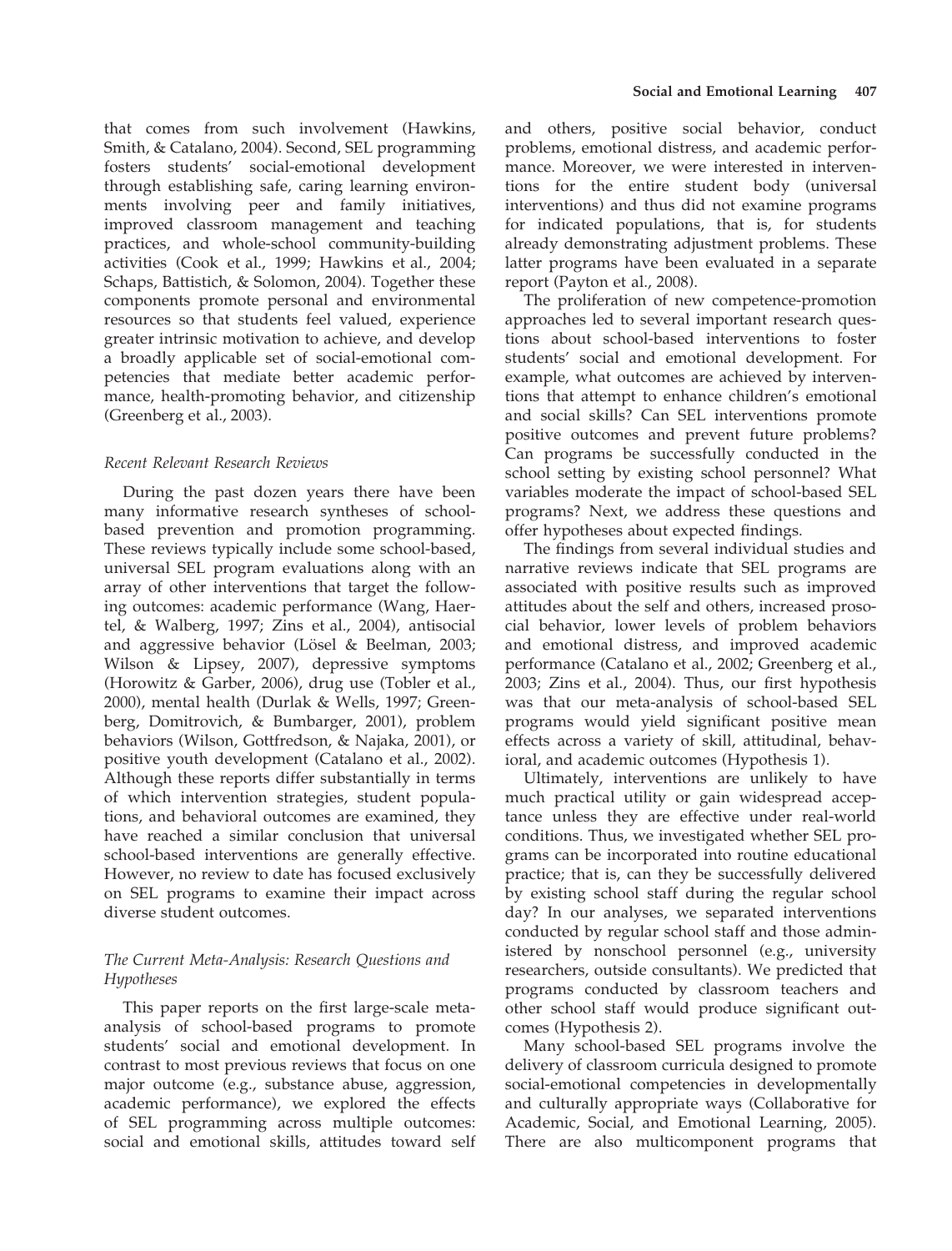supplement classroom programming with schoolwide components (Greenberg et al., 2003). We expected that interventions that combined components within and outside of the daily classroom routine would yield stronger effects than those that were only classroom based (Hypothesis 3). This expectation is grounded in the premise that the broader ecological focus of multicomponent programs that extend beyond the classroom should better support and sustain new skill development (Tolan, Guerra, & Kendall, 1995).

We also predicted that two key variables would moderate student outcomes: the use of recommended practices for developing skills and adequate program implementation. Extensive research in school, community, and clinical settings has led several authors to offer recommendations on what procedures should be followed for effective skill training. For example, there is broad agreement that programs are likely to be effective if they use a sequenced step-by-step training approach, use active forms of learning, focus sufficient time on skill development, and have explicit learning goals (Bond & Hauf, 2004; Durlak, 1997; Dusenbury & Falco, 1995; Gresham, 1995). These four recommended practices form the acronym SAFE (for sequenced, active, focused, and explicit; see the Method section). A meta-analysis of after-school programs that sought to develop personal and social skills found that program staff who followed these four recommended practices were more effective than those who did not follow these procedures (Durlak, Weissberg, & Pachan, 2010). Moreover, the literature suggests that these recommended practices are important in combination with one another rather than as independent factors. In other words, sequenced training will not be as effective unless active forms of learning are used and sufficient time is focused on reaching explicit learning goals. Therefore, we coded how many of the four practices were used in SEL interventions and expected to replicate the previous finding that staff using all four practices would be more successful than those who did not (Hypothesis 4).

For example, new behaviors and more complicated skills usually need to be broken down into smaller steps and sequentially mastered, suggesting the benefit of a coordinated sequence of activities that links the learning steps and provides youth with opportunities to connect these steps (Sequenced). Gresham (1995) has noted that it is ''important to help children learn how to combine, chain and sequence behaviors that make up various social skills'' (p. 1023). Lesson plans and program manuals are often used for this purpose.

An effective teaching strategy for many youth emphasizes the importance of active forms of learning that require youth to act on the material (Active). ''It is well documented that practice is a necessary condition for skill acquisition'' (Salas & Cannon-Bowers, 2001, p. 480). Sufficient time and attention must also be devoted to any task for learning to occur (Focus). Therefore, some time should be set aside primarily for skill development. Finally, clear and specific learning objectives over general ones are preferred because it is important that youth know what they are expected to learn (Explicit).

Finally, there is increasing recognition that effective implementation influences program outcomes (Durlak & Dupre, 2008) and that problems encountered during program implementation can limit the benefits that participants might derive from intervention. Therefore, we hypothesized that SEL programs that encountered problems during program implementation would be less successful than those that did not report such problems (Hypothesis 5).

In sum, this article describes the results of a meta-analysis of school-based universal SEL programs for school children. We hypothesized that (a) SEL programs would yield significant mean effects across skill, attitudinal, behavioral, and academic domains; (b) teachers would be effective in administering these programs; and (c) multicomponent programs would be more effective than single-component programs. We also expected that program outcomes would be moderated by (d) the use of recommended training practices (SAFE practices) and (e) reported implementation problems.

### Method

## Literature Search

Four search strategies were used in an attempt to secure a systematic, nonbiased, representative sample of published and unpublished studies. First, relevant studies were identified through computer searches of PsycInfo, Medline, and Dissertation Abstracts using the following search terms and their variants: social and emotional learning, competence, assets, health promotion, prevention, positive youth development, social skills, self-esteem, empathy, emotional intelligence, problem solving, conflict resolution, coping, stress reduction, children, adolescents, intervention, students, and schools. Second, the reference lists of each identified study and of reviews of psychosocial interventions for youth were examined.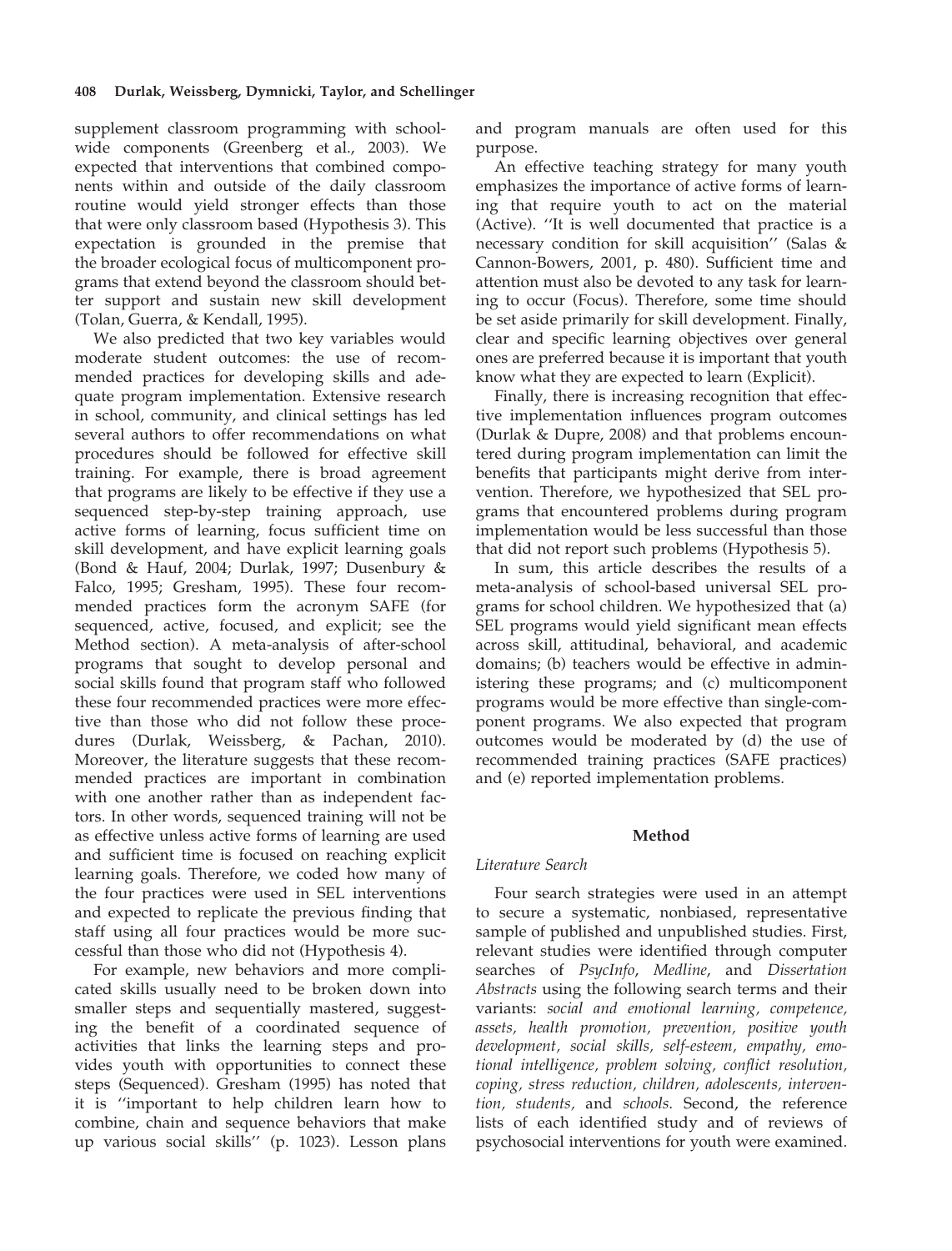Third, manual searches were conducted in 11 journals producing relevant studies from January 1, 1970 through December 31, 2007. These were the American Educational Research Journal, American Journal of Community Psychology, Child Development, Journal of Research in Adolescence, Journal of Consulting and Clinical Psychology, Journal of Primary Prevention, Journal of School Psychology, Journal of Youth and Adolescence, Prevention Science, Psychology in the Schools, and School Psychology Review. Fourth, searches were made of organization Web sites promoting youth development and social-emotional learning, and researchers who presented relevant work at national prevention and community conferences were contacted for complete reports. The final study sample has little overlap with previous meta-analyses of school-based preventive interventions. No more than 12% of the studies in any of the previous reviews (Durlak & Wells, 1997; Horowitz & Garber, 2007; Lösel & Beelman, 2003; Tobler et al., 2000; Wilson et al., 2001; Wilson & Lipsey, 2007) were part of our study sample, and 63% of the studies we reviewed were not included in any of these previous reviews. This is due to a number of reasons including (a) 36% of studies in the current review were published in the past decade, (b) previous reviews have focused primarily on negative outcomes and not on positive social-emotional skills and attitudes, and (c) other studies have not included such a broad range of age groups (i.e., kindergarten through high school students).

# Inclusion Criteria

Studies eligible for review were (a) written in English; (b) appeared in published or unpublished form by December 31, 2007; (c) emphasized the development of one or more SEL skills; (d) targeted students between the ages of 5 and 18 without any identified adjustment or learning problems; (e) included a control group; and (f) reported sufficient information so that effect sizes (ESs) could be calculated at post and, if follow-up data were collected, at least 6 months following the end of intervention.

# Exclusion Criteria

We excluded studies targeting students who had preexisting behavioral, emotional, or academic problems. Additionally, we excluded programs whose primary purpose was to promote achievement through various types of educational curricula, instructional strategies, or other forms of academic assistance, as well as interventions that

focused solely on outcomes related to students' physical health and development (e.g., programs to prevent AIDS, pregnancy, or drug use, or those seeking to develop healthy nutrition and exercise patterns). Finally, we excluded small-group out-ofclass programs that were offered during study hall, gym class, or in school after the school day ended. Although some of these programs technically qualify as universal interventions, they differed in several respects from the other reviewed interventions. For example, they did not involve entire classes but were limited to those students who volunteered (thus introducing the possibility of self-selection bias) and they usually had much smaller sample sizes and were briefer in duration.

# Dealing With Multiple Cohorts or Multiple Publications on the Same Cohort

Multiple interventions from the same report were coded and analyzed separately if the data related to distinct intervention formats (e.g., classroom versus multicomponent) and contained separate cohorts, or if a single report reported the results for an original cohort and a replication sample. Multiple papers evaluating the same intervention but containing different outcome data at post or follow-up for the same cohort were combined into a single study.

# Independent Variable: Intervention Formats

The major independent variables were intervention format, the use of four recommended practices related to skill development (SAFE practices), and reported implementation problems. The intervention format used to promote students' social and emotional development was categorized in the following three mutually exclusive ways based on the primary change agent and whether multi-component strategies were used to influence students.

Class by teacher. The most common strategy (53% of interventions) involved classroom-based interventions administered by regular classroom teachers (Class by Teacher). These usually took the form of a specific curriculum and set of instructional strategies (e.g., behavior rehearsal, cooperative learning) that sought to develop specific social and emotional skills.

Class by nonschool personnel. These interventions were similar to Class by Teacher approaches with the major difference being that nonschool personnel, such as university researchers or outside consultants, administered the intervention.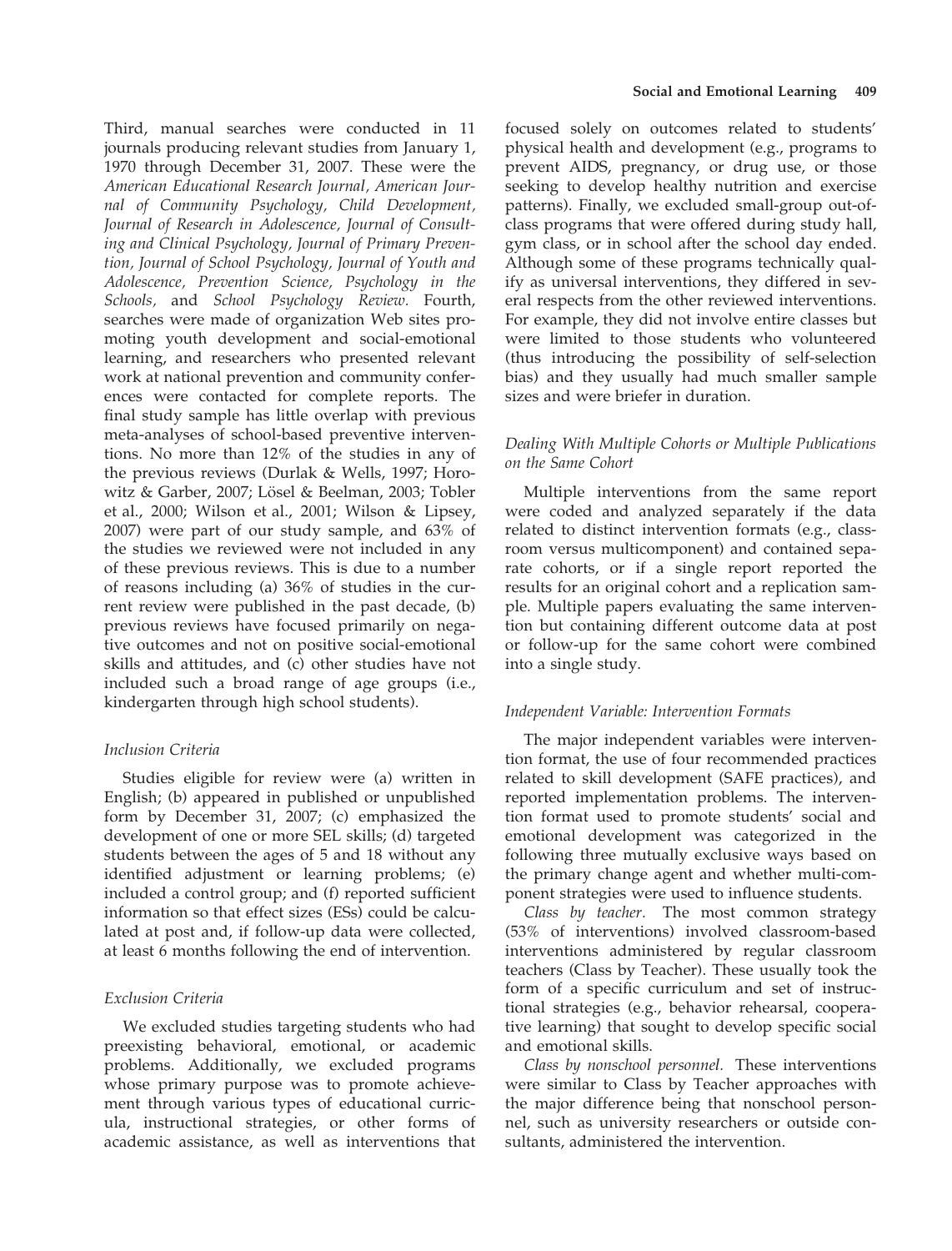Multicomponent programs. These approaches typically had two components and often supplemented teacher-administered classroom interventions with a parent component or schoolwide initiatives. In some projects, parents worked with their child to complete skill-related homework assignments or attended parent discussion and training groups (e.g., Kumpfer, Alvarado, Tait, & Turner, 2002). Others involved schoolwide organizational changes. For example, these efforts might begin with the formation of a planning team that develops new policies and procedures to reorganize school structures and then institutes practices to encourage and support students' social and emotional development (e.g., Cook, Murphy, & Hunt, 2000; Flay, Allred, & Ordway, 2001; Hawkins et al., 2004).

# Potential Moderators of Outcome: SAFE and Implementation

SAFE. Interventions were coded dichotomously (yes or no) according to whether or not each of four recommended practices identified by the acronym SAFE was used to develop students'skills: (a) Does the program use a connected and coordinated set of activities to achieve their objectives relative to skill development? (Sequenced); (b) Does the program use active forms of learning to help youth learn new skills? (Active); (c) Does the program have at least one component devoted to developing personal or social skills? (Focused); and (d) Does the program target specific SEL skills rather than targeting skills or positive development in general terms? (Explicit). Reports rarely contained data on the extent to which each of the above four practices were used (e.g., how often or to what degree active forms of learning were used) and, therefore, dichotomous coding was necessary. For example, any time spent on active learning (e.g., role playing or behavioral rehearsal) was credited as long as it afforded students the opportunity to practice or rehearse SEL skills. Further details on these practices are available in the coding manual and in Durlak et al. (2010). Programs that followed or failed to follow all four practices were called SAFE and Other programs, respectively.

Program implementation. First, we noted whether authors monitored the process of implementation in any way. If the answer was affirmative, we then coded reports (yes or no) for instances of implementation problems (e.g., when staff failed to conduct certain parts of the intervention or unexpected developments altered the execution of the program). Thus, a program was only coded as having no implementation problems if implementation was monitored and authors reported no problems or that the program was delivered as intended.

# Methodological Variables

To assess how methodological features might influence outcomes, three variables were coded dichotomously (randomization to conditions, use of a reliable outcome measure, and use of a valid outcome measure; each as yes or no). An outcome measure's reliability was considered acceptable if kappa or alpha statistics were  $\geq .60$ , reliability calculated by product moment correlations was  $\geq$  .70, and level of percentage agreement by raters was  $\geq$  .80. A measure was considered valid if the authors cited data confirming the measure's construct, concurrent, or predictive validity. Reliability and validity were coded dichotomously because exact psychometric data were not always available. Additionally, we coded attrition as a continuous variable in two ways: (a) as total attrition from the combined intervention and control group sample from pre to post and (b) as differential attrition, assessed as the percentage of attrition from the control group subtracted from the attrition percentage of the intervention group.

# Dependent Variables: Student Outcomes

The dependent variables used in this meta-analysis were six different student outcomes: (a) social and emotional skills, (b) attitudes toward self and others, (c) positive social behaviors, (d) conduct problems, (e) emotional distress, and (f) academic performance.

Social and emotional skills. This category includes evaluations of different types of cognitive, affective, and social skills related to such areas as identifying emotions from social cues, goal setting, perspective taking, interpersonal problem solving, conflict resolution, and decision making. Skill assessments could be based on the reports from the student, a teacher, a parent, or an independent rater. However, all the outcomes in this category reflected skill acquisition or performance assessed in test situations or structured tasks (e.g., interviews, role plays, or questionnaires). In contrast, teacher ratings of students' behaviors manifested in daily situations (e.g., a student's ability to control anger or work well with others) were placed in the positive social behavior category below.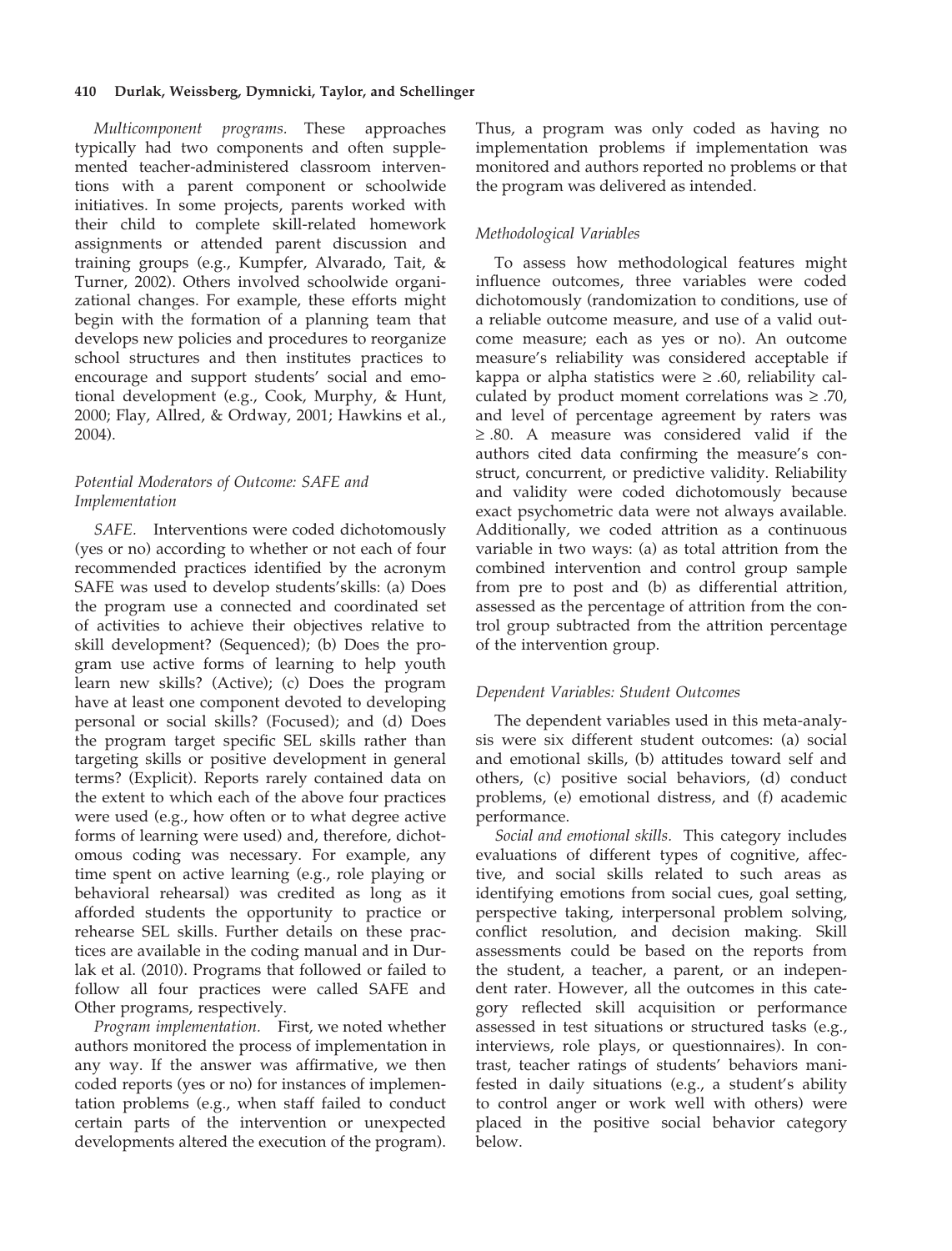Attitudes toward self and others. This category combines positive attitudes about the self, school, and social topics. It included self-perceptions (e.g., self-esteem, self-concept, and self-efficacy), school bonding (e.g., attitudes toward school and teachers), and conventional (i.e., prosocial) beliefs about violence, helping others, social justice, and drug use. All the outcomes in this category were based on student self-reports. We combined these three outcomes to avoid extremely small cell sizes for subsequent analyses.

Positive social behavior. This category included outcomes such as getting along with others derived from the student, teacher, parent, or an independent observer. These outcomes reflect daily behavior rather than performance in hypothetical situations, which was treated as a social and emotional skill outcome. For example, teacher ratings of social skills drawn from Elliott and Gresham's Social Skills Rating Scale (Elliott, Gresham, Freeman, & McCloskey, 1988) were put into the positive social behavior outcome category.

Conduct problems. This category included measures of different types of behavior problems, such as disruptive class behavior, noncompliance, aggression, bullying, school suspensions, and delinquent acts. These measures, such as the Child Behavior Checklist (Achenbach, 1991), could also come from student self-reports, teacher or parent ratings, or independent observers, or, in the case of school suspensions, only from school records.

Emotional distress. This category consisted of measures of internalized mental health issues. These included reports of depression, anxiety, stress, or social withdrawal, which could be provided by students, teachers, or parents on measures such as the Children's Manifest Anxiety Scale (Kitano, 1960).

Academic performance. Academic performance included standardized reading or math achievement test scores from such measures as the Stanford Achievement Test or the Iowa Test of Basic Skills, and school grades in the form of students' overall GPA or their grades in specific subjects (usually reading or math). Only data drawn from school records were included. Teacher-developed tests, teacher ratings of academic competence, and IQ measures such as the Stanford Binet were not included.

# Coding Reliability

A coding system available from the first author was developed to record information about each report such as its date of appearance and source, characteristics of the participants, methodological features, program procedures, and measured outcomes. Trained research assistants working in pairs but at different time periods and on different aspects of the total coding system completed the coding. Reliability of coding was estimated by having pairs of students independently code a randomly selected 25% sample of the studies. Kappa coefficients corrected for chance agreement were acceptable across all codes reported in this review (mean kappa was 0.69). Raters' agreements on continuous variables were all above 0.90. Any disagreements in coding were eventually resolved through discussion.

# Calculation of Effects and General Analytic Strategies

Hedge's g (Hedges & Olkin, 1985) was the index of effect adjusted whenever possible for any preintervention differences between intervention and control groups (e.g., Wilson & Lipsey, 2007; Wilson et al., 2001). All ESs were calculated such that positive values indicated a favorable result for program students over controls. When means and standard deviations were not available, we used estimation procedures recommended by Lipsey and Wilson (2001). If the only information in the report was that the results were nonsignificant and attempts to contact authors did not elicit further information, the ES was conservatively set at zero. There were 45 imputed zeros among the outcomes, and subsequent analyses indicated these zeros were not more likely to be associated with any coded variables.

One ES per study was calculated for each outcome category. In addition, we corrected each ES for small sample bias, weighted ESs by the inverse of their variance prior to any analysis, and calculated 95% confidence intervals around each mean. When testing our hypotheses, a .05 probability level was used to determine statistical significance. A mean ES is significantly different from zero when its 95% confidence intervals do not include zero. The method of examining overlapping confidence intervals (Cumming & Finch, 2005) was used to determine if the mean ESs from different groups of studies differed significantly. Finally, the method used for all analyses was based on a random effects model using maximum likelihood estimation procedure (Lipsey & Wilson, 2001).

The significance of the heterogeneity of a group of ESs was examined through the Q statistic.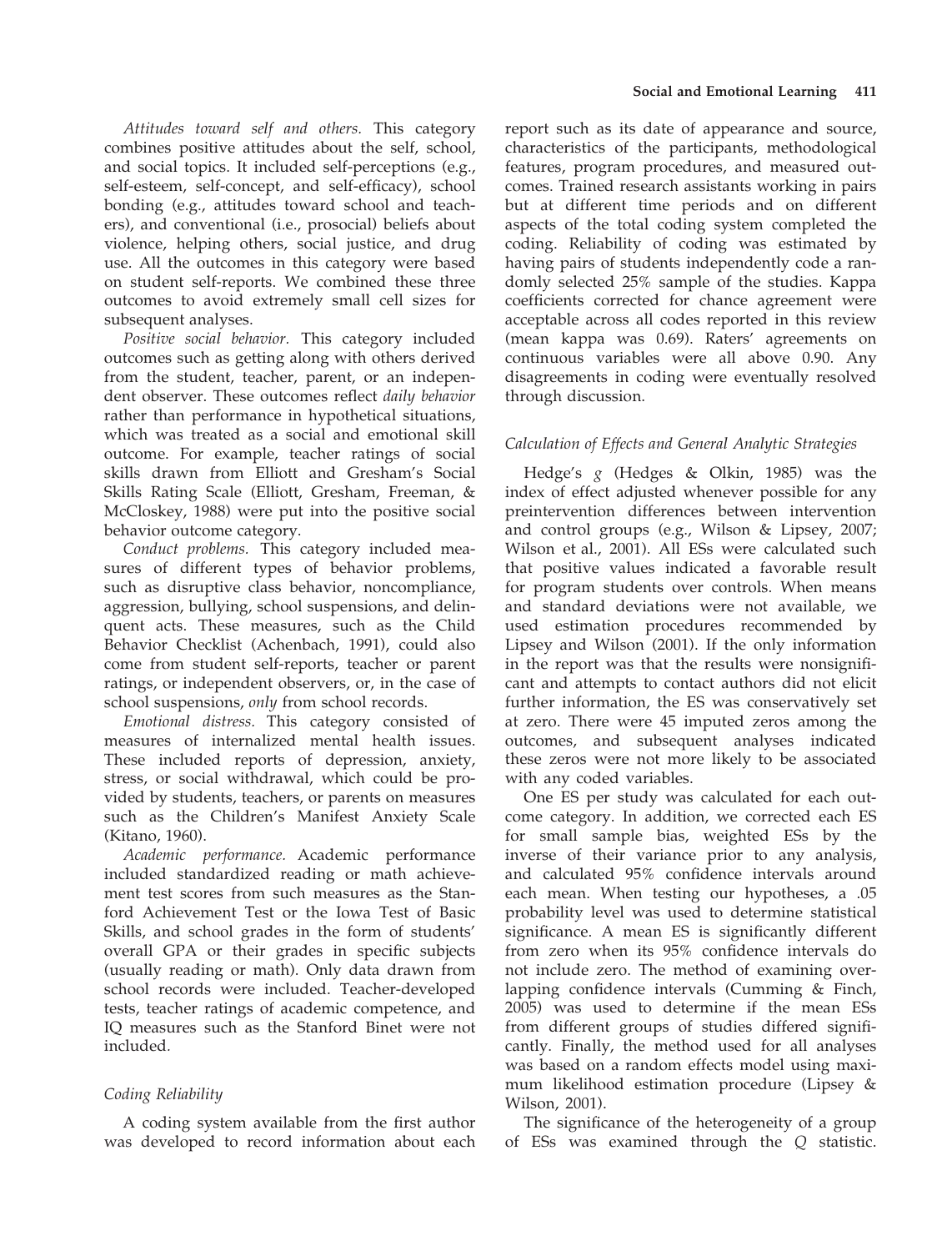A significant Q value suggests studies are not drawn from a common population whereas a nonsignificant value indicates the opposite. In addition, we used the  $I^2$  statistic (Higgins, Thompson, Deeks, & Altman, 2003), which reflects the degree (as opposed to the statistical significance) of heterogeneity among a set of studies along a 0%–100% scale.

#### Results

## Descriptive Characteristics of Reviewed Studies

The sample consisted of 213 studies that involved 270,034 students. Table 1 summarizes some of the features of these investigations. Most papers (75%) were published during the last two decades. Almost half (47%) of the studies employed randomized designs. More than half the programs (56%) were delivered to elementary school students, just under a third (31%) involved middle school students, and the remainder included high school students. Although nearly one third of the reports contained no information on student ethnicity (31%) or socioeconomic status (32%), several interventions occurred in schools serving a mixed student body in terms of ethnicity (35%) or socioeconomic status (25%). Just under half of the studies were conducted in urban schools (47%). The majority of SEL programs were classroom based, either delivered by teachers (53%) or nonschool personnel (21%), and 26% were multicomponent programs. About 77% of the programs lasted for less than a year, 11% lasted 1–2 years, and 12% lasted more than 2 years.

# SEL Programs Significantly Improve Students' Skills, Attitudes, and Behaviors

The grand study-level mean for all 213 interventions was  $0.30$  (CI =  $0.26-0.33$ ), which was statistically significant from zero. The Q value of 2,453 was significant ( $p \leq .001$ ) and the  $I^2$  was high (91%), indicating substantial heterogeneity among studies and suggesting the existence of one or more variables that might moderate outcomes.

Table 2 presents the mean effects and their 95% confidence intervals obtained at post across all reviewed programs in each outcome category. All six means (range =  $0.22$  to  $0.57$ ) are significantly greater than zero and confirm our first hypothesis. Results (based on 35–112 interventions depending on the outcome category) indicated that, compared to controls, students demonstrated enhanced SEL

Table 1

Descriptive Characteristics of 213 School-Based Universal Interventions With Outcomes at Post

| General publication features                         | Ν    | %  |
|------------------------------------------------------|------|----|
| Date of report                                       |      |    |
| 1955-1979                                            | 18   | 9  |
| 1980-1989                                            | 35   | 16 |
| 1990-1999                                            | 83   | 39 |
| 2000-2007                                            | 77   | 36 |
| Source of report                                     |      |    |
| Published article/books                              | 172  | 81 |
| Unpublished reports                                  | 41   | 19 |
| Methodological features                              |      |    |
| Randomization                                        |      |    |
| Yes                                                  | 99   | 47 |
| No                                                   | 114  | 53 |
| Mean percent of attrition                            |      | 11 |
| Implementation                                       |      |    |
| Not reported on                                      | 91   | 43 |
| No significant problems reported                     | 74   | 35 |
| Significant problems reported                        | 48   | 22 |
| Use of reliable outcome measures                     |      |    |
| Yes                                                  | 550  | 76 |
| No                                                   | 176  | 24 |
| Use of valid outcome measures                        |      |    |
| Yes                                                  | 369  | 51 |
| No                                                   | 357  | 49 |
| Source of outcome data                               |      |    |
| Child                                                | 382  | 53 |
| Other (parent, teacher, observer,<br>school records) | 422  | 47 |
| Participant features                                 |      |    |
| Educational level of participants                    |      |    |
| Elementary school (Grades K-5)                       | 120  | 56 |
| Middle school (Grades 6-8)                           | 66   | 31 |
| High school (Grades 9-12)                            | 27   | 13 |
| Intervention features                                |      |    |
| Intervention format                                  |      |    |
| Class by Teacher                                     | 114  | 53 |
| Class by Nonschool Personnel                         | 44   | 21 |
| Multicomponent                                       | 55   | 26 |
| Use of recommended training procedures               |      |    |
| Intervention rated as SAFE                           | 176  | 83 |
| Intervention not rated as SAFE                       | 37   | 17 |
| Number of sessions                                   |      |    |
| Mean number of sessions                              | 40.8 |    |
| Median number of sessions                            | 24   |    |
| Locale of intervention                               |      |    |
| <b>United States</b>                                 | 186  | 87 |
| Outside the United States                            | 27   | 13 |
| General area of school                               |      |    |
| Urban                                                | 99   | 47 |
| Suburban                                             | 35   | 16 |
| Rural                                                | 31   | 15 |
| Combination of areas                                 | 30   | 14 |
| Did not report                                       | 18   | 8  |
|                                                      |      |    |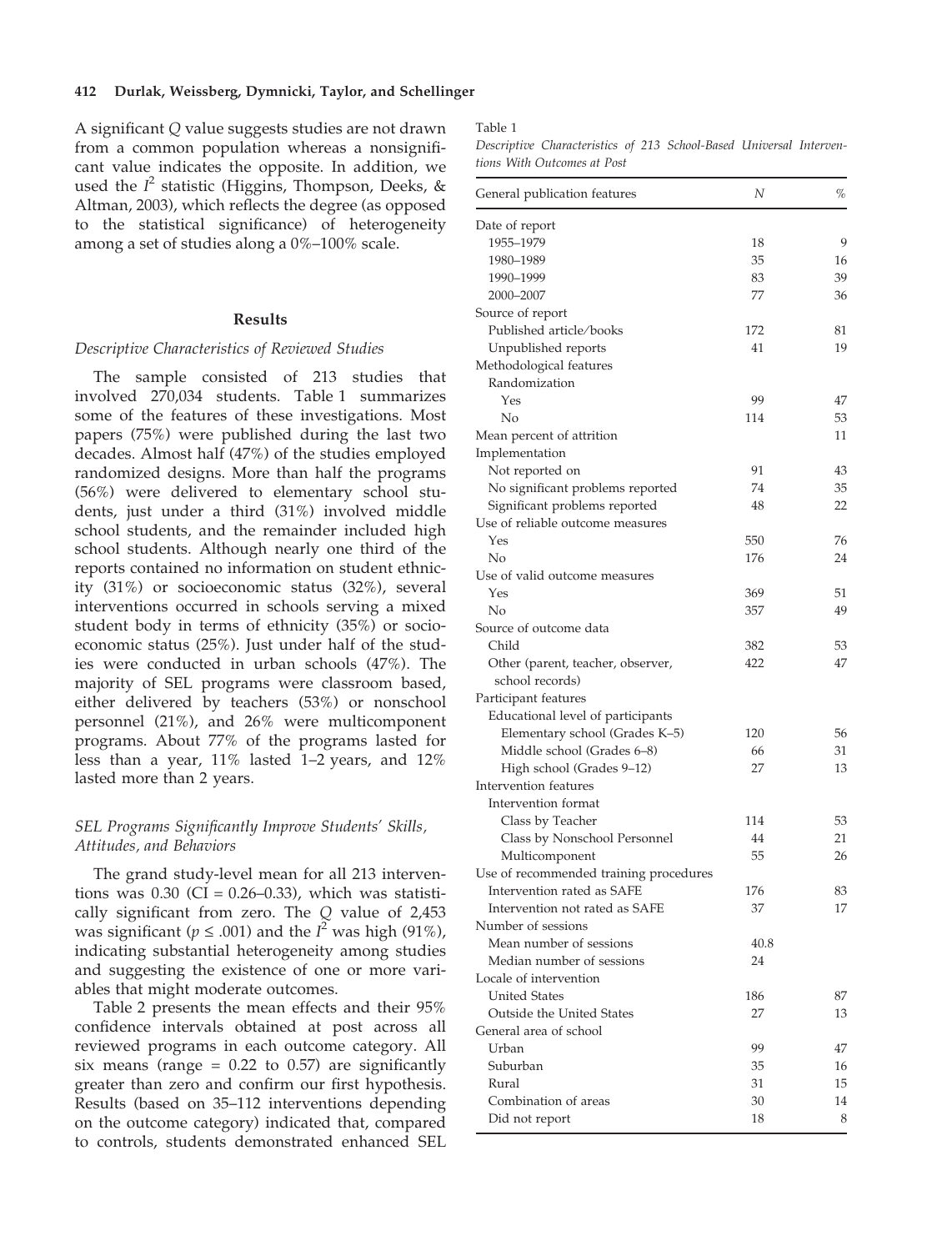|                |           | Outcomes          |                         |                             |                     |                       |                         |  |  |
|----------------|-----------|-------------------|-------------------------|-----------------------------|---------------------|-----------------------|-------------------------|--|--|
|                |           | SEL skills        | Attitudes               | Positive social<br>behavior | Conduct<br>problems | Emotional<br>distress | Academic<br>performance |  |  |
| Group          |           |                   |                         |                             |                     |                       |                         |  |  |
| Total          | ES        | $0.57*$           | $0.23*$                 | $0.24*$                     | $0.22*$             | $0.24*$               | $0.27*$                 |  |  |
| sample         | <b>CI</b> | $0.48$ to $0.67$  | $0.16 \text{ to } 0.30$ | $0.16$ to $0.32$            | $0.16$ to $0.29$    | $0.14$ to $0.35$      | $0.15$ to $0.39$        |  |  |
|                | N         | 68                | 106                     | 86                          | 112                 | 49                    | 35                      |  |  |
| Class by       | ES        | $0.62*$           | $0.23*$                 | $0.26*$                     | $0.20*$             | $0.25*$               | $0.34*$                 |  |  |
| Teacher        | <b>CI</b> | 0.41 to 0.82      | $0.17$ to $0.29$        | $0.15$ to $0.38$            | $0.12$ to $0.29$    | 0.08 to 0.43          | $0.16$ to $0.52$        |  |  |
|                | N         | 40                | 59                      | 59                          | 53                  | 20                    | 10                      |  |  |
| Class by       | ES        | $0.87*$           | $0.14*$                 | 0.23                        | $0.17*$             | 0.21                  | 0.12                    |  |  |
| Nonschool      | <b>CI</b> | $0.58$ to $1.16$  | $0.02$ to $0.25$        | $-0.04$ to 0.50             | $0.02$ to $0.33$    | $-0.01$ to 0.43       | $-0.19$ to 0.43         |  |  |
| Personnel      | N         | 21                | 18                      | 11                          | 16                  | 14                    | 3                       |  |  |
| Multicomponent | ES        | 0.12              | $0.23*$                 | 0.19                        | $0.26*$             | $0.27*$               | $0.26*$                 |  |  |
|                | <b>CI</b> | $-0.35$ to $0.60$ | 0.15 to 0.31            | $-0.02$ to 0.39             | 0.17 to 0.34        | 0.07 to 0.47          | $0.16 \text{ to } 0.36$ |  |  |
|                | N         | 7                 | 26                      | 16                          | 43                  | 15                    | 22                      |  |  |

| Table 2 |                                                                                                 |  |  |  |  |
|---------|-------------------------------------------------------------------------------------------------|--|--|--|--|
|         | Mean Effects and .05 Confidence Intervals at Post for Total Sample and Each Intervention Format |  |  |  |  |

 $*_{p} \le .05$ .

skills, attitudes, and positive social behaviors following intervention, and also demonstrated fewer conduct problems and had lower levels of emotional distress. Especially noteworthy from an educational policy perspective, academic performance was significantly improved. The overall mean effect did not differ significantly for test scores and grades (mean  $ESs = 0.27$  and 0.33, respectively). Although only a subset of studies collected information on academic performance, these investigations contained large sample sizes and involved a total of 135,396 students.

# Follow-Up Effects

Thirty-three of the studies (15%) met the criteria of collecting follow-up data at least 6 months after the intervention ended. The average follow-up period across all outcomes for these 33 studies was 92 weeks (median = 52 weeks; means range from 66 weeks for SEL skills to 150 weeks for academic performance). The mean follow-up ESs remained significant for all outcomes in spite of reduced numbers of studies assessing each outcome: SEL skills (ES = 0.26;  $k = 8$ ), attitudes (ES = 0.11;  $k = 16$ ), positive social behavior (ES =  $0.17$ ;  $k = 12$ ), conduct problems  $(ES = 0.14; k = 21)$ , emotional distress  $(ES = 0.15; k = 11)$ , and academic performance  $(ES = 0.32; k = 8)$ . Given the limited number of follow-up studies, all subsequent analyses were conducted at post only.

# School Staff Can Conduct Successful SEL Programs

Table 2 presents the mean effects obtained for the three major formats and supports the second hypothesis that school staff can conduct successful SEL programs. Classroom by Teacher programs were effective in all six outcome categories, and Multicomponent programs (also conducted by school staff) were effective in four outcome categories. In contrast, classroom programs delivered by nonschool personnel produced only three significant outcomes (i.e., improved SEL skills and prosocial attitudes, and reduced conduct problems). Student academic performance significantly improved only when school personnel conducted the intervention.

The prediction that multicomponent programs would be more effective than single-component programs was not supported (see Table 2). Multicomponent program effects were comparable to but not significantly higher than those obtained in Classroom by Teacher programs in four outcome areas (i.e., attitudes, conduct problems, emotional distress, and academic performance). They did not yield significant effects for SEL skills or positive social behavior, whereas Class by Teacher programs did.

# What Moderates Program Outcomes?

We predicted that the use of the four SAFE practices to develop student skills and reported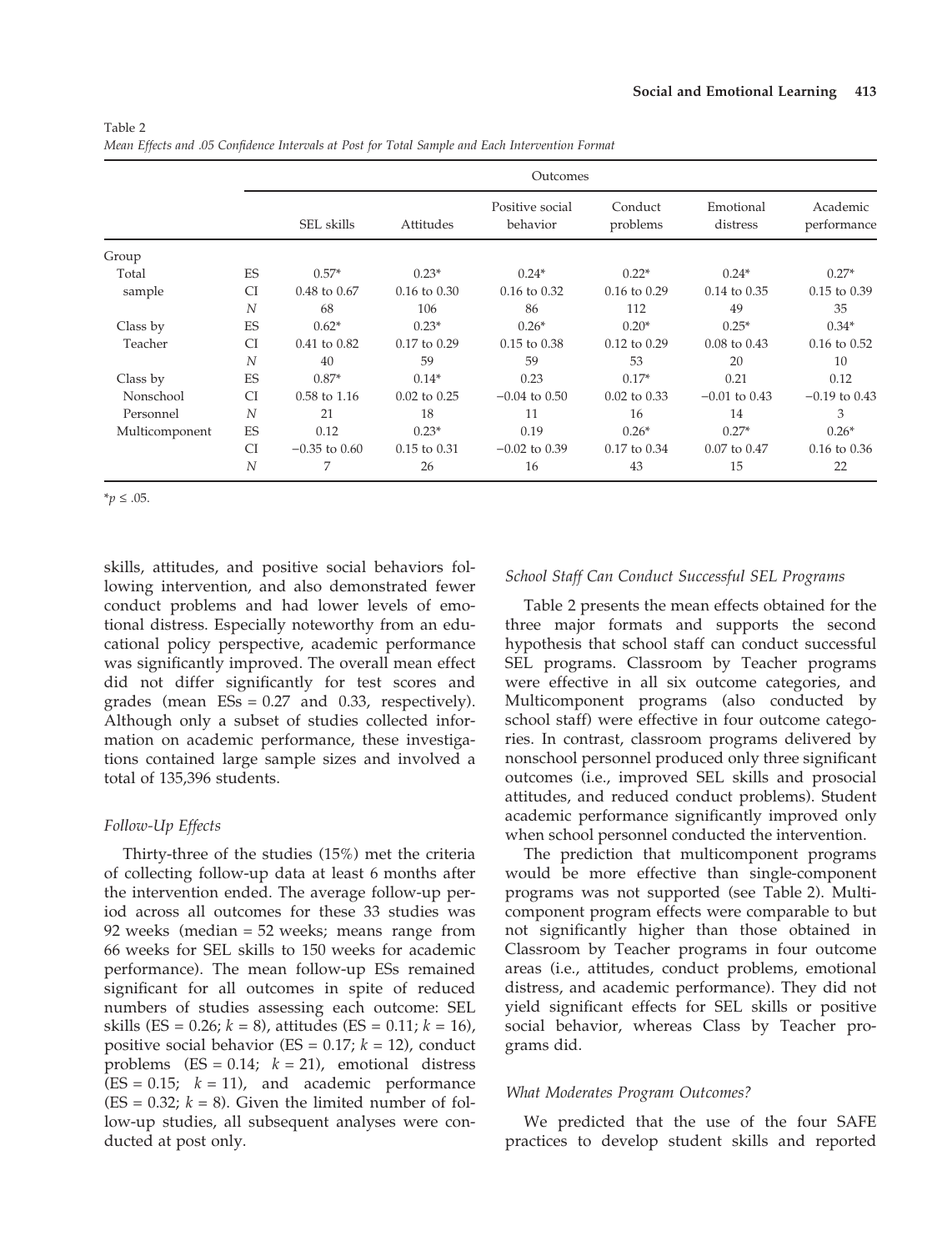implementation problems would moderate program outcomes, and in separate analyses we divided the total group of studies according to these variables. Both hypotheses regarding program moderators received support, and the resulting mean ESs are presented in Table 3. Programs following all four recommended training procedures (i.e., coded as SAFE) produced significant effects for all six outcomes, whereas programs not coded as SAFE achieved significant effects in only three areas (i.e., attitudes, conduct problems, and academic performance). Reported implementation problems also moderated outcomes. Whereas programs that encountered implementation problems achieved significant effects in only two outcome categories (i.e., attitudes and conduct problems), interventions without any apparent implementation problems yielded significant mean effects in all six categories.

 $\overline{Q}$  statistics and  $I^2$  values related to moderation. Table 4 contains the values for  $Q$  and  $I^2$  when studies were divided to test the influence of our hypothesized moderators. We used  $I^2$  to complement the Q statistic because the latter has low power when the number of studies is small and conversely may yield statistically significant findings when there are a large number of studies even though the amount of heterogeneity might be low (Higgins et al., 2003). To support moderation,  $I^2$ values should reflect low within-group but high between-group heterogeneity. This would suggest that the chosen variable creates subgroups of studies each drawn from a common population, and that there are important differences in ESs between groups beyond what would be expected based on sampling error.  $I^2$  values range from 0% to 100%, and based on the results of many meta-analyses, values around 15% reflect a mild degree of heterogeneity, between 25% and 50% a moderate degree, and values  $\geq 75\%$  a high degree of heterogeneity (Higgins et al., 2003).

The data in Table 4 support the notion that both SAFE and implementation problems moderate SEL outcomes. For example, based on  $I^2$  values, initially dividing ESs according to the six outcomes does produce the preferred low overall degree of withingroup heterogeneity (15%) and high between-group heterogeneity (88%); for two specific outcomes, however, there is a mild (positive social behaviors, 32%) to moderately high (skills, 65%) degree of within-group heterogeneity. When the studies are further divided by SAFE practices or by implementation problems, the overall within-group variability remains low (12% and 13%, respectively), the

Table 3

Findings for Moderator Analyses at Post by Outcome Category for Total Sample

|                                       |           |                   |                             | Outcomes           |                     |                       |                         |
|---------------------------------------|-----------|-------------------|-----------------------------|--------------------|---------------------|-----------------------|-------------------------|
|                                       |           | Skills            | Attitudes                   | Social<br>behavior | Conduct<br>problems | Emotional<br>distress | Academic<br>performance |
| Moderators                            |           |                   |                             |                    |                     |                       |                         |
| Recommended training practices (SAFE) |           |                   |                             |                    |                     |                       |                         |
| Met SAFE criteria                     | ES        | $0.69*$           | $0.24*$                     | $0.28*$            | $0.24*$             | $0.28*$               | $0.28*$                 |
|                                       | <b>CI</b> | 0.52 to 0.86      | 0.18 to 0.29                | 0.18 to 0.38       | $0.18$ to $0.31$    | 0.14 to 0.42          | 0.17 to 0.38            |
|                                       | N         | 63                | 80                          | 73                 | 88                  | 33                    | 24                      |
| Did not meet                          | ES        | 0.01              | $0.16*$                     | 0.02               | $0.16*$             | 0.18                  | $0.26*$                 |
| SAFE criteria                         | <b>CI</b> | $-0.57$ to $0.60$ | $0.07$ to $0.25$            | $-0.21$ to 0.26    | $0.04$ to $0.28$    | $-0.02$ to 0.37       | $0.11$ to $0.40\,$      |
|                                       | N         | 5                 | 26                          | 13                 | 24                  | 16                    | 11                      |
| Implementation                        |           |                   |                             |                    |                     |                       |                         |
| Not mentioned                         | ES        | $0.58*$           | $0.17*$                     | $0.32*$            | $0.24*$             | $0.21*$               | $0.31*$                 |
|                                       | <b>CI</b> | 0.33 to 0.83      | $0.09$ to $0.24$            | 0.17 to 0.47       | $0.13$ to $0.34$    | 0.04 to 0.38          | 0.18 to 0.45            |
|                                       | N         | 29                | 46                          | 33                 | 35                  | 22                    | 13                      |
| No problems                           | ES        | $0.86*$           | $0.29_a*$                   | $0.31*$            | $0.27*$             | $0.35*$               | $0.33*$                 |
|                                       | <b>CI</b> | 0.59 to 1.12      | 0.21 to 0.37                | 0.17 to 0.45       | $0.18$ to $0.36$    | $0.16$ to $0.54$      | $0.20$ to $0.46$        |
|                                       | N         | 26                | 36                          | 34                 | 45                  | 16                    | 13                      |
| Implementation                        | ES        | 0.35              | $0.19_{\rm a}$ <sup>*</sup> | 0.01               | $0.15*$             | 0.15                  | 0.14                    |
| problems                              | <b>CI</b> | $-0.01$ to 0.71   | $0.10$ to $0.28$            | $-0.18$ to 0.19    | $0.05$ to $0.25$    | $-0.08$ to 0.38       | $-0.01$ to 0.28         |
|                                       | N         | 13                | 24                          | 19                 | 32                  | 11                    | 9                       |

Note. Means with subscript a differ significantly from each other at the .05 level.  $**p* ≤ .05$ .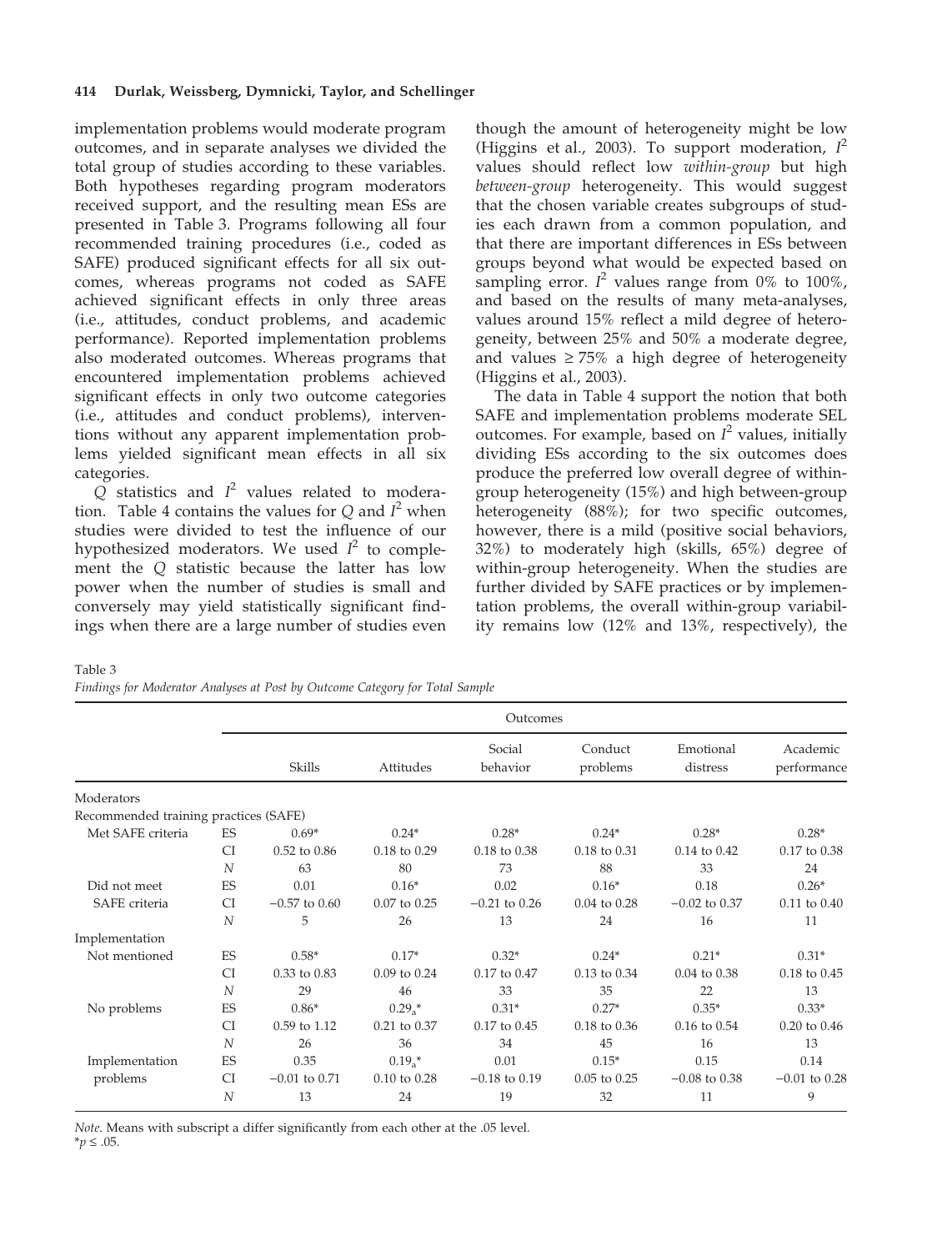|                   | Values across all outcomes |          |        |         | Values within each outcome |              |                    |                  |           |             |
|-------------------|----------------------------|----------|--------|---------|----------------------------|--------------|--------------------|------------------|-----------|-------------|
|                   | Q                          |          | $I^2$  |         |                            |              | Positive<br>social | Conduct          | Emotional | Academic    |
| Grouping variable | Between                    | Within   | Within | Between | <b>Skills</b>              | Attitudes    | behavior           | problems         | distress  | performance |
| All six outcomes  | $41.6*$                    | $530.2*$ | 15     | 88      |                            |              |                    |                  |           |             |
| For each outcome  |                            |          |        |         |                            |              |                    |                  |           |             |
| Q within          |                            |          |        |         | 193.9*                     | $56.7*$      | $125.3*$           | 83.2             | 50.9      | 20.1        |
| $I^2$ within      |                            |          |        |         | 65                         | $\mathbf{0}$ | 32                 | $\boldsymbol{0}$ | 6         | $\theta$    |
| SAFE practices    | $4.8*$                     | 74.8     | 12     | 79      |                            |              |                    |                  |           |             |
| For each outcome  |                            |          |        |         |                            |              |                    |                  |           |             |
| O within          |                            |          |        |         | 74.8                       | 121.3        | 97.0               | 116.0            | 47.2      | 38.1        |
| $I^2$ within      |                            |          |        |         | 12                         | 14           | 13                 | 5                | $\theta$  | 13          |
| Implementation    | $5.3*$                     | 75.0     | 13     | 63      |                            |              |                    |                  |           |             |
| For each outcome  |                            |          |        |         |                            |              |                    |                  |           |             |
| Q within          |                            |          |        |         | 75.0                       | 121.4        | 96.2               | 115.2            | 46.8      | 38.6        |
| $I^2$ within      |                            |          |        |         | 13                         | 15           | 14                 | 5                | $\theta$  | 17          |

| - Table 4                                                                              |  |
|----------------------------------------------------------------------------------------|--|
| $Q$ Statistics and $I2$ Values (in Percent) for Study Groupings for Moderator Analyses |  |

 $*_{p} \le .05$ .

 $T<sub>1</sub>$ 

within-group heterogeneity for both skills and social behaviors is no longer significant according to Q statistics,  $l^2$  values drop to low levels ( $\leq 15\%$ ) and remain low for the other outcomes as well, and heterogeneity levels attributed to differences between groups are high or moderate  $(I^2$  values of 79% and 63% for SAFE and implementation, respectively). In other words, the use of all four SAFE practices and reported implementation problems to subdivide groups provided a good fit for the obtained data.

These latter findings are consistent with the mean differences between groups on many outcomes for the SAFE and implementation data presented in Table 3. SAFE and implementation problems were not significantly correlated  $(r = -.07)$ . However, it was not possible to explore their potential interactions as moderators because only 57% of the studies monitored implementation and subdividing the studies created extremely small cell sizes that would not support reliable results.

Inspection of the distribution of the moderator variables in the different cells in Table 3 indicated that SAFE practices and implementation problems were more common for some intervention formats. Compared to teacher-led programs, multicomponent programs were less likely to meet SAFE criteria (65% vs. 90%) and were more likely to have implementation problems (31% vs. 22%, respectively). This creates a confound, in that multicomponent programs were less likely to contain features that were significantly associated with better results for most outcomes, and may explain why the hypothesized superiority of multicomponent programs was not confirmed.

# Ruling Out Rival Hypotheses

After our primary analyses were conducted (see Table 2), we examined other possible explanations for these results. Additional analyses were conducted by collapsing across the three intervention formats and analyzing effects for the six outcome categories at post. First, we separately analyzed the impact of six methodological features (i.e., use of randomized designs, total and differential attrition, use of a reliable or valid outcome measure, and source of data: students vs. all others). We also analyzed outcomes as a function of students' mean age, the duration of intervention (in both weeks and number of sessions), and the school's geographical location (i.e., urban, suburban, or rural). We compared ESs for the three largest cells containing ethnicity data (Caucasian,  $k = 48$ ; African American,  $k = 19$ ; and Mixed,  $k = 75$ ). We also examined whether published reports yielded higher ESs than unpublished reports. Finally, we assessed if the three major intervention formats differed on any of the above variables (in addition to SAFE criteria and implementation problems) that might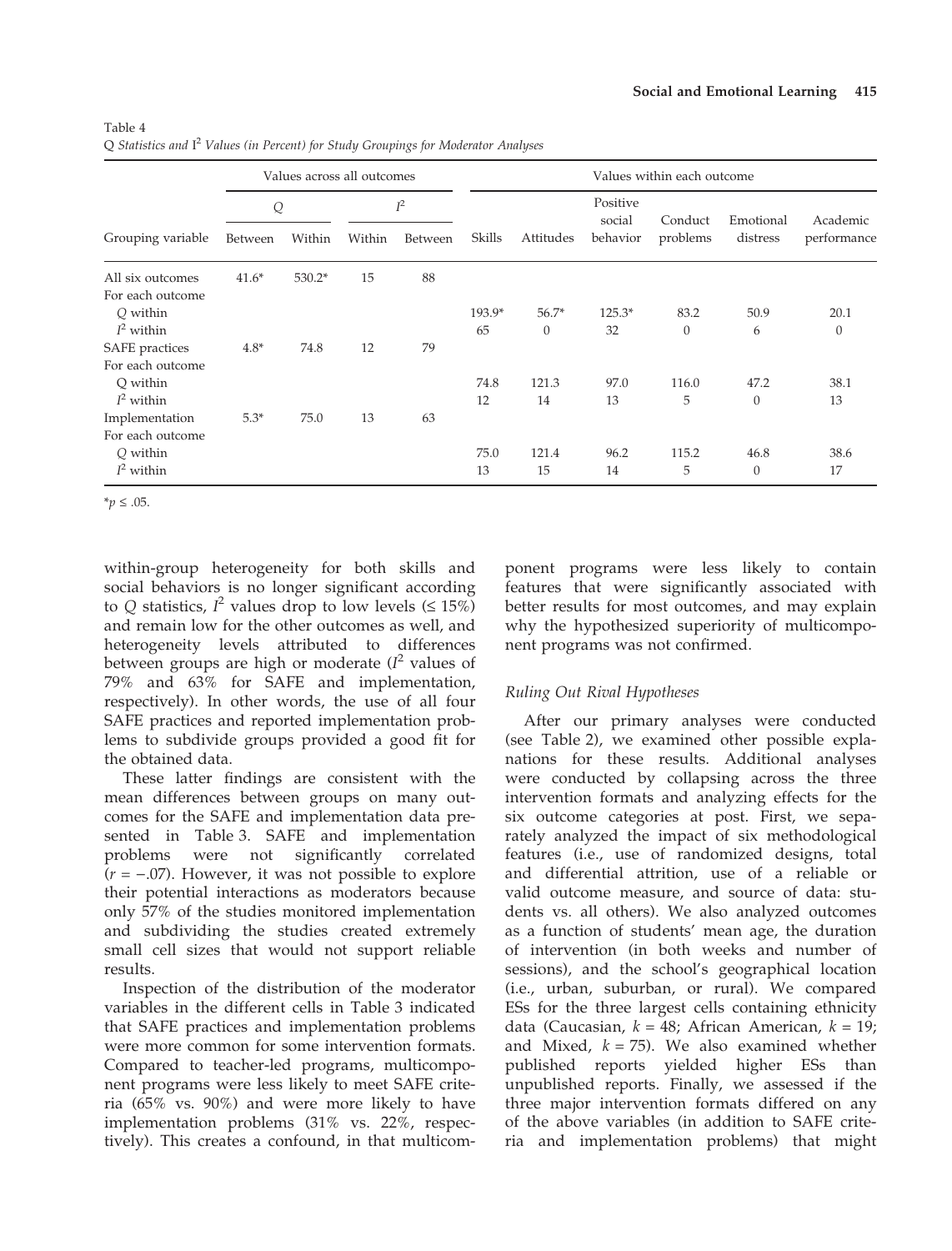suggest the need for additional data analysis, but this latter procedure did not reveal any major differences across formats.

Findings. Among the 72 additional analyses we conducted (12 variables crossed with six outcomes) there were only four significant results, a number expected based on chance. Among the methodological variables the only significant finding was that for positive social behavior: Outcome data from other sources yielded significantly higher effects than those from student self-reports. The other three significant findings were all related to the skill outcome category. Students' mean age and program duration were significantly and negatively related to skill outcomes ( $rs = -.27$  and  $-.25$ ), and published studies yielded significantly higher mean ESs for skills than unpublished reports. We also looked for potential differences within each of our outcome categories for ESs that were and were not adjusted for preintervention differences. The patterns of our major findings were similar (i.e., on such variables as teacher-effectiveness, use of SAFE practices, and implementation).

Effect of nested designs. In addition, all of the reviewed studies employed nested group designs in that the interventions occurred in classrooms or throughout the school. In such cases, individual student data are not independent. Although nested designs do not affect the magnitude of ESs, the possibility of Type I error is increased. Because few authors employed proper statistical procedures to account for this nesting or clustering of data, we reanalyzed the outcome data in Table 2 for all statistically significant findings following recommendations of the Institute of Education Sciences (2008a). These reanalyses changed only 1 of the 24 findings in Table 2. The mean effect for Class by Nonschool Personnel (0.17) was no longer statistically significant for conduct problems.

Possible publication bias. Finally, we used the trim and fill method (Duval & Tweedie, 2000) to check for the possibility of publication bias. Because the existence of heterogeneity can lead the trim and fill method to underestimate the true population effect (Peters, Sutton, Jones, Abrams, & Rushton, 2007), we focused our analyses on the homogeneous cells contained in Table 3 (e.g., the 112, 49, and 35 interventions with outcome data on conduct problems, emotional distress, and academic performance, respectively, and so on). The trim and fill analyses resulted in only slight reductions in the estimated mean effects with only one exception (skill outcomes for SAFE programs: original mean = 0.69; trim and fill estimate = 0.45). However, all the estimated means from the trim and fill analysis remained significantly different from zero. In sum, the results of additional analyses did not identify other variables that might serve as an alternative explanation for the current results.

#### Interpreting Obtained ESs in Context

Aside from SEL skills (mean  $ES = 0.57$ ), the other mean ESs in Table 2 might seem ''small.'' However, methodologists now stress that instead of reflexively applying Cohen's (1988) conventions concerning the magnitude of obtained effects, findings should be interpreted in the context of prior research and in terms of their practical value (Durlak, 2009; Hill, Bloom, Black, & Lipsey, 2007). Table 5 presents the overall mean ESs obtained in the current review along with those obtained on similar outcomes from other meta-analyses of psychosocial or educational interventions for school-age youth, including several school-based prevention meta-analyses. Inspection of Table 5 indicates that SEL programs yield results that are similar to or, in some cases, higher than those achieved by other types of universal interventions in each outcome category. In particular, the postmean ES for academic achievement tests (0.27) is comparable to the results of 76 meta-analyses of strictly educational interventions (Hill et al., 2007).

It is also possible to use Cohen's  $U_3$  index to translate the mean ES on measures of academic

Table 5

Comparing Current Effect Sizes to Previous Meta-Analytic Findings for School-Age Populations

|                              | Mean posteffects  |                                                                   |  |  |  |
|------------------------------|-------------------|-------------------------------------------------------------------|--|--|--|
| Outcomes                     | Current<br>review | Other reviews                                                     |  |  |  |
| Skills                       | 0.57              | $0.40^{\rm a}$                                                    |  |  |  |
| Attitudes                    | 0.23              | 0.09 <sup>b</sup>                                                 |  |  |  |
| Positive social<br>behaviors | 0.24              | $0.39^{\rm a}$ , $0.37^{\rm c}$ , $0.15^{\rm d}$                  |  |  |  |
| Conduct problems             | 0.22              | $0.26^a$ , $0.28^c$ , $0.21^d$ , $0.17^e$ , $0.30^f$              |  |  |  |
| Emotional distress           | 0.24              | $0.21^{\rm b}$ , $0.24^{\rm c}$ , $0.17^{\rm g}$                  |  |  |  |
| Academic<br>performance      | 0.27              | $0.29^{\rm b}$ , $0.11^{\rm d}$ , $0.30^{\rm f}$ , $0.24^{\rm h}$ |  |  |  |

Note. Results from other meta-analyses are from outcome categories most comparable to those in the current review, and values are drawn from weighted random effects analyses whenever possible.

<sup>&</sup>lt;sup>a</sup>Lösel and Beelman (2003). <sup>b</sup>Haney and Durlak (1998). <sup>c</sup>Wilson and Lipsey (2007). <sup>d</sup>DuBois et al. (2002). <sup>e</sup>Wilson et al. (2001).<br><sup>f</sup>Durlak and Wells (1997). *EHorowitz* and Carber (2007). <sup>h</sup>Hill Durlak and Wells (1997). <sup>8</sup>Horowitz and Garber (2007). <sup>h</sup>Hill et al. (2007).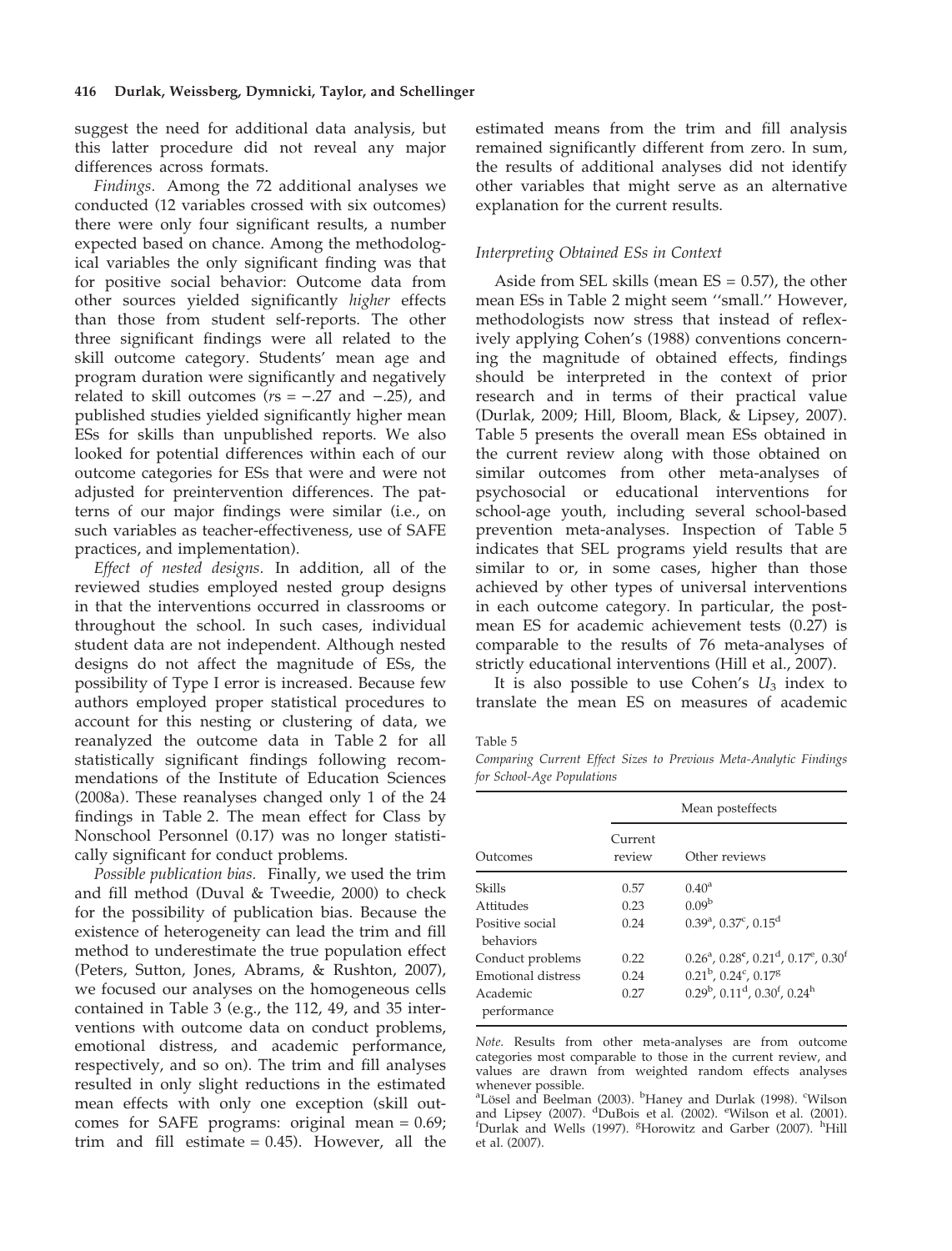performance into a percentile rank for the average student in the intervention group compared to the average control student who, by definition, ranks at the 50th percentile (Institute of Education Sciences, 2008b). A mean ES of 0.27 translates into a percentile difference of 11%. In other words, the average member of the control group would demonstrate an 11-percentile gain in achievement if they had participated in an SEL program. While higher ESs in each outcome area would be even more desirable, in comparison to the results of previous research, current findings suggest that SEL programs are associated with gains across several important attitudinal, behavioral, and academic domains that are comparable to those of other interventions for youth.

### Discussion

Current findings document that SEL programs yielded significant positive effects on targeted social-emotional competencies and attitudes about self, others, and school. They also enhanced students' behavioral adjustment in the form of increased prosocial behaviors and reduced conduct and internalizing problems, and improved academic performance on achievement tests and grades. While gains in these areas were reduced in magnitude during follow-up assessments and only a small percentage of studies collected follow-up information, effects nevertheless remained statistically significant for a minimum of 6 months after the intervention. Collectively, these results build on positive results reported by other research teams that have conducted related reviews examining the promotion of youth development or the prevention of negative behaviors (Catalano et al., 2002; Greenberg et al., 2001; Hahn et al., 2007; Wilson & Lipsey, 2007; Wilson et al., 2001).

The current meta-analysis differs in emphasis from previous research syntheses by focusing exclusively on universal school-based social-emotional development programs and evaluating their impact on positive social behavior, problem behaviors, and academic performance. Not surprisingly, the largest ES occurred for social-emotional skill performance (mean  $ES = 0.69$ ). This category included assessments of social-cognitive and affective competencies that SEL programs targeted such as emotions recognition, stress-management, empathy, problemsolving, or decision-making skills. While it would be theoretically interesting to examine the impact of teaching various social versus emotional skills,

SEL program designers typically combine rather than separate the teaching of these skills because they are interested in promoting the integration of emotion, cognition, communication, and behavior (Crick & Dodge, 1994; Lemerise & Arsenio, 2000). Thus, attempts to foster discrete emotions skills without also teaching social-interaction skills could be shortsighted from an intervention standpoint. However, for research and theoretical purposes, research designs that examine the relative contribution of different intervention components can help to determine which specific skills or combinations of skills lead to different outcomes at different developmental periods (Collins, Murphy, Nair, & Strecher, 2005).

Another important finding of the current metaanalysis is that classroom teachers and other school staff effectively conducted SEL programs. This result suggests that these interventions can be incorporated into routine educational practices and do not require outside personnel for their effective delivery. It also appears that SEL programs are successful at all educational levels (elementary, middle, and high school) and in urban, suburban, and rural schools, although they have been studied least often in high schools and in rural areas.

Although based on a small subset of all reviewed studies, the 11-percentile gain in academic performance achieved in these programs is noteworthy, especially for educational policy and practice. Results from this review add to a growing body of research indicating that SEL programming enhances students' connection to school, classroom behavior, and academic achievement (Zins et al., 2004). Educators who are pressured by the No Child Left Behind legislation to improve the academic performance of their students might welcome programs that could boost achievement by 11 percentile points.

There are a variety of reasons that SEL programming might enhance students' academic performance. Many correlational and longitudinal studies have documented connections between socialemotional variables and academic performance (e.g., Caprara, Barbaranelli, Pastorelli, Bandura, & Zimbardo, 2000; Wang et al., 1997). Compelling conceptual rationales based on empirical findings have also been offered to link SEL competencies to improved school attitudes and performance (Zins et al., 2004). For example, students who are more self-aware and confident about their learning capacities try harder and persist in the face of challenges (Aronson, 2002). Students who set high academic goals, have self-discipline, motivate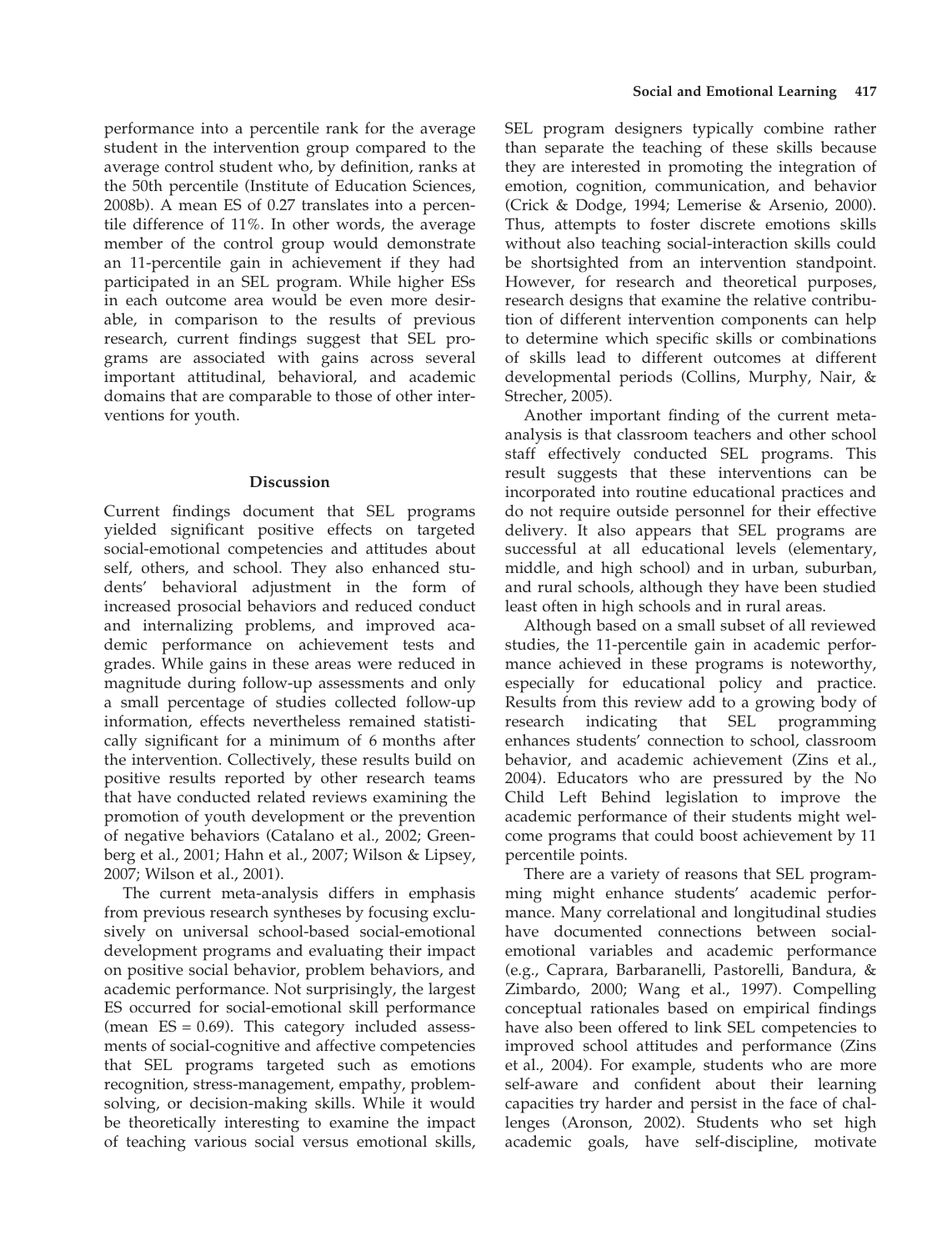themselves, manage their stress, and organize their approach to work learn more and get better grades (Duckworth & Seligman, 2005; Elliot & Dweck, 2005). Also, students who use problem-solving skills to overcome obstacles and make responsible decisions about studying and completing homework do better academically (Zins & Elias, 2006). Further, new research suggests that SEL programs may affect central executive cognitive functions, such as inhibitory control, planning, and set shifting that are the result of building greater cognitiveaffect regulation in prefrontal areas of the cortex (Greenberg, 2006).

In addition to person-centered explanations of behavior change, researchers have highlighted how interpersonal, instructional, and environmental supports produce better school performance through the following means: (a) peer and adult norms that convey high expectations and support for academic success, (b) caring teacher–student relationships that foster commitment and bonding to school, (c) engaging teaching approaches such as proactive classroom management and cooperative learning, and (d) safe and orderly environments that encourage and reinforce positive classroom behavior (e.g., Blum & Libbey, 2004; Hamre & Pianta, 2006; Hawkins et al., 2004; Jennings & Greenberg, 2009). It is likely that some combination of improvements in student social-emotional competence, the school environment, teacher practices and expectations, and student–teacher relationships contribute to students' immediate and long-term behavior change (Catalano et al., 2002; Schaps et al., 2004).

As predicted, two variables moderated positive student outcomes: SAFE practices and implementation problems, suggesting that beneficial programs must be both well designed and well conducted. In the former case, current data replicate similar findings regarding the value of SAFE practices in after-school programs. In that review, programs that followed the same SAFE procedures were effective in multiple outcome areas, whereas those that failed to do so were not successful in any area (Durlak et al., 2010). Moreover, these findings are consistent with several other reviews that conclude that more successful youth programs are interactive in nature, use coaching and role playing, and employ a set of structured activities to guide youth toward achievement of specific goals (DuBois, Holloway, Valentine, & Cooper, 2002; Tobler et al., 2000).

Developing an evidence-based intervention is an essential but insufficient condition for success; the

program must also be well executed. Although many studies did not provide details on the different types of implementation problems that occurred or what conditions were in place to ensure better implementation, our findings confirm the negative influence of implementation problems on program outcomes that has been reported in meta-analyses of other youth programs (DuBois et al., 2002; Smith, Schneider, Smith, & Ananiadou, 2004; Tobler et al., 2000; Wilson, Lipsey, & Derzon, 2003).

Contrary to our hypothesis, we did not find the expected additional benefit of multicomponent programs over single-component (i.e., classroom-only) programs, a finding that has been reported in other reviews of prevention and youth development interventions (Catalano et al., 2002; Greenberg et al., 2001; Tobler et al., 2000). In the current metaanalysis, this may be due to the fact that compared to classroom-only programs, multicomponent programs were less likely to follow SAFE procedures when promoting student skills and were *more* likely to encounter implementation problems. It is probable that the presence of one or both of these variables reduced program impact for many multicomponent interventions. For example, many multicomponent programs involved either or both a parent and schoolwide component, and these additional elements require careful planning and integration. Others have found that more complicated and extensive programs are likely to encounter problems in implementation (Durlak & Dupre, 2008; Wilson & Lipsey, 2007; Wilson et al., 2003). It is also important to point out that few studies compared directly the effects of classroom-based programming with classroom programming plus coordinated schoolwide and parent components (e.g., Flay, Graumlich, Segawa, Burns, & Holliday, 2004). An important priority for future research is to determine through randomized trials the extent to which additional components add value to classroom training.

How much confidence can be placed in the current findings? Our general approach and analytic strategy had several strengths: the careful search for relevant published and unpublished studies, testing of a priori hypotheses, and subsequent analyses ruling out plausible alternative explanations for the findings. We also reanalyzed our initial findings to account for nested designs that could inflate Type I error rates. Furthermore, we used only school records of grades and standardized achievement test scores as measures of academic performance, not students' self-reports, and when examining follow-up results, we required data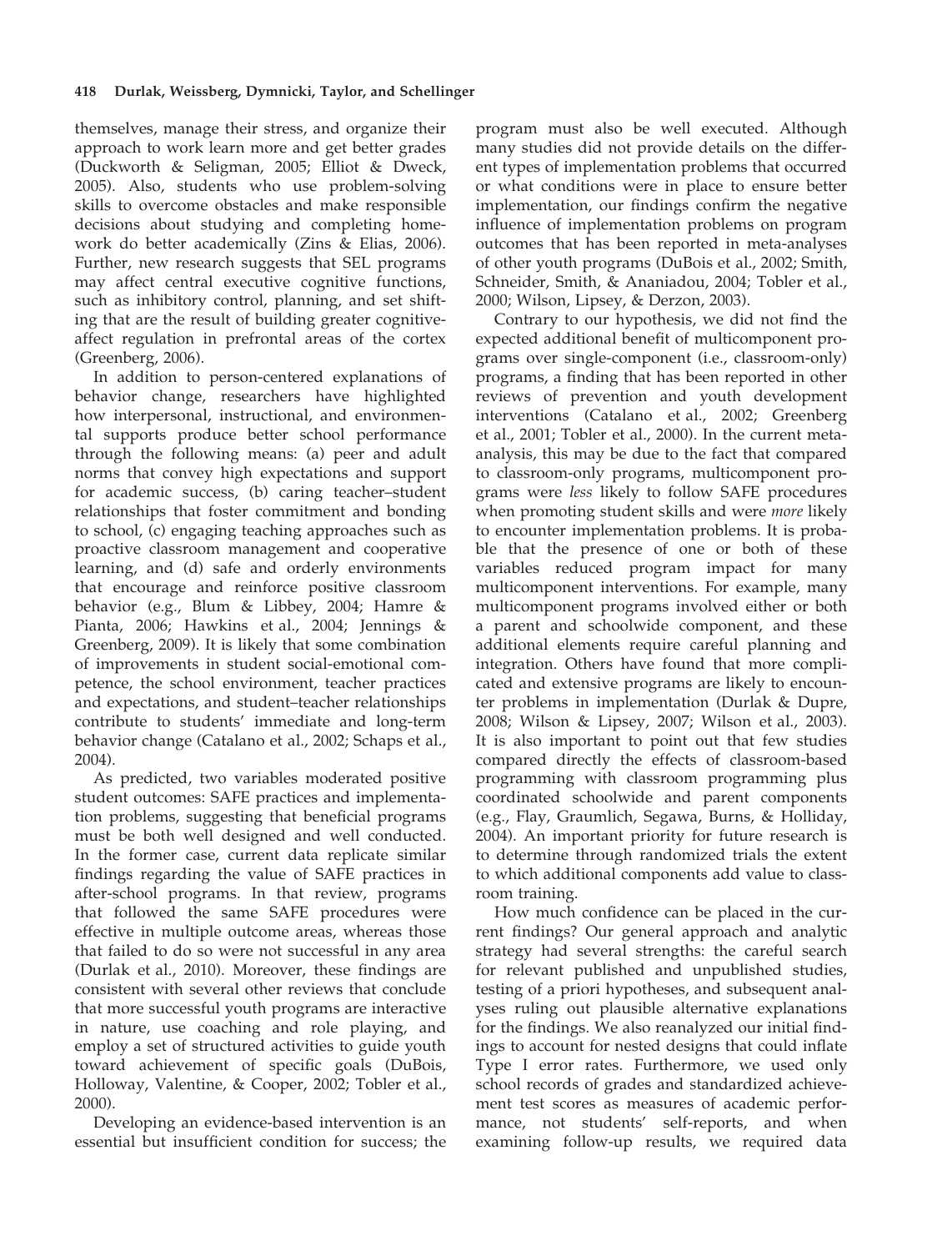collection to be at least 6 months postintervention. Overall, findings from the current meta-analysis point to the benefits of SEL programming. Nevertheless, current findings are not definitive. The longitudinal research of Duncan et al. (2007) presented an alternative perspective in pointing out that attention skills, but not social skills, predict achievement outcomes. They noted, however, that social-emotional competencies may predict other mediators of school success such as self-concept, school adjustment, school engagement, motivation for learning, and relationships with peers and teachers. Future research on SEL programming can be improved in several ways to shed light on if and how newly developed SEL skills in school children relate to their subsequent adjustment and academic performance.

# Limitations and Future Research Directions

More data across multiple outcome areas are needed. Only 16% of the studies collected information on academic achievement at post, and more follow-up investigations are needed to confirm the durability of program impact. Although all reviewed studies targeted the development of social and emotional skills in one way or another, only 32% assessed skills as an outcome. This is essential to confirm that the program was successful at achieving one of its core proximal objectives. Because there is no standardized approach in measuring social and emotional skills, there is a need for theory-driven research that not only aids in the accurate assessment of various skills but also identifies how different skills are related (Dirks, Treat, & Weersing, 2007). More rigorous research on the presumed mediational role of SEL skill development is also warranted. Only a few studies tested and found a temporal relation between skill enhancement and other positive outcomes (e.g., Ngwe, Liu, Flay, Segawa, & Aban-aya Co-Investigators, 2004). In addition, conducting subgroup analyses can determine if certain participant characteristics are related to differential program benefits. For example, factors such as ethnicity, developmental level, socioeconomic status, or gender may each influence who receives more or less benefit from an intervention (Reid, Eddy, Fetrow, & Stoolmiller, 1999; Taylor, Liang, Tracy, Williams, & Seigle, 2002; Wilson & Lipsey, 2007).

In addition to person-centered explanations for why SEL programming promotes positive outcomes, our findings indicate that it is important to attend to systemic and environmental factors

(Greenberg et al., 2003). Programs that occur in classrooms or throughout the school are likely to be impacted by the organizational and ecological features of these environments. A few prevention and promotion studies have begun to explore the importance of classroom, school, and neighborhood context on program outcomes to illustrate how a broader ecological perspective can enhance our understanding of program effects (Aber, Jones, Brown, Chaudry, & Samples, 1998; Boxer, Guerra, Huesmann, & Morales, 2005; Metropolitan Area Child Study Research Group, 2002; Tolan et al., 1995). As a final example, analyses of the effects of the Child Development Project have indicated that improvements in the psychosocial environment of the school that were obtained during intervention mediated almost all of the positive student outcomes (Solomon, Battistich, Watson, Schaps, & Lewis, 2000).

More attention should focus on other potential moderators of program outcomes. We evaluated the composite effects of following four recommended practices (Sequential, Active, Focused, and Explicit) relating to effective skill training because previous authors have emphasized that these factors act in combination to produce better results. However, it is possible that some practices may be more important than others depending on the nature and number of targeted skills and the developmental abilities of students. For example, younger students may need more time to acquire more complex skills. Moreover, the four practices we evaluated do not capture every aspect of effective skill development such as procedures to encourage generalization of newly learned skills and training that is developmentally and culturally appropriate (Dusenbury & Falco, 1995; Gresham, 1995). We could not examine these other features due to lack of information in study reports, but their impact on skill development merits future attention. Furthermore, it would be preferable to evaluate SAFE practices as continuous rather than dichotomous variables. That is, program staff can be compared in terms of how much they focus on skill development and the extent of their use of active learning techniques instead of viewing these practices as all-or-none phenomena. An observational system has been developed to assess the use of SAFE practices as continuous variables in youth settings (Pechman, Russell, & Birmingham, 2008).

Although current results support the impact of implementation on outcomes, 43% of the studies did not monitor implementation in any way and thus were excluded from that analysis. Assessing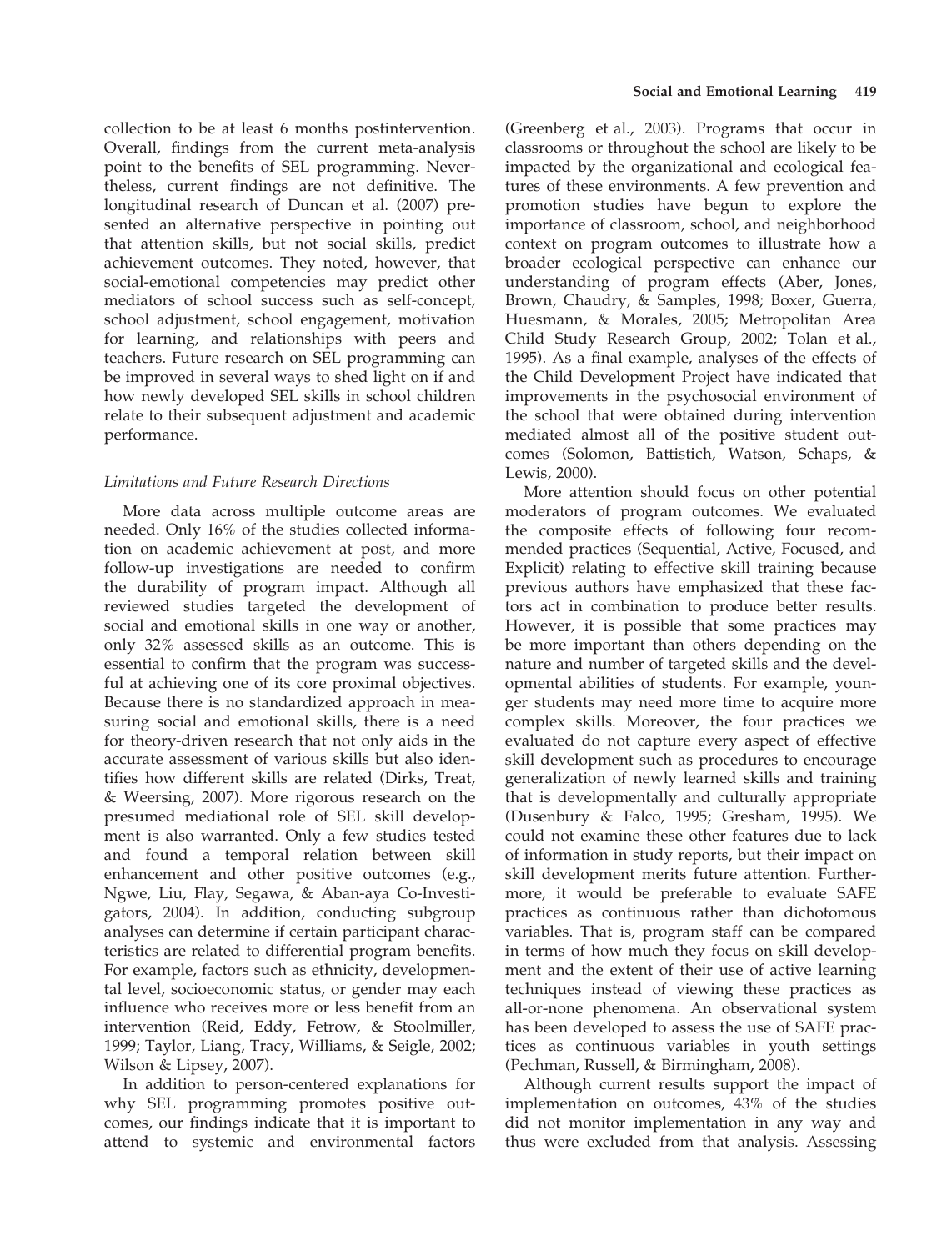implementation should be seen as a fundamental and necessary aspect of any future program evaluations and efforts should be undertaken to evaluate the multiple ecological factors that can hinder or promote effective delivery of new programs (Durlak & Dupre, 2008; Greenhalgh et al., 2005).

# Raising Healthy Children: Implications for Policy and Practice

Overall, research on school-based mental health and competence promotion has advanced greatly during the past 15 years. The Institute of Medicine's (1994) first report on prevention concluded there was not enough evidence to consider mental health promotion as a preventive intervention. However, the new Institute of Medicine (2009) report on prevention represents a major shift in thinking about promotion efforts. Based on its examination of recent outcome studies, the new Institute of Medicine report indicated that the promotion of competence, self-esteem, mastery, and social inclusion can serve as a foundation for both prevention and treatment of mental, emotional, and behavioral disorders. The Report of the Surgeon General's Conference on Children's Mental Health expressed similar sentiments about the importance of mental health promotion and SEL for optimal child development and school performance by proclaiming: ''Mental health is a critical component of children's learning and general health. Fostering social and emotional health in children as a part of healthy child development must therefore be a national priority'' (U.S. Public Health Service, 2000, p. 3).

Although more research is needed to advance our understanding of the impacts of SEL programming, it is also important to consider next steps for policy and practice at the federal, state, and local levels. At the federal level, there is bipartisan sponsorship of HR 4223: The Academic, Social, and Emotional Learning Act. This bill authorizes the Secretary of Education to award a 5-year grant to establish a National Technical Assistance and Training Center for Social and Emotional Learning that provides technical assistance and training to states, local educational agencies, and communitybased organizations to identify, promote, and support evidence-based SEL standards and programming in elementary and secondary schools. A recent review of U.S. school practices found that 59% of schools already have in place programming to address the development and support of children's social and emotional competencies (Foster

et al., 2005). It is critical to ensure that these efforts are informed by theory and research about best SEL practice. Incorporating provisions of HR 4223 into the reauthorization of the Elementary and Secondary Education Act will help to achieve that objective.

Furthermore, there are active efforts in some states (e.g., Illinois, New York) and internationally (e.g., Singapore) to establish and implement SEL standards for what students should know and be able to do. For example, as the result of recent legislative action, Illinois became the first state to require every school district to develop a plan for the implementation of SEL programming in their schools. In addition, the Illinois State Board of Education recently incorporated SEL skills as part of their student learning standards, identifying three broad learning goals: (a) develop self-awareness and self-management skills to achieve school and life success, (b) use social awareness and interpersonal skills to establish and maintain positive relationships, and (c) demonstrate decision-making skills and responsible behaviors in personal, school, and community contexts (see http://isbe.net/ils/ social\_emotional/standards.htm). Increasingly, policymakers at the federal, state, and local level are embracing a vision of schooling in which SEL competencies are important.

Unfortunately, surveys indicate that many schools do not use evidence-based prevention programs or use them with poor fidelity (Gottfredson & Gottfredson, 2002; Ringwalt et al., 2009). This may occur for a variety of reasons: Schools may not be aware of effective programs, fail to choose them from among alternatives, do not implement the interventions correctly, or do not continue programs even if they are successful during a pilot or demonstration period. In other words, there is a wide gap between research and practice in schoolbased prevention and promotion just as there is with many clinical interventions for children and adolescents (Weisz, Sandler, Durlak, & Anton, 2005).

If effective programs are to be used more widely, then concerted efforts are needed to help schools through the multiple steps of the diffusion process. These steps include the dissemination of information about available programs, adoption of programs that fit best with local settings, proper implementation of newly adopted programs, effective program evaluation to assess progress toward desired goals, and methods to sustain beneficial interventions over the long term (Wandersman & Florin, 2003). A variety of efforts are needed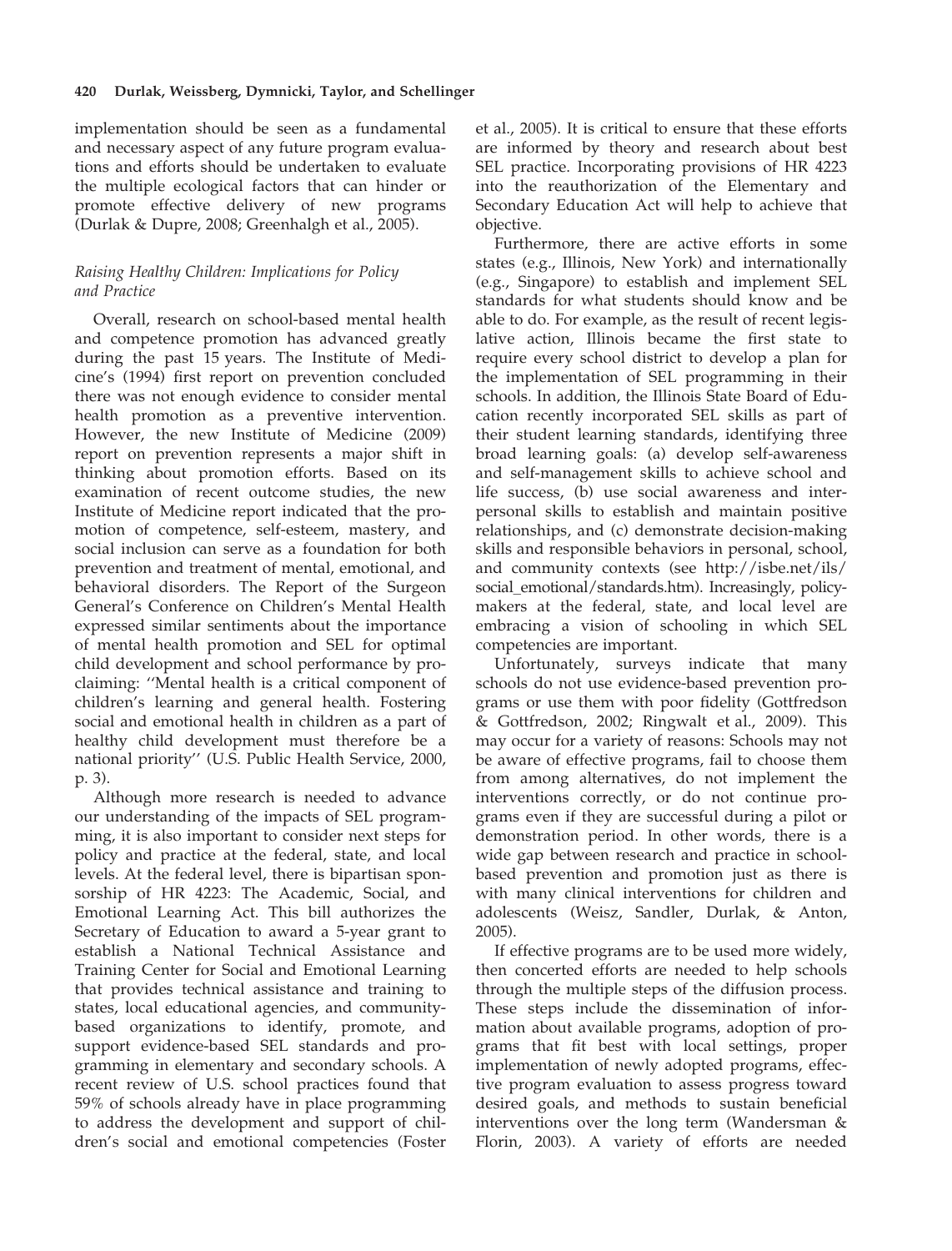to develop state and local capacity to encourage widespread evidence-based programming (Fixsen, Naoom, Blasé, Friedman, & Wallace, 2005). It is especially important to document the costs and benefits of prevention programming. Recent analyses suggest that some SEL programs (e.g., Hawkins et al., 2004) are a good financial investment; however, future studies must include more cost analyses in their evaluation designs (Aos, Lieb, Mayfield, Miller, & Pennucci, 2004). With adequate funding, capacity can be built through providing policy supports, professional development, and technical assistance to promote educator knowledge and motivation for the best ways to identify, select, plan, implement, evaluate, and sustain effective SEL interventions (Devaney, O'Brien, Resnik, Keister, & Weissberg, 2006; Osher, Dwyer, & Jackson, 2004). Effective leadership and planning also promote quality program implementation through ensuring adequate financial, personnel, and administrative support as well as providing professional development and technical assistance (Devaney et al., 2006; Kam, Greenberg, & Walls, 2003). Along with this effective planning and programming, there is a need to establish assessment and accountability systems for SEL programs in relation to student outcomes (Greenberg et al., 2003; Marzano, 2006). Addressing these issues will increase the likelihood that more evidence-based programs will be effectively implemented and sustained in more schools, which, in turn, will support the healthy academic, social, and emotional development of more children.

## References

References marked with an asterisk indicate studies included in the meta-analysis.

- \*Aber, J. L., Brown, J., & Jones, S. M. (1999). Resolving Conflict Creatively: Year 1 impact on teacher-reported aggressive and prosocial behavior and child academic achievement. New York, NY: Columbia University, National Center for Children in Poverty.
- \*Aber, J. L., Jones, S. M., Brown, J. L., Chaudry, N., & Samples, F. (1998). Resolving conflict creatively: Evaluating the developmental effects of a school-based violence prevention program in neighborhood and classroom context. Development and Psychopathology, 10, 187–213.
- Achenbach, T. M. (1991). Manual for the Child Behavior Checklist⁄ 4-18 and the 1991 profile. Unpublished manuscript, Department of Psychiatry, University of Vermont.
- \*Adalbjarnardottir, S. (1993). Promoting children's social growth in the schools: An intervention study. Journal of Applied Developmental Psychology, 14, 461–484.
- \*Allen, G. J., Chinsky, J. M., Larcen, S. W., Lochman, J. E., & Selinger, H. V. (1976). Community psychology and the schools: A behaviorally-oriented multilevel preventive approach. Hillsdale, NJ: Erlbaum.
- \*Allred, C. G. (1984). The development and evaluation of Positive Action: A systematic elementary school selfconcept enhancement curriculum, 1977-1983. Dissertation Abstracts International: Section A. Humanities and Social Sciences, 45(11), 3244.
- Aos, S., Lieb, R., Mayfield, J., Miller, M., & Pennucci, A. (2004). Benefits and costs of prevention and early intervention programs for youth (Document ID: 04-07-3901). Olympia, WA: Washington State Institute for Public Policy. Last retrieved Nov. 29, 2010 from http://www. wsipp.wa.gov/title.asp?ltr=B
- Aronson, J. (Ed.). (2002). Improving academic achievement: Impact of psychological factors on education. New York: Academic Press.
- \*Artley, C. W. (1985). Modification of children's behavior. Dissertation Abstracts International: Section A. Humanities and Social Sciences, 46(11), 3288.
- Association for Supervision and Curriculum Development. (2007). The learning compact redefined: A call to action—A report of the Commission on the Whole Child. Alexandria, VA: Author. Last retrieved Nov. 29, 2010 from http://www.ascd.org/learningcompact
- \*Ayotte, V., Saucier, J. F., Bowen, F., Laurendeau, M. C., Fournier, M., & Blais, J. G. (2003). Teaching multiethnic urban adolescents how to enhance their competencies: Effects of a middle school primary prevention program on adaptation. Journal of Primary Prevention, 24, 7–23.
- \*Baker, B. B., & Butler, J. N. (1984). Effects of preventive cognitive self-instruction training on adolescent attitudes, experiences, and state anxiety. Journal of Primary Prevention, 5, 17–26.
- \*Battistich, V., Schaps, E., Watson, M., Solomon, D., & Lewis, C. (2000). Effects of the Child Development Project on students' drug use and other problem behaviors. Journal of Primary Prevention, 21, 75–99.
- \*Battistich, V., Schaps, E., & Wilson, N. (2004). Effects of an elementary school intervention on students' ''connectedness'' to school and social adjustment during middle school. The Journal of Primary Prevention, 24, 243–262.
- \*Battistich, V., Solomon, D., Watson, M., Solomon, J., & Schaps, E. (1989). Effects of an elementary school program to enhance prosocial behavior on children's cognitive social problem-solving skills and strategies. Journal of Applied Developmental Psychology, 10, 147–169.
- \*Bauer, N. S., Lozano, P., & Rivara, F. P. (2007). The effectiveness of the Olweus Bullying Prevention Program in public middle schools: A controlled trial. Journal of Adolescent Health, 40, 266–274.
- Bear, G. G., & Watkins, J. M. (2006). Developing self-discipline. In G. G. Bear & K. M. Minke (Eds.), Children's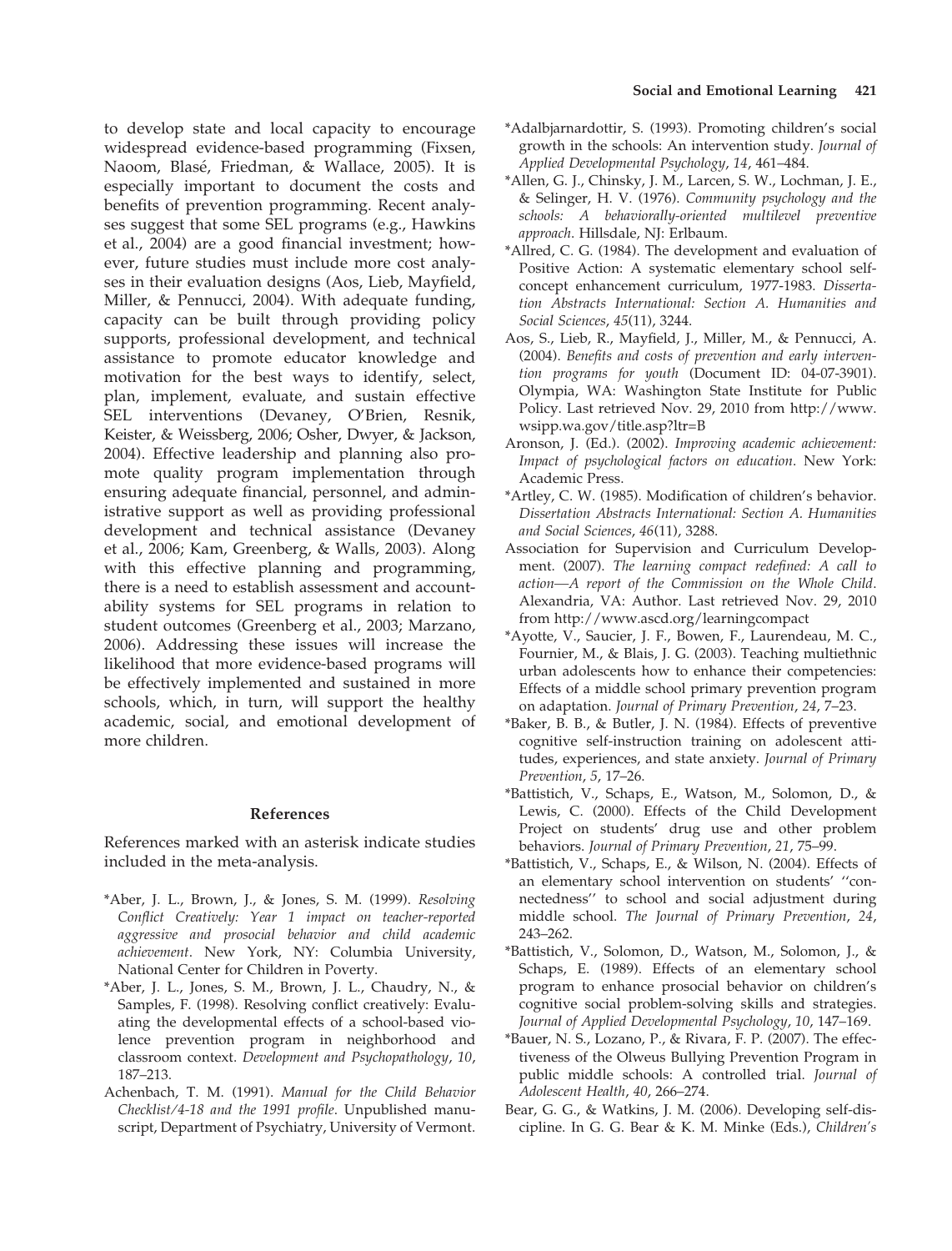needs III: Development, prevention, and intervention (pp. 29–44). Bethesda, MD: National Association of School Psychologists.

- \*Beets, M. W., Flay, B. R., Vuchinich, S., Snyder, F. J., Acock, A., Li, K., et al. (2009). Using a social and character development program to prevent substance use, violent behaviors, and sexual activity among elementary-school students in Hawai'i. American Journal of Public Health, 99, 1438–1445.
- Benson, P. L. (2006). All kids are our kids: What communities must do to raise caring and responsible children and adolescents (2nd ed). San Francisco: Jossey-Bass.
- \*Bhadwal, S. C., & Panda, P. K. (1992). The composite effect of a curricular programme on the test anxiety of rural primary school students: A one-year study. Educational Review, 44, 205–220.
- Blum, R. W., & Libbey, H. P. (2004). School connectedness—Strengthening health and education outcomes for teenagers. Journal of School Health, 74, 229–299.
- Bond, L. A., & Hauf, A. M. C. (2004). Taking stock and putting stock in primary prevention: Characteristics of effective programs. Journal of Primary Prevention, 24, 199–221.
- \*Bosworth, K., Espelage, D., DuBay, T., Daytner, G., & Karageorge, K. (2000). Preliminary evaluation of a multimedia violence prevention program for adolescents. American Journal of Health Behavior, 24, 268–280.
- \*Botvin, G. J., Baker, E., Dusenbury, L., Botvin, E. M., & Diaz, T. (1995). Long-term follow-up results of a randomized drug abuse prevention trial in a White middle-class population. Journal of the American Medical Association, 273, 1106–1112.
- \*Botvin, G. J., Baker, E., Dusenbury, L., Tortu, S., & Botvin, E. M. (1990). Preventing adolescent drug abuse through a multimodal cognitive-behavioral approach: Results of a 3-year study. Journal of Consulting and Clinical Psychology, 58, 437–446.
- \*Botvin, G. J., Baker, E., Filazzola, A. D., & Botvin, E. M. (1990). A cognitive-behavioral approach to substance abuse prevention: One-year follow-up. Addictive Behaviors, 15, 47–63.
- \*Botvin, G. J., Baker, E., Renick, N. L., Filazzola, A. D., & Botvin, E. M. (1984). A cognitive-behavioral approach to substance abuse prevention. Addictive Behaviors, 9, 137–147.
- \*Botvin, G. J., Epstein, J. A., Baker, E., Diaz, T., & Ifill-Williams, M. (1997). School-based drug abuse prevention with inner-city minority youth. Journal of Child and Adolescent Substance Abuse, 6, 5–19.
- \*Botvin, G. J., Griffin, K. W., Diaz, T., & Ifill-Williams, M. (2001). Preventing binge drinking during early adolescence: One- and two-year follow-up of a school-based preventive intervention. Psychology of Addictive Behaviors, 15, 360–365.
- \*Botvin, G. J., Griffin, K. W., Diaz, T., Scheier, L. M., Williams, C., & Epstein, J. A. (2000). Preventing illicit drug use in adolescents: Long-term follow-up data from

a randomized control trial of a school population. Addictive Behaviors, 25, 769–774.

- \*Botvin, G. J., Griffin, K. W., & Ifill-Williams, M. (2001). Drug abuse prevention among minority adolescents: Post-test and one year follow-up of a school-based preventive intervention. Prevention Science, 2, 1–13.
- \*Botvin, G. J., Griffin, K. W., & Nichols, T. D. (2006). Preventing youth violence and delinquency through a universal school-based prevention approach. Prevention Science, 7, 403–408.
- \*Botvin, G. J., Griffin, K. W., Paul, E., & Macaulay, A. P. (2003). Preventing tobacco and alcohol use among elementary school students through life skills training. Journal of Child and Adolescent Substance Abuse, 12, 1–17.
- \*Botvin, G. J., Schinke, S. P., Epstein, J. A., & Diaz, T. (1994). Effectiveness of culturally focused and generic skills training approaches to alcohol and drug abuse prevention among minority youths. Psychology of Addictive Behaviors, 8, 116–127.
- \*Botvin, G. J., Schinke, S. P., Epstein, J. A., Diaz, T., & Botvin, E. M. (1995). Effectiveness of culturally focused and generic skills training approaches to alcohol and drug abuse prevention among minority adolescents: Two-year follow-up results. Psychology of Addictive Behaviors, 9, 183–194.
- Boxer, P., Guerra, N. G., Huesmann, L. R., & Morales, J. (2005). Proximal peer-level effects of a small-group selected prevention on aggression on elementary school children: An investigation of the peer contagion hypothesis. Journal of Abnormal Child Psychology, 33, 325–338.
- \*Boyle, M. H., Cunningham, C. E., Heale, J., Hundert, J., McDonald, J., Offord, D. R., et al. (1999). Helping children adjust—A Tri-Ministry study: II. Evaluation methodology. Journal of Child Psychology and Psychiatry, 40, 1051–1060.
- \*Caplan, M., Weissberg, R. P., Grober, J., Sivo, P. J., Grady, K., & Jacoby, C. (1992). Social competence promotion with inner-city and suburban young adolescents: Effects on social adjustment and alcohol use. Journal of Consulting and Clinical Psychology, 60, 56–63.
- Caprara, G. V., Barbaranelli, C., Pastorelli, C., Bandura, A., & Zimbardo, P. G. (2000). Prosocial foundations of children's academic achievement. Psychological Science, 11, 302–306.
- Catalano, R. F., Berglund, M. L., Ryan, J. A. M., Lonczak, H. S., & Hawkins, J. D. (2002). Positive youth development in the United States: Research findings on evaluations of positive youth development programs. Prevention & Treatment, 5, Article 15. doi: 10.1037/1522- 3736.5.1.515a.
- \*Cauce, A. M., Comer, J. P., & Schwartz, D. (1987). Long term effects of a systems-oriented school prevention program. American Journal of Orthopsychiatry, 57, 127– 131.
- \*Cecchini, T. B. (1997). An interpersonal and cognitivebehavioral approach to childhood depression: A school-based primary prevention study. Dissertation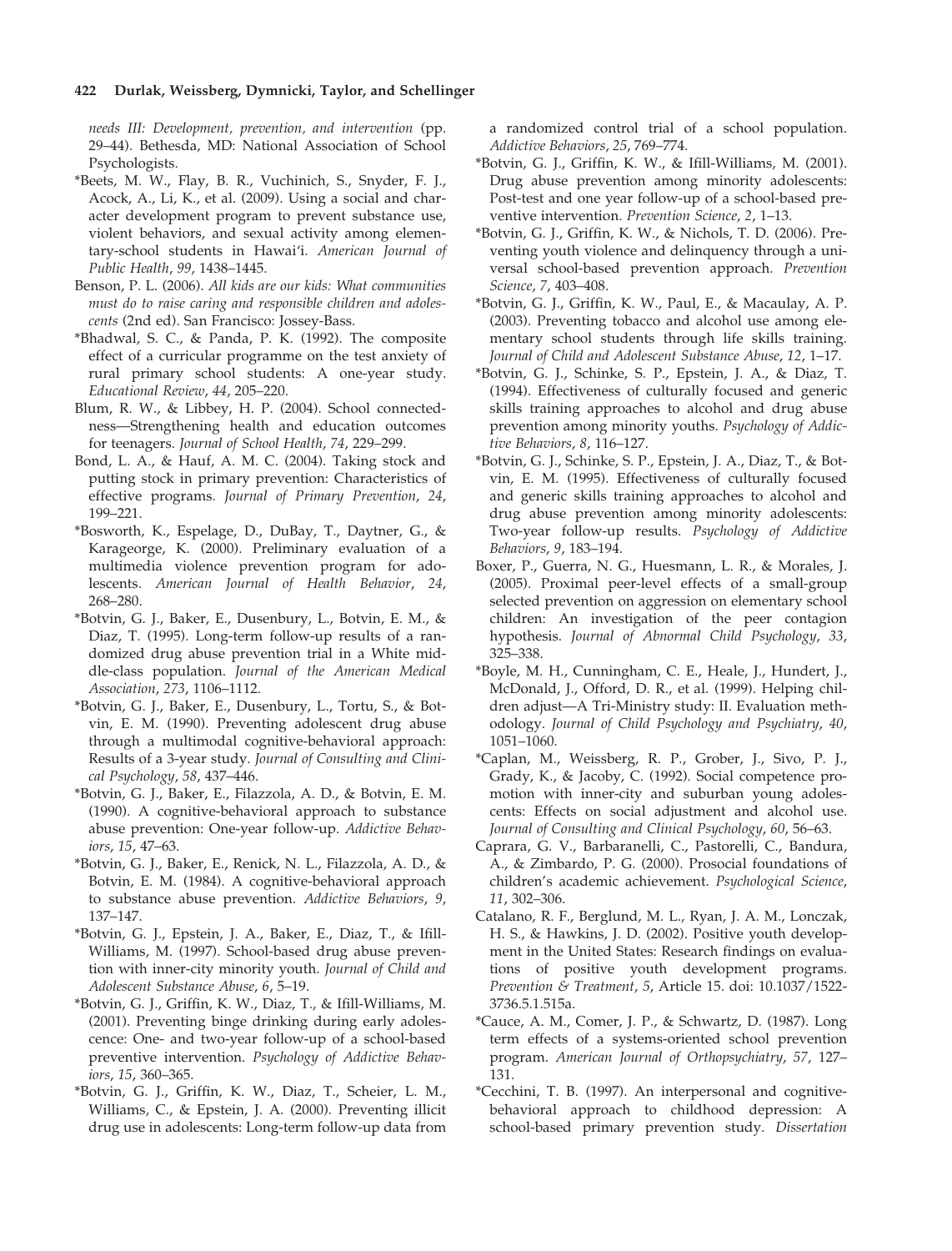Abstracts International: Section B. Sciences and Engineering, 58(12), 6803.

- \*Center for Evaluation and Research with Children and Adolescents. (1999). The impact of The Great Body Shop on student health risk behaviors and other risk and protective factors using the Minnesota Student Survey: An evaluation report to the Children's Health Market. Boston: Author.
- \*Chalmers-MacDonald, J. H. (2006). The effects of a culture based social skills program on the prosocial behaviour of elementary school boys and girls. Dissertation Abstracts International: Section B. Sciences and Engineering, 66(07), 3995.
- \*Ciechalski, J. C., & Schmidt, M. W. (1995). The effects of social skills training on students with exceptionalities. Elementary School Guidance and Counseling, 29, 217–222.
- \*Cochrane, L., & Saroyan, A. (1997, March). Finding evidence to support violence prevention program. Paper presented at the annual meeting of the American Educational Research Association, Chicago.
- Cohen, J. (1988). Statistical power analysis for the behavioral sciences (2nd ed). Hillsdale, NJ: Erlbaum.
- \*Coleman, J. K. (2000). A controlled evaluation of the effects of Classroom Coping Skills training on children's aggressive and externalizing behaviors. Dissertation Abstracts International: Section B. Sciences and Engineering, 61(07), 3836.
- Collaborative for Academic, Social, and Emotional Learning. (2005). Safe and sound: An educational leader's guide to evidence-based social and emotional learning programs—Illinois edition. Chicago: Author.
- \*Collier, C. H. (1992). Measured effects of the Positive Mental Health curriculum for children: A primary prevention program. Dissertation Abstracts International: Section A. Humanities and Social Sciences, 53(5), 1388.
- Collins, L. M., Murphy, S. A., Nair, V. N., & Strecher, V. J. (2005). A strategy for optimizing and evaluating behavioral interventions. Annals of Behavioral Medicine, 30, 65–73.
- \*Conduct Problems Prevention Research Group. (1999). Initial impact of the fast track prevention trial for conduct problems II. Classroom effects. Journal of Consulting and Clinical Psychology, 67, 648–657.
- \*Cook, T. D., Habib, F., Phillips, M., Settersten, R. A., Shagle, S. C., & Degirmencioglu, S. M. (1999). Comer's school development program in Prince George's County, Maryland: A theory-based evaluation. American Educational Research Journal, 36, 543–597.
- \*Cook, T. D., Murphy, R. F., & Hunt, H. D. (2000). Comer's school development program in Chicago: A theory-based evaluation. American Educational Research Journal, 37, 535–597.
- \*Cowen, E. L., Izzo, L. D., Miles, H., Telschow, E. F., Trost, M. A., & Zax, M. (1963). A preventive mental health program in the school setting: Description and evaluation. Journal of Psychology: Interdisciplinary and Applied, 56, 307–356.
- \*Cowen, E. L., Zax, M., Izzo, L. D., & Trost, M. A. (1966). Prevention of emotional disorders in the school setting:

A further investigation. Journal of Consulting Psychology, 30, 381–387.

- Crick, N. R., & Dodge, K. A. (1994). A review and reformulation of social information-processing mechanisms in children's social adjustment. Psychological Bulletin, 115, 74–101.
- Cumming, G., & Finch, S. (2005). Inference by eye: Confidence intervals and how to read pictures of data. American Psychologist, 60, 170–180.
- \*Cunningham, E. G., Brandon, C. M., & Frydenberg, E. (2002). Enhancing coping resources in early adolescence through a school-based program teaching optimistic thinking skills. Anxiety, Stress, and Coping, 15, 369–381.
- Devaney, E., O'Brien, M. U., Resnik, H., Keister, S., & Weissberg, R. P. (2006). Sustainable schoolwide social and emotional learning: Implementation guide and toolkit. Chicago: Collaborative for Academic, Social, and Emotional Learning.
- \*Diguiseppe, R., & Kassinove, H. (1976). Effects of a rational-emotive school mental health program on children's emotional adjustment. Journal of Community Psychology, 4, 382–387.
- Dirks, M. A., Treat, T. A., & Weersing, V. R. (2007). Integrating theoretical, measurement, and intervention models of youth social competence. Clinical Psychology Review, 27, 327–347.
- Dryfoos, J. G. (1997). The prevalence of problem behaviors: Implications for programs. In R. P. Weissberg, T. P. Gullotta, R. L. Hampton, B. A. Ryan, & G. R. Adams (Eds.), Healthy children 2010: Enhancing children's wellness (pp. 17–46). Thousand Oaks, CA: Sage.
- DuBois, D. L., Holloway, B. E., Valentine, J. C., & Cooper, H. (2002). Effectiveness of mentoring programs for youth: A meta-analytic review. American Journal of Community Psychology, 30, 157–198.
- \*Dubow, E. F., Schmidt, D., McBride, J., Edwards, S., & Merk, F. L. (1993). Teaching children to cope with stressful experiences: Initial implementation and evaluation of a primary prevention program. Journal of Clinical Child Psychology, 22, 428–440.
- Duckworth, A. S., & Seligman, M. E. P. (2005). Selfdiscipline outdoes IQ in predicting academic performance of adolescents. Psychological Science, 16, 939–944.
- Duncan, G. J., Dowsett, C. J., Claessens, A., Magnuson, K., Huston, A. C., Klebanov, P., et al. (2007). School readiness and later achievement. Developmental Psychology, 43, 1428–1446.
- \*Durant, R. H., Barkin, S., & Krowchuk, D. P. (2001). Evaluation of a peaceful conflict resolution and violence prevention curriculum for sixth-grade students. Journal of Adolescent Health, 28, 386–393.
- Durlak, J. A. (1997). Successful prevention programs for children and adolescents. New York: Plenum.
- Durlak, J. A. (2009). How to select, calculate, and interpret effect sizes. Journal of Pediatric Psychology, 34, 917– 928.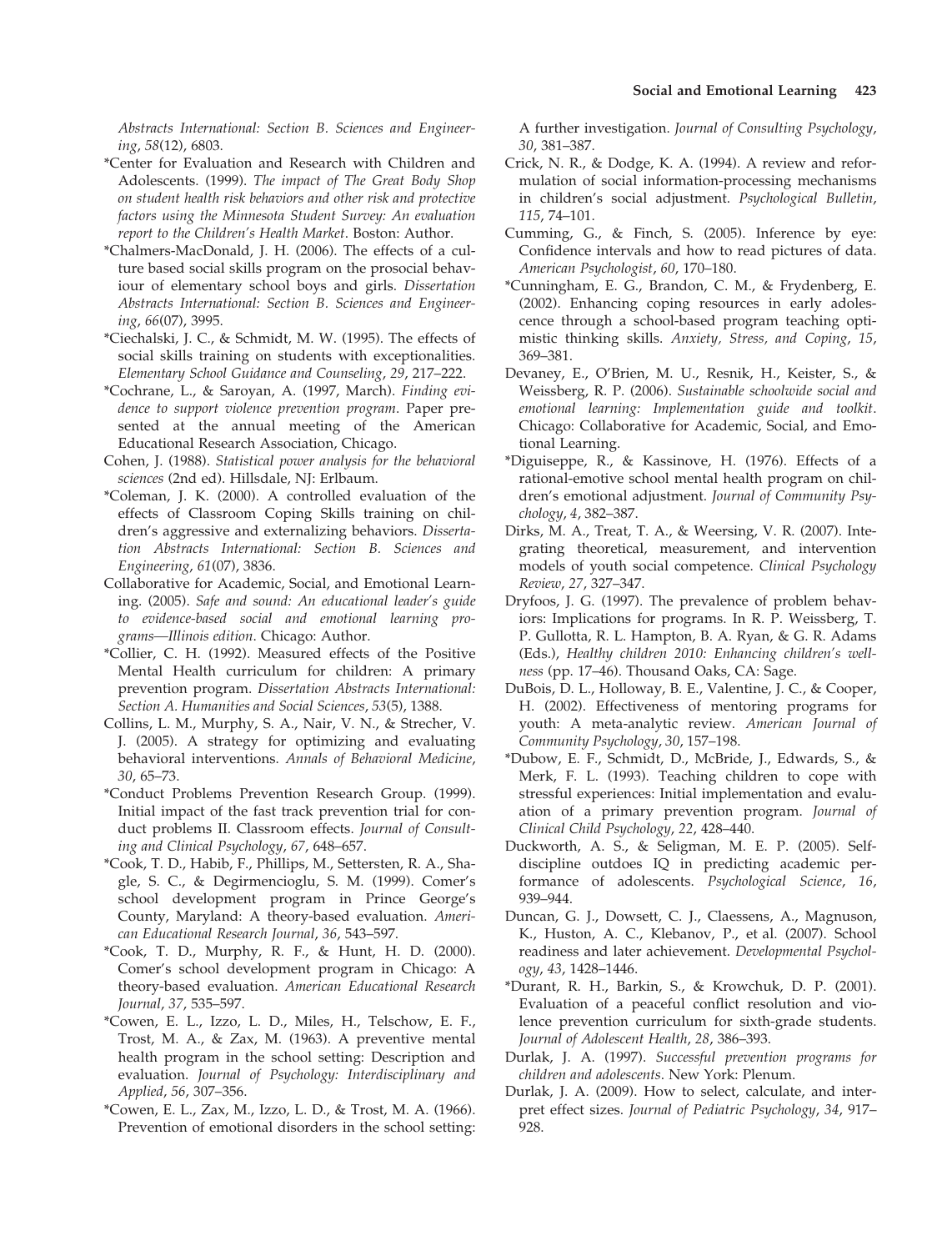- Durlak, J. A., & Dupre, E. . P. (2008). Implementation matters: A review of research on the influence of implementation on program outcomes and the factors affecting implementation. American Journal of Community Psychology, 41, 327–350.
- Durlak, J. A., Weissberg, R. P., & Pachan, M. (2010). A meta-analysis of after-school programs that seek to promote personal and social skills in children and adolescents. American Journal of Community Psychology, 45, 294–309.
- Durlak, J. A., & Wells, A. M. (1997). Primary prevention mental health programs for children and adolescents: A meta-analytic review. American Journal of Community Psychology, 25, 115–152.
- Dusenbury, L., & Falco, M. (1995). Eleven components of effective drug abuse prevention curricula. Journal of School Health, 65(10), 420–425.
- Duval, S., & Tweedie, R. (2000). Trim and fill: A simple funnel-plot-based method of testing and adjusting for publication bias in meta-analysis. Biometrics, 56, 455– 463.
- Eaton, D. K., Kann, L., Kinchen, S., Shanklin, S., Ross, J., Hawkins, J., et al. (2008). Youth risk behavior surveillance—United States, 2007. MMWR Surveillance Summaries, 57(SS04), 1–131. Retrieved November 29, 2010, from http://www.cdc.gov/mmwr/preview/mmwrhtml/ss57 04a1.htm?s\_cid=ss5704a1\_e
- Eisenberg, N. (Ed.). (2006). Volume 3: Social, emotional, and personality development. In W. Damon & R. M. Lerner (Series Eds.), Handbook of child psychology (6th ed). New York: Wiley.
- Eisenberg, N. (Ed.). (2006). Volume 3: Social, emotional, and personality development. In W. Damon & R. M. Lerner (Series Eds.), Handbook of child psychology, 6th ed. New York: Wiley.
- \*Eiserman, W. D. (1990). An evaluation of the first year pilot implementation of Positive Action at Montclair Elementary. Unpublished summary report. Educational Research and Development Center, The University of West Florida.
- \*Elias, M. J. (2002). Evidence of effectiveness articles: The Social Decision Making/Problem Solving Program. Unpublished technical report, University of Medicine & Dentistry of New Jersey.
- \*Elias, M. J., Gara, M. A., Schuyler, T. F., Branden-Muller, L. R., & Sayette, M. A. (1991). The promotion of social competence: Longitudinal study of a preventive schoolbased program. American Journal of Orthopsychiatry, 61, 409–417.
- \*Elias, M. J., Gara, M., Ubriaco, M., Rothbaum, P. A., Clabby, J. F., & Schuyler, T. (1986). Impact of a preventive social problem solving intervention on children's coping with middle school stressors. American Journal of Community Psychology, 14, 259–275.
- Elias, M. J., Zins, J. E., Weissberg, R. P., Frey, K. S., Greenberg, M. T., Haynes, N. M., et al. (1997). Promoting social and emotional learning: Guidelines for educators. Alexandria, VA: Association for Supervision and Curriculum Development.
- Elliot, A. J., & Dweck, C. S. (Eds.). (2005). Handbook of competence and motivation. New York: Guilford.
- \*Elliott, S. N. (1995). Final evaluation report: The Responsive Classroom approach: Its effectiveness and acceptability. Washington, DC: Author.
- \*Elliott, S. N. (1997). The Responsive Classroom approach: Its effectiveness and acceptability in promoting social and academic competence. University of Wisconsin, Madison, Prepared for The Northeast Foundation for Children. Retrieved November 29, 2010, from http://www. responsiveclassroom.org/pdf\_files/rc\_evaluation\_project. pdf
- Elliott, S. N., Gresham, F. M., Freeman, T., & McCloskey, G. (1988). Teacher and observer ratings of children's social skills: Validation of the Social Skills Rating Scales. Journal of Psychoeducational Assessment, 6, 152– 161.
- \*Enright, R. D. (1980). An integration of social cognitive development and cognitive processing: Educational applications. American Educational Research Journal, 17, 21–41.
- \*Facing History and Ourselves. (1998). Improving intergroup relations among youth: A study of the processes and outcomes of Facing History and Ourselves. Carnegie Corporation Initiative on Race and Ethnic Relations. Chicago: Author.
- \*Farrell, A. D., & Meyer, A. L. (1997). The effectiveness of a school-based curriculum for reducing violence among urban sixth-grade students. American Journal of Public Health, 87, 979–984.
- \*Farrell, A., Meyer, A., Sullivan, T., & Kung, E. (2003). Evaluation of the Responding in Peaceful and Positive ways seventh grade (RIPP-7) universal violence prevention program. Journal of Child and Family Studies, 12, 101–120.
- \*Farrell, A. D., Meyer, A. L., & White, K. S. (2001). Evaluation of Responding in Peaceful and Positive ways (RIPP): A school-based prevention program for reducing violence among urban adolescents. Journal of Clinical Child Psychology, 30, 451–463.
- \*Farrell, A., Valois, R., Meyer, A., & Tidwell, R. (2003). Impact of the RIPP violence prevention program on rural middle school students. Journal of Primary Prevention, 24, 143–167.
- \*Felner, R. D., Brand, S., Adan, A. M., Mulhall, P. F., Flowers, N., Sartain, B., et al. (1993). Restructuring the ecology of the school as an approach to prevention during school transitions: Longitudinal follow-ups and extensions of the School Transitional Environment Project (STEP). Prevention in Human Services, 10, 103–136.
- \*Felner, R. D., Ginter, M., & Primavera, J. (1982). Primary prevention during school transitions: Social support and environmental structure. American Journal of Community Psychology, 10, 277–290.
- Fixsen, D. L., Naoom, S. F., Blasé, K. A., Friedman, R. M., & Wallace, F. (2005). Implementation research: A synthesis of the literature (FMHI Publication No. 231) Tampa: University of South Florida, Louis de la Parte Florida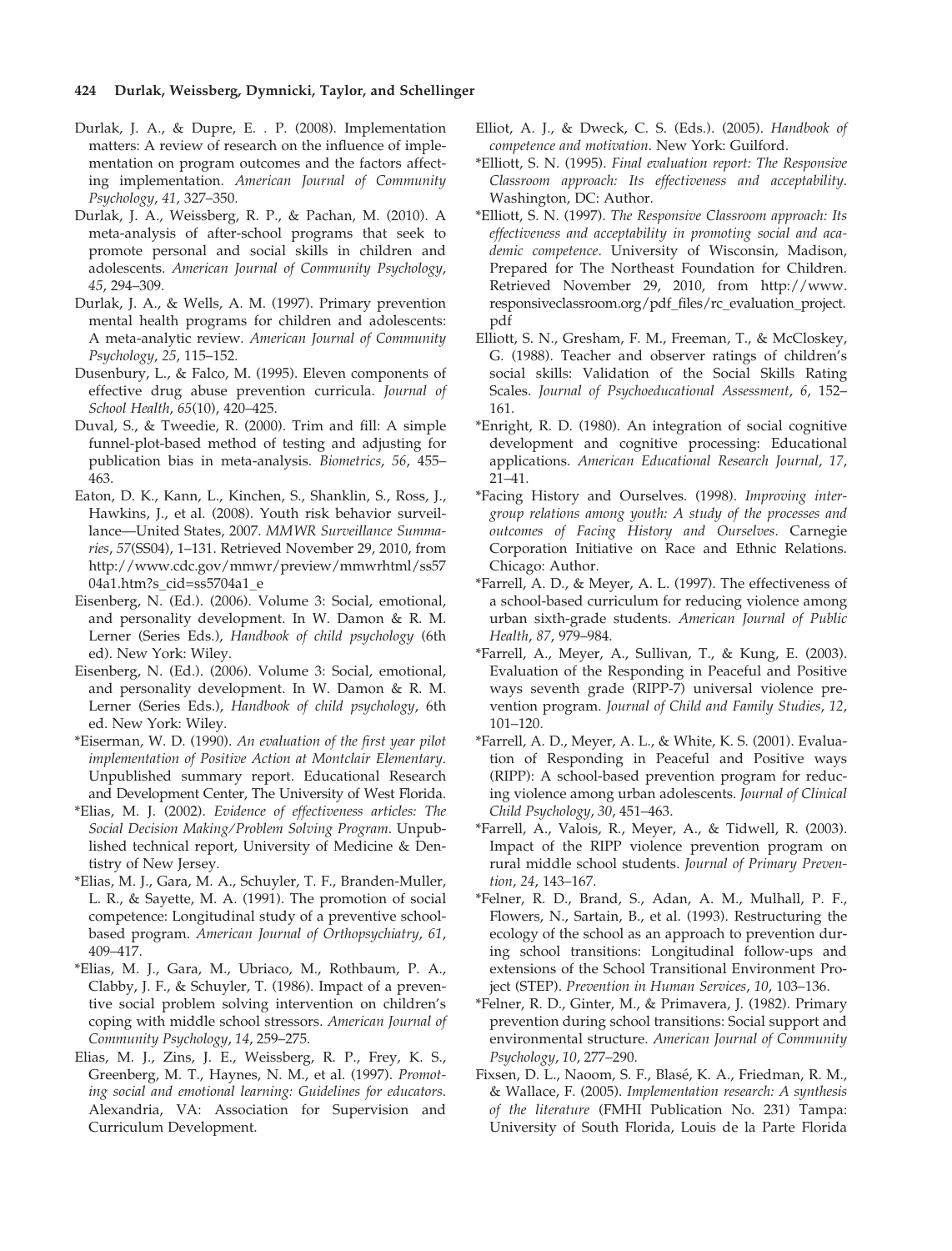Mental Health Institute, National Implementation Research Network. Retrieved November 29, 2010, from http://www.fpg.unc.edu/~nirn/resources/publications/ Monograph/index.cfm

- \*Flay, B., Acock, A., Vuchinich, S., & Beets, M. (2006). Progress report of the randomized trial of Positive Action in Hawaii: End of third year of intervention (Spring, 2005). Unpublished manuscript, Oregon State University.
- \*Flay, B. R., & Allred, C. G. (2003). Long-term effects of the Positive Action program—A comprehensive, positive youth development program. American Journal of Health Behavior, 27(Suppl. 1), S6–S21.
- \*Flay, B. R., Allred, C. G., & Ordway, N. (2001). Effects of the positive action program on achievement and discipline: Two matched-control comparisons. Prevention Science, 2, 71–89.
- \*Flay, B. R., Graumlich, S., Segawa, E., Burns, J. L., & Holliday, M. Y. (2004). Effects of 2 prevention programs on high-risk behaviors among African American youth. Archives of Pediatric Adolescent Medicine, 158, 377–384.
- \*Foshee, V. A., Bauman, K. E., Arriaga, X. B., Helms, R. W., Koch, G. G., & Linder, G. F. (1998). An evaluation of Safe Dates, an adolescent dating and violence prevention program. American Journal of Public Health, 88, 45–50.
- \*Foshee, V. A., Bauman, K. E., Ennett, S. T., Linder, F., Benefield, T., & Suchindran, C. (2004). Assessing the long-term effects of the Safe Dates program and a booster in preventing and reducing adolescent dating violence victimization and perpetration. American Journal of Public Health, 94, 619–624.
- \*Foshee, V. A., Bauman, K. E., Ennett, S. T., Suchindran, C., Benefield, T., & Linder, G. F. (2005). Assessing the effects of the dating violence prevention program ''Safe Dates'' using random coefficient regression modeling. Prevention Science, 6, 245–258.
- \*Foshee, V. A., Bauman, K. E., Greene, W. F., Koch, G. G., Linder, G. F., & MacDougall, J. E. (2000). The Safe Dates program: 1-year follow-up results. American Journal of Public Health, 90, 1619–1622.
- Foster, S., Rollefson, M., Doksum, T., Noonan, D., Robinson, G., & Teich, J. (2005). School mental health services in the United States, 2002–2003 [DHHS Pub. No. (SMA) 05-4068]. Rockville, MD: Center for Mental Health Services, Substance Abuse and Mental Health Services Administration.
- \*Frey, K. S., Hirschstein, M. K., Snell, J. L., Van Schoiack Edstrom, L., Mackenzie, E. P., & Broderick, C. J. (2005). Reducing playground bullying and supporting beliefs: An experimental trial of the Steps to Respect program. Developmental Psychology, 41, 479–490.
- \*Frey, K. S., Nolen, S. B., Van Schoiack Edstrom, L., & Hirschstein, M. (2001, June). Second Step: Effects of a social competence program on social goals and behavior. Poster session presented at the annual meeting of the Society for Prevention Research, Washington, DC.
- \*Frey, K. S., Nolen, S. B., Van Schoiack Edstrom, L., & Hirschstein, M. K. (2005). Effects of a school-based

social-emotional competence program: Linking children's goals, attributions, and behavior. Journal of Applied Developmental Psychology, 26, 171–200.

- \*Gainer, P. S., Webster, D. W., & Champion, H. R. (1993). A youth violence prevention program: Description and preliminary evaluation. Archives of Surgery, 128, 303– 308.
- \*Garaigordobil, M., & Echebarria, A. (1995). Assessment of a peer-helping game program on children's development. Journal of Research in Childhood Education, 10, 63–69.
- \*Gesten, E. L., Rains, M. H., Rapkin, B. D., Weissberg, R. P., Flores de Apodaca, R., Cowen, E. L., et al. (1982). Training children in social problem-solving competencies: A first and second look. American Journal of Community Psychology, 10, 95–115.
- \*Gosin, M. N., Dustman, P. A., Drapeau, A. E., & Harthun, M. L. (2003). Participatory action research: Creating an effective prevention curriculum for adolescents in the Southwestern US. Health Education Research, 18, 363–379.
- \*Gottfredson, D. C. (1986). An empirical test of schoolbased environmental and individual interventions to reduce the risk of delinquent behavior. Criminology, 24, 705–731.
- \*Gottfredson, D. C. (1988). An evaluation of an organization development approach to reducing school disorder. Evaluation Review, 11, 739–763.
- Gottfredson, D. C., & Gottfredson, G. D. (2002). Quality of school-based prevention programs: Results from a national survey. Journal of Research in Crime and Delinquency, 39, 3–35.
- \*Gottfredson, D. C., Gottfredson, G. D., & Hybl, L. G. (1993). Managing adolescent behavior: A multiyear, multischool study. American Educational Research Journal, 30, 179–215.
- \*Gottfredson, G. D., Jones, E. M., & Gore, T. W. (2002). Implementation and evaluation of a cognitive-behavioral intervention to prevent problem behavior in a disorganized school. Prevention Science, 3, 43–56.
- Greenberg, M. T. (2006). Promoting resilience in children and youth: Preventive interventions and their interface with neuroscience. Annals of the New York Academy of Science, 1094, 139–150.
- Greenberg, M. T., Domitrovich, C., & Bumbarger, B. (2001). The prevention of mental disorders in schoolaged children: Current state of the field. Prevention & Treatment, 4, 1–62.
- \*Greenberg, M. T., & Kusche, C. A. (1998). Preventive intervention for school-age deaf children: The PATHS curriculum. Journal of Deaf Studies and Deaf Education, 3, 49–63.
- \*Greenberg, M. T., Kusche, C. A., Cook, E. T., & Quamma, J. P. (1995). Promoting emotional competence in school-aged children: The effects of the PATHS curriculum. Development and Psychopathology, 7, 117–136.
- Greenberg, M. T., Weissberg, R. P., O'Brien, M. U., Zins, J. E., Fredericks, L., Resnik, H., et al. (2003). Enhancing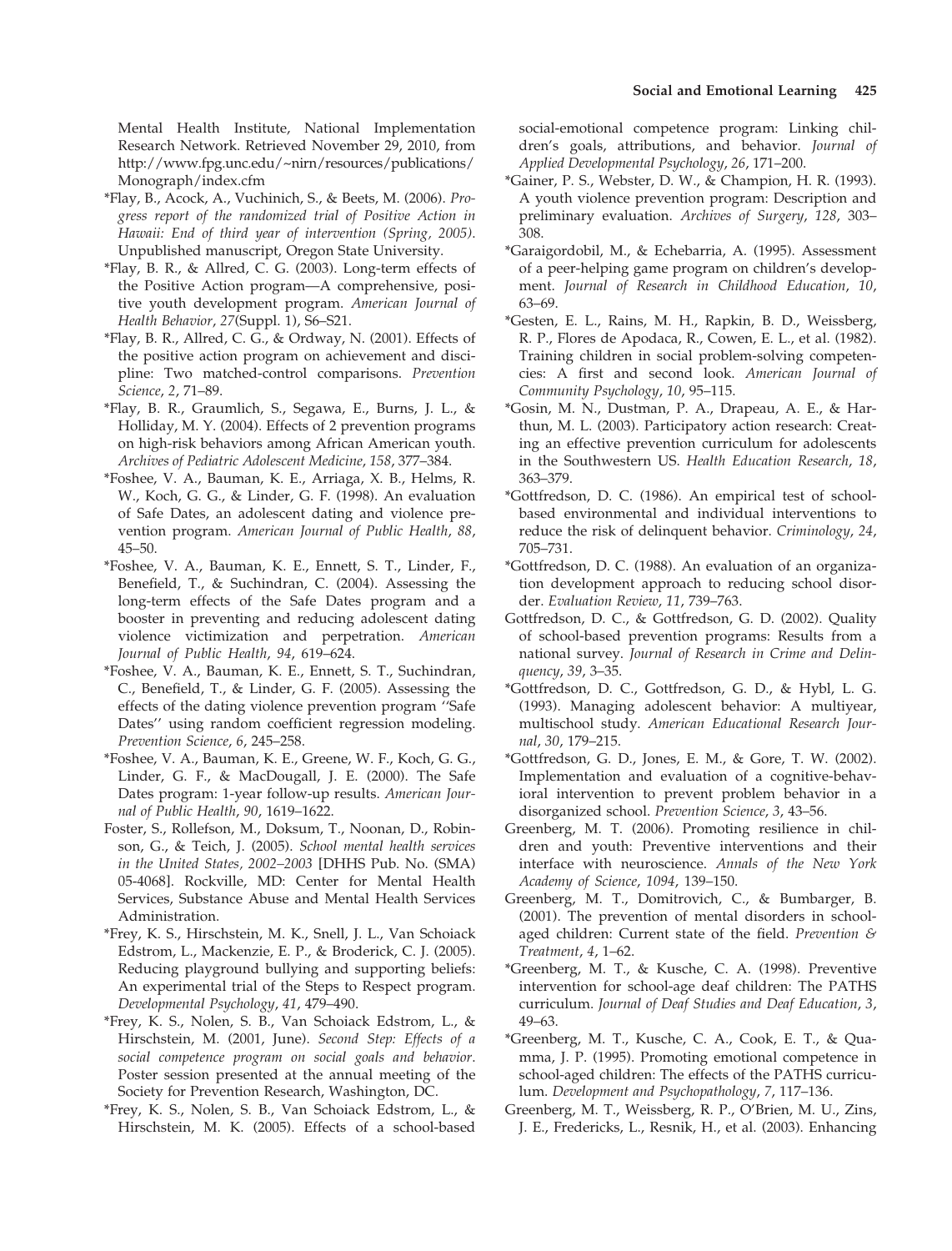school-based prevention and youth development through coordinated social, emotional, and academic learning. American Psychologist, 58, 466–474.

- Greenhalgh, T., Robert, G., Macfarlane, F., Bate, P., Kyriakidou, O., & Peacock, R. (2005). Diffusion of innovations in health service organizations: A systematic literature review. Oxford, UK: Blackwell.
- Gresham, F. M. (1995). Best practices in social skills training. In A. Thomas & J. Grimes (Eds.), Best practices in school psychology-III (pp. 1021–1030). Washington, DC: National Association of School Psychologists.
- \*Griffin, K. W., Botvin, G. J., & Nichols, T. R. (2004). Long-term follow-up effects of a school-based drug abuse prevention program on adolescent risky driving. Prevention Science, 5, 207–212.
- \*Grossman, D. C., Neckerman, H. J., Koepsell, T. D., Liu, P. Y., & Asher, K. N. (1997). Effectiveness of a violence prevention curriculum among children in elementary school: A randomized controlled trial. Journal of the American Medical Association, 277, 1605–1611.
- Guerra, N. G., & Bradshaw, C. P. (2008). Linking the prevention of problem behaviors and positive youth development: Core competencies for positive youth development and risk prevention. New Directions for Child and Adolescent Development, 122, 1–17.
- Hahn, R., Fuqua-Whitley, D., Wethington, H., Lowy, J., Crosby, A., Fullilove, M., et al. (2007). Effectiveness of universal school-based programs to prevent violent and aggressive behavior: A systematic review. American Journal of Preventive Medicine, 33(2, Suppl. 1), S114–S129.
- Hamre, B. K., & Pianta, R. C. (2006). Student-teacher relationships. In G. G. Bear & K. M. Minke (Eds.), Children's needs III: Development, prevention, and intervention (pp. 59–71). Bethesda, MD: National Association of School Psychologists.
- Haney, P., & Durlak, J. A. (1998). Changing self-esteem in children and adolescents: A meta-analytic review. Journal of Clinical Child Psychology, 27, 423–433.
- \*Hansen, W. B., & Dusenbury, L. (2004). All Stars Plus: A competence and motivation enhancement approach to prevention. Health Education, 104, 371–381.
- \*Harrington, N. G., Giles, S. M., Hoyle, R. H., Feeney, G. J., & Yungbluth, S. C. (2001). Evaluation of the All Stars character education and problem behavior prevention program: Effects on mediator and outcome variables for middle school students. Health Education and Behavior, 28, 533–546.
- \*Harris, P. A. (1998). Teaching conflict resolution skills to children: A comparison between a curriculum based and a modified peer mediation program. Dissertation Abstracts International: Section A. Humanities and Social Sciences, 59(09), 3397.
- \*Hausman, A., Pierce, G., & Briggs, L. (1996). Evaluation of a comprehensive violence prevention education: Effects on student behavior. Journal of Adolescent Health, 19, 104–110.
- \*Hawkins, J. D., Catalano, R. F., Kosterman, R., Abbott, R., & Hill, K. G. (1999). Preventing adolescent health-

risk behaviors by strengthening protection during childhood. Archives of Pediatrics and Adolescent Medicine, 153, 226–234.

- Hawkins, J. D., Smith, B. H., & Catalano, R. F. (2004). Social development and social and emotional learning. In J. E. Zins, R. P. Weissberg, M. C. Wang, & H. J. Walberg (Eds.), Building academic success on social and emotional learning: What does the research say? (pp. 135–150). New York: Teachers College Press.
- \*Haynes, L. A., & Avery, A. W. (1979). Training adolescents in self-disclosure and empathy skills. Journal of Counseling Psychology, 26, 526–530.
- \*Heckenlaible-Gotto, M. J. (1996). Classroom-based social skills training program: Impact on social behavior and peer acceptance of first grade students. Dissertation Abstracts International: Section A. Humanities and Social Sciences, 57(03), 1025.
- Hedges, L. V., & Olkin, I. (1985). Statistical methods for meta-analysis. New York: Academic Press.
- \*Heinemann, G. H. (1990). The effects of the Lions-Quest ''Skills for Adolescence'' program on self-esteem development and academic achievement at the middle school level. Dissertation Abstracts International: Section A. Humanities and Social Sciences, 51(06), 1890A.
- \*Hennessey, B. A. (2004). Promoting social competence in school-aged children: The effects of the Open Circle program. Unpublished manuscript.
- \*Hepler, J. B., & Rose, S. F. (1988). Evaluation of a multi-component group approach for improving the social skills of elementary school children. Journal of Social Service Research, 11, 1–18.
- \*Hiebert, B., Kirby, B., & Jaknavorian, A. (1989). Schoolbased relaxation: Attempting primary prevention. Canadian Journal of Counseling, 23, 273–287.
- Higgins, J. P., Thompson, S. G., Deeks, J. J., & Altman, D. G. (2003). Measuring inconsistency in meta-analyses. British Medical Journal, 327, 557–560.
- Hill, C. J., Bloom, H. S., Black, A. R., & Lipsey, M. W. (2007). Empirical benchmarks for interpreting effect sizes in research. Child Development Perspectives, 2, 172– 177.
- Horowitz, J. L., & Garber, J. (2007). The prevention of depressive symptoms in children and adolescents: A meta-analytic review. Journal of Consulting and Clinical Psychology, 74, 401–415.
- \*Houtz, J. C., & Feldhusen, J. C. (1976). The modification of fourth graders' problem solving abilities. Journal of Psychology, 93, 229–237.
- \*Hudgins, E. W. (1979). Examining the effectiveness of affective education. Psychology in the Schools, 16, 581– 585.
- \*Hundert, J., Boyle, M. H., Cunningham, C. E., Duku, E., Heale, J., McDonald, J., et al. (1999). Helping children adjust—A Tri-Ministry Study: II. Program effects. Journal of Child Psychology and Psychiatry, 40, 1061–1073.
- \*Hunter, L. (1998). Preventing violence through the promotion of social competence and positive interethnic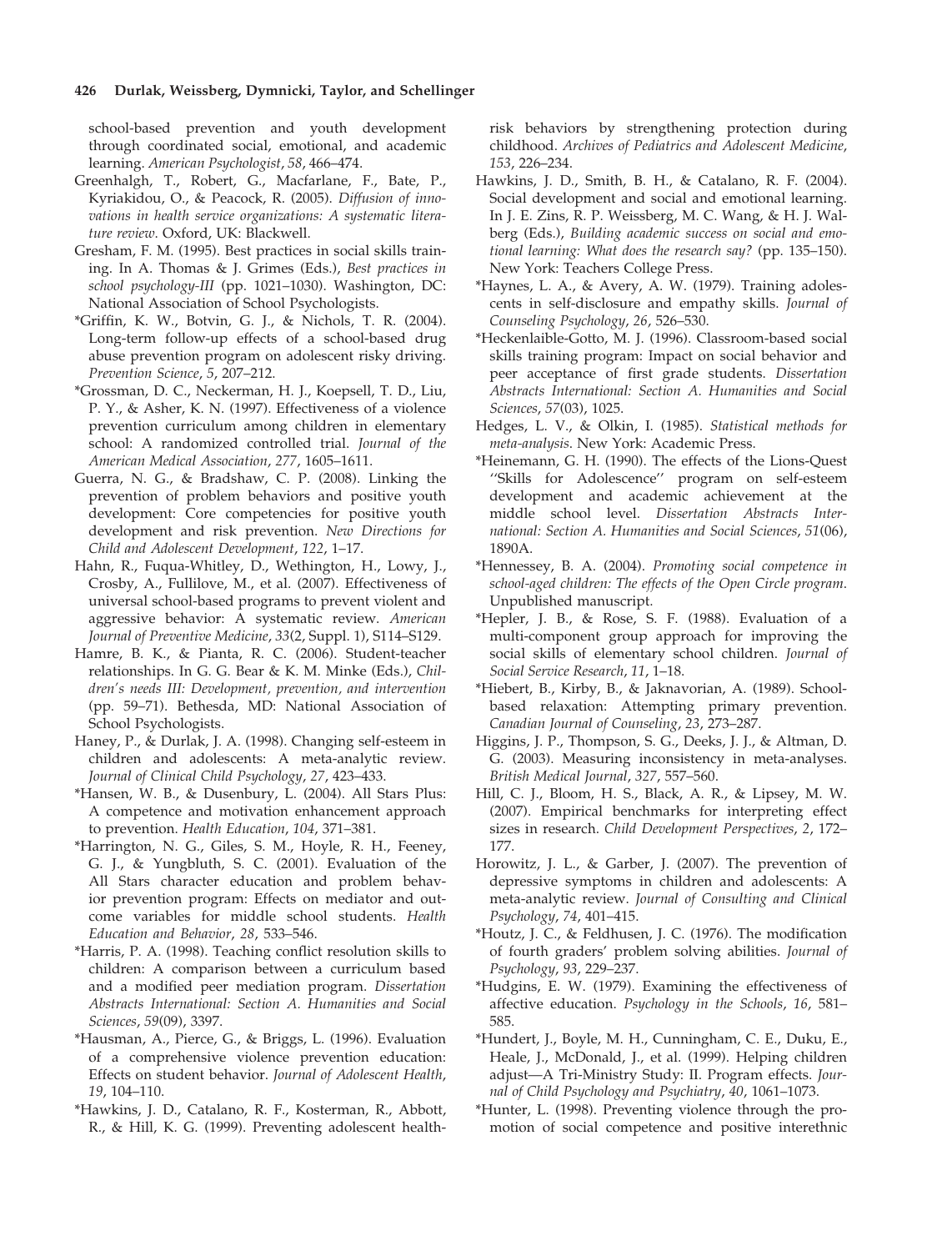contact: An evaluation of three elementary schoolbased violence prevention instructional approaches. Dissertation Abstracts International: Section A. Humanities and Social Sciences, 59(08), 2851.

- \*Ialongo, N., Poduska, J., Werthamer, L., & Kellam, S. (2001). The distal impact of two first-grade preventive interventions on conduct problems and disorder in early adolescence. Journal of Emotional & Behavioral Disorders, 9, 146–161.
- \*Ialongo, N. S., Werthamer, L., Kellam, S. G., Brown, C. H., Wang, S., & Lin, Y. (1999). Proximal impact of two first-grade preventive interventions on the early risk behaviors for later substance abuse, depression, and antisocial behavior. American Journal of Community Psychology, 27, 599–641.
- Institute of Education Sciences. (2008a). Technical details of WWC-conducted computations. Retrieved November 29, 2010, from http://ies.ed.gov/ncee/wwc/pdf/conducted\_ computations.pdf
- Institute of Education Sciences. (2008b). What Works Clearinghouse procedures and standards workbook, Version 2.0. Retrieved November 29, 2010, from http://ies.ed. gov/ncee/wwc\_procedures\_v2\_standards\_handbook.pdf
- Institute of Medicine. (1994). Reducing risks for mental disorders: Frontiers for preventive intervention research. Washington, DC: National Academies Press.
- Institute of Medicine. (2009). Preventing mental, emotional, and behavioral disorders among young people: Progress and possibilities. Washington, DC: National Academies Press.
- Izard, C. E. (2002). Translating emotion theory and research into preventive interventions. Psychological Bulletin, 128, 796–824.
- Jennings, P. A., & Greenberg, M. T. (2009). The prosocial classroom: Teacher social and emotional competence in relation to student and classroom outcomes. Review of Educational Research, 79, 491–525.
- \*Johnson, D. L., & Johnson, R. (1997). The impact of conflict resolution training on middle school students. Journal of Social Psychology, 137, 11–21.
- \*Johnson, D. W., Johnson, R. T., & Dudley, B. (1992). Effects of peer mediation training on elementary school students. Mediation Quarterly, 10, 89–99.
- \*Johnson, D. W., Johnson, R., Dudley, B., & Magnuson, D. (1995). Training elementary school students to manage conflict. Journal of Social Psychology, 135, 673– 686.
- \*Johnson, D. W., Johnson, R., Dudley, B., Ward, M., & Magnuson, D. (1995). The impact of peer mediation training on the management of school and home conflicts. American Educational Research Journal, 32, 829–844.
- \*Kam, C.-M., Greenberg, M. T., & Walls, C. T. (2003). Examining the role of implementation quality in schoolbased prevention using the PATHS curriculum. Prevention Science, 4, 55–63.
- \*Kenney, D. J., & Watson, T. S. (1996). Reducing fear in the schools: Managing conflict through student problem solving. Education and Urban Society, 28, 436–455.
- Kitano, H. L. (1960). Validity of the Children's Manifest Anxiety Scale and the modified revised California Inventory. Child Development, 31, 67–72.
- Klem, A. M., & Connell, J. P. (2004). Relationships matter: Linking teacher support to student engagement and achievement. Journal of School Health, 74, 262–273.
- \*Knoff, H. M., & Batsche, G. M. (1995). Project ACHIEVE: Analyzing a school reform process for at-risk and underachieving students. School Psychology Review, 24, 579–603.
- \*Krogh, S. L. (1985). Encouraging positive justice reasoning and perspective-taking skills: Two educational interventions. Journal of Moral Education, 14, 102–110.
- \*Krug, E. G., Brener, N. D., Dahlberg, L. L., Ryan, G. W., & Powell, K. E. (1997). The impact of an elementary school-based violence prevention program on visits to the school nurse. American Journal of Preventive Medicine, 13, 459–463.
- \*Kumpfer, K. L., Alvarado, R., Tait, C., & Turner, C. (2002). Effectiveness of school-based family and children's skills training for substance abuse prevention among 6-8-year-old rural children. Psychology of Addictive Behaviors, 16(Suppl. 4), S65–S71.
- \*Kutnick, P., & Marshall, D. (1993). Development of social skills and the use of the microcomputer in the primary school classroom. British Educational Research Journal, 19, 517–534.
- Ladd, G. W., & Mize, J. (1983). A cognitive social learning model of social skill training. Psychological Review, 90, 127–157.
- \*LaFromboise, T., & Howard-Pitney, B. (1995). The Zuni life skills development curriculum: Description and evaluation of a suicide prevention program. Journal of Counseling Psychology, 42, 479–486.
- \*Larson, J. D. (1992). Anger and aggression management techniques through the Think First curriculum. Journal of Offender Rehabilitation, 18, 101–117.
- \*Leadbeater, B., Hoglund, W., & Woods, T. (2003). Changing contexts? The effects of a primary prevention program on classroom levels of peer relational and physical victimization, Journal of Community Psychology, 31, 397–418.
- Learning First Alliance. (2001). Every child learning: Safe and supportive schools. Washington, DC: Author.
- \*LeCroy, C. W., & Rose, S. D. (1986). Evaluation of preventive interventions for enhancing social competence in adolescents. Social Work Research & Abstracts, 22, 8–16.
- Lemerise, E. A., & Arsenio, W. F. (2000). An integrated model of emotion processes and cognition in social information processing. Child Development, 71, 107–118.
- \*Leming, J. S. (1998). An evaluation of the Heartwood Institute's: An ethics curriculum for children. Murphysboro, IL: Character Evaluation.
- \*Leming, J. S. (2000). Tell me a story: An evaluation of a literature-based character education programme. Journal of Moral Education, 29, 413–427.
- \*Leming, J. S. (2001). Integrating a structured ethical reflection curriculum into high school community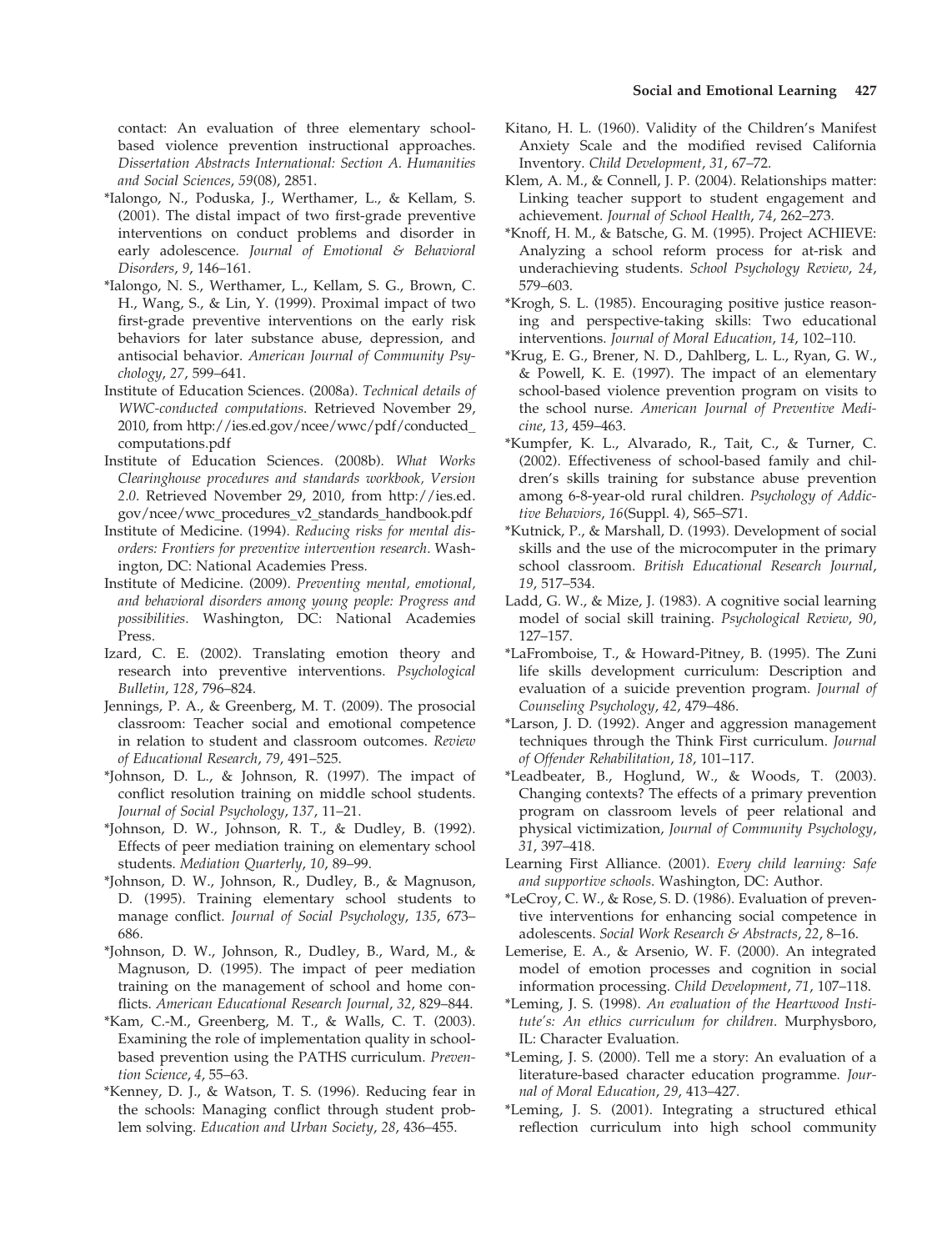service experiences: Impact on students' sociomoral development. Adolescence, 36, 33–45.

- \*Lewis, T. J., Powers, L. J., Kelk, M. J., & Newcomer, L. L. (2002). Reducing problem behaviors on the playground: An investigation of the application of schoolwide positive behavior supports. Psychology in the Schools, 39, 181–190.
- \*Lillenstein, J. A. (2001). Efficacy of a social skills training curriculum with early elementary students in four parochial schools. Dissertation Abstracts International: Section A. Humanities and Social Sciences, 62(09), 2971.
- \*Linares, L. O., Rosbruch, N., Stern, M. B., Edwards, M. E., Walker, G., Abikoff, H.B., et al. (2005). Developing cognitive-social-emotional competencies to enhance academic learning. Psychology in the Schools, 42, 405– 417.
- Lipsey, M. W., & Wilson, D. B. (2001). Practical meta-analysis. Thousand Oaks, CA: Sage.
- \*Lonczak, H. S., Abbott, R., Hawkins, J. D., Kosterman, R., & Catalano, R. F. (2002). Effects of the Seattle Social Development Project on sexual behavior, pregnancy, birth, and sexually transmitted disease outcomes by age 21 years. Pediatrics and Adolescent Medicine, 156, 438–447.
- \*Lopez, B. G., & Lopez, R. G. (1998). The improvement of moral development through an increase in reflection: A training programme. Journal of Moral Education, 27, 225–241.
- \*LoSciuto, L., Rajala, A. K., Townsend, T. N., & Taylor, A. S. (1996). An outcome evaluation of Across Ages: An intergenerational mentoring approach to drug prevention. Journal of Adolescent Research, 11, 116– 129.
- Lösel, F., & Beelman, A. (2003). Effects of child skills training in preventing antisocial behavior: A systematic review of randomized evaluations. Annals of the American Academy of Political and Social Science, 587, 84–109.
- \*Lynch, K. B., & McCracken, K. (2001). Highlights of findings of the Al's Pals intervention Hampton city public schools. Richmond: Virginia Institute for Developmental Disabilities.
- Marzano, R. J. (2006). Classroom assessment and grading that works. Alexandria, VA: Association for Supervision and Curriculum Development.
- Masten, A. S., & Coatsworth, J. D. (1998). The development of competence in favorable and unfavorable environments: Lessons from research on successful children. American Psychologist, 53, 205–220.
- \*Masters, J. R., & Laverty, G. E. (1977). The relationship between changes in attitude and changes in behavior in the Schools Without Failure program. Journal of Research and Development in Education, 10(2), 36–49.
- \*McClowry, S., Snow, D. L., & Tamis-LeMonda, C. S. (2005). An evaluation of the effects of INSIGHTS on the behavior of inner city primary school children. Journal of Primary Prevention, 26, 567–584.
- \*McClure, L. F., Chinsky, J. M., & Larcen, S. W. (1978). Enhancing social problem-solving performance in an

elementary school setting. Journal of Educational Psychology, 70, 504–513.

- \*McNeese, R. M. F. (1999). Reducing violent behavior in the classroom: A comparison of two middle schools. Dissertation Abstracts International: Section A. Humanities and Social Sciences, 60(08), 2756.
- \*Menesini, E., Codecasa, E., Benelli, B., & Cowie, H. (2003). Enhancing children's responsibility to take action against bullying: Evaluation of a befriending intervention in Italian middle schools. Aggressive Behavior, 29, 1–14.
- \*Merry, S., McDowell, H., Wild, C. J., Julliet, B., & Cunliffe, R. (2004). A randomized placebo-controlled trial of a school-based depression prevention program. Journal of American Academy of Child & Adolescent Psychiatry, 43, 538–547.
- Metropolitan Area Child Study Research Group. (2002). A cognitive-ecological approach to preventing aggression in urban settings: Initial outcomes for high-risk children. Journal of Consulting and Clinical Psychology, 70, 179–194.
- \*Michelson, L., & Wood, R. (1980). A group assertive training program for elementary school children. Child Behavior Therapy, 2(1), 1–9.
- \*Miller, A. L., Gouley, K. K., Seifer, R., & Zakriski, A. (2003, June). Evaluating the effectiveness of the PATHS curriculum in an urban elementary school. Paper presented at the meeting of the Society for Prevention Research, Washington, DC.
- \*Morrison, S. (1994). A description and a comparative evaluation of a social skills training program. Dissertation Abstracts International: Section A. Humanities and Social Sciences, 55(05), 1226.
- \*Munoz, M. A., & Vanderhaar, J. E. (2006). Literacyembedded character education in a large urban district: Effects of the Child Development Project on elementary school students and teachers. Journal of Research in Character Education, 4, 27–44.
- \*Muuss, R. E. (1960). The effects of a one- and two-year causal-learning program. Journal of Personality, 28, 479– 491.
- \*Nelson, G., & Carson, P. (1988). Evaluation of a social problem-solving skills program for third- and fourthgrade students. American Journal of Community Psychology, 16, 79–99.
- \*Nelson, J. R., Martella, R. M., & Marchand-Martella, N. (2002). Maximizing student learning: The effects of a comprehensive school-based program for preventing problem behaviors. Journal of Emotional & Behavioral Disorders, 10, 136–148.
- Ngwe, J. E., Liu, L. C., Flay, B. R., Segawa, E., & Abanaya Co-Investigators. (2004). Violence prevention among African American adolescent males. American Journal of Health Behavior, 28(Suppl. 1), S24–S37.
- \*Norris, K. (2001). The ninth grade seminar: A ninth grade transition program evaluation. Dissertation Abstracts International: Section A. Humanities and Social Sciences, 62(04), 1370.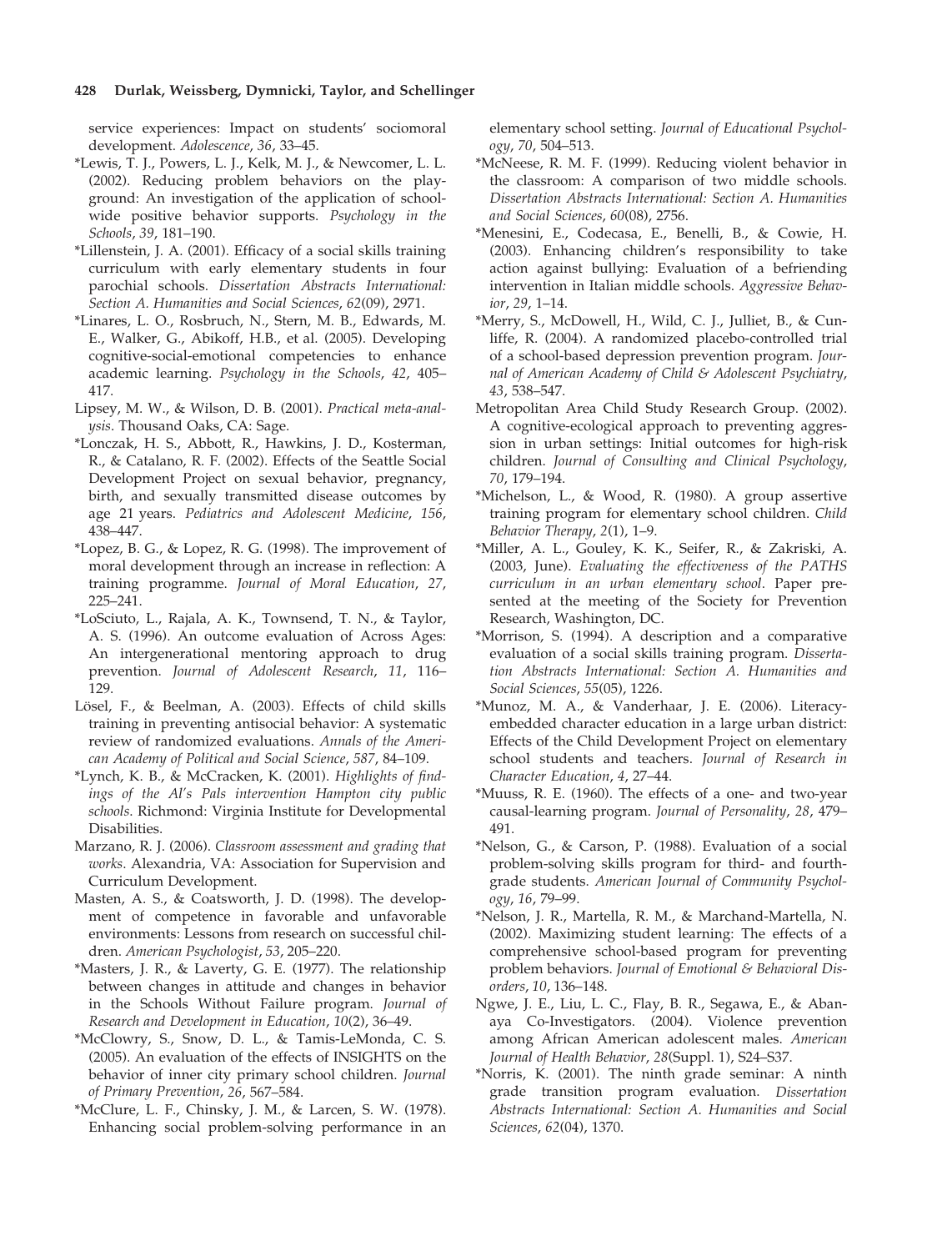- \*O'Donnell, J., Hawkins, J. D., Catalano, R. F., Abbott, R., & Day, L. E. (1995). Preventing school failure, drug use, and delinquency among low-income children: Long-term intervention in elementary schools. American Journal of Orthopsychiatry, 65, 87–100.
- \*O'Hearn, T. C., & Gatz, M. (1999). Evaluating a psychosocial competence program for urban adolescents. Journal of Primary Prevention, 20, 119–144.
- \*Ojemann, R. H., Levitt, E. E., Lyle, W. H., & Whiteside, M. F. (1955). The effects of a ''causal'' teacher-training program and certain curricular changes on grade school children. Journal of Experimental Education, 24, 95–114.
- \*Olweus, D. (1994). Annotation: Bullying at school: Basic facts and effects of a school based intervention program. Journal of Child Psychology and Psychiatry, 35, 1171–1190.
- \*Omizo, M. M., Omizo, S. A., & D'Andrea, M. J. (1992). Promoting wellness among elementary school children. Journal of Counseling and Development, 71, 194–198.
- \*Orpinas, P., Kelder, S., Frankowski, R., Murray, N., Zhang, Q., & McAlister, A. (2000). Outcome evaluation of a multi-component violence-prevention program for middle schools: The Students for Peace project. Health Education Research, 15, 45–58.
- \*Orpinas, P., Parcel, G. S., McAlister, A., & Frankowski, R. (1995). Violence prevention in middle schools: A pilot evaluation. Journal of Adolescent Health, 17, 360– 371.
- Osher, D., Dwyer, K., & Jackson, S. (2004). Safe, supportive, and successful schools step by step. Longmont, CO: Sopris West.
- \*Oyersman, D., Bybee, D., & Terry, K. (2006). Possible selves and academic outcomes: How and when possible selves impel action. Journal of Personality and Social Psychology, 91, 188–204.
- \*Patton, G. C., Bond, L., Carlin, J. B., Thomas, L., Butler, H., Glover, S., et al. (2006). Promoting social inclusion in schools: A group-randomized trial of effects on student health risk behavior and well-being. American Journal of Public Health, 96, 1582–1587.
- Payton, J., Weissberg, R. P., Durlak, J. A., Dymnicki, A. B., Taylor, R. D., Schellinger, K. B., et al. (2008). The positive impact of social and emotional learning for kindergarten to eighth-grade students: Findings from three scientific reviews. Chicago: Collaborative for Academic, Social, and Emotional Learning.
- Pechman, E. M., Russell, C. A., & Birmingham, J. (2008). Out-of-school time (OST) observation instrument: Report of the validation study. Washington, DC: Policy Studies. Retrieved November 29, 2010, from http://www. policystudies.com
- Peters, J. L., Sutton, A. J., Jones, D. R., Abrams, K. R., & Rushton, L. (2007). Performance of the trim and fill method in the presence of publication bias and between-study heterogeneity. Statistics in Medicine, 26, 4544–4562.
- \*Philliber, S., & Allen, J. P. (1992). Life options and community service: Teen Outreach program. In B. C. Miller

(Ed.), Preventing adolescent pregnancy: Model programs and evaluations (pp. 139–155). Thousand Oaks, CA: Sage.

- \*Possel, P., Horn, A. B., Goren, G., & Hautzinger, M. (2004). School-based prevention of depressive symptoms in adolescents: A 6-month follow-up. Journal of the American Academy of Child and Adolescent Psychiatry, 43, 1003–1010.
- \*Quest International. (1995). Report for U.S Department of Education expert panel on safe, disciplined, and drug-free schools: Lions-Quest Skills for Growing. Newark, OH: Author.
- \*Reid, J. B., Eddy, M., Fetrow, A., & Stoolmiller, M. (1999). Description and immediate impacts of a preventive intervention for conduct problems. American Journal of Community Psychology, 27, 483–517.
- \*Renfro, J., Huebner, R., & Ritchey, B. (2003). School violence prevention: The effects of a university and high school partnership. Journal of School Violence, 2(2), 81–99.
- \*Reyes, O., & Jason, L. A. (1991). An evaluation of a high school dropout prevention program. Journal of Community Psychology, 19, 221–230.
- \*Rimm-Kaufman, S. E., Fan, X., Chiu, Y.-J., & You, W. (2007). The contribution of the Responsive Classroom Approach on children's academic achievement: Results from a three year longitudinal study. Journal of School Psychology, 45, 401–421.
- Ringwalt, C., Vincus, A. A., Hanley, S., Ennett, S. T., Bowling, J. M., & Rohrbach, L. A. (2009). The prevalence of evidence-based drug use prevention curricula in U.S. middle schools in 2005. Prevention Science, 10, 33–40.
- \*Roberts, L., White, G., & Yeomans, P. (2004). Theory development and evaluation of project WIN: A violence reduction program for early adolescents. Journal of Early Adolescence, 24, 460–483.
- \*Rollin, S. A., Rubin, R., Marcil, R., Ferullo, U., & Buncher, R. (1995). Project KICK: a school-based drug education health promotion research project. Counseling Psychology Quarterly, 8, 345–359.
- \*Roseberry, L. (1997). An applied experimental evaluation of conflict resolution curriculum and social skills development. Dissertation Abstracts International: Section A. Humanities and Social Sciences, 58(03), 724.
- \*Rotheram, M. J. (1982). Social skills training with underachievers, disruptive, and exceptional children. Psychology in the Schools, 19, 532–539.
- \*Rotheram, M. J., & Armstrong, M. (1980). Assertiveness training with high school students. Adolescence, 15, 267– 276.
- Salas, E., & Cannon-Bowers, J. A. (2001). The science of training: A decade of progress. Annual Review of Psychology, 52, 471–499.
- \*Salzman, M., & D'Andrea, M. (2001). Assessing the impact of a prejudice prevention project. Journal of Counseling and Development, 79, 341–346.
- \*Sarason, I. G., & Sarason, B. R. (1981). Teaching cognitive and social skills to high school students. Journal of Consulting and Clinical Psychology, 49, 908–919.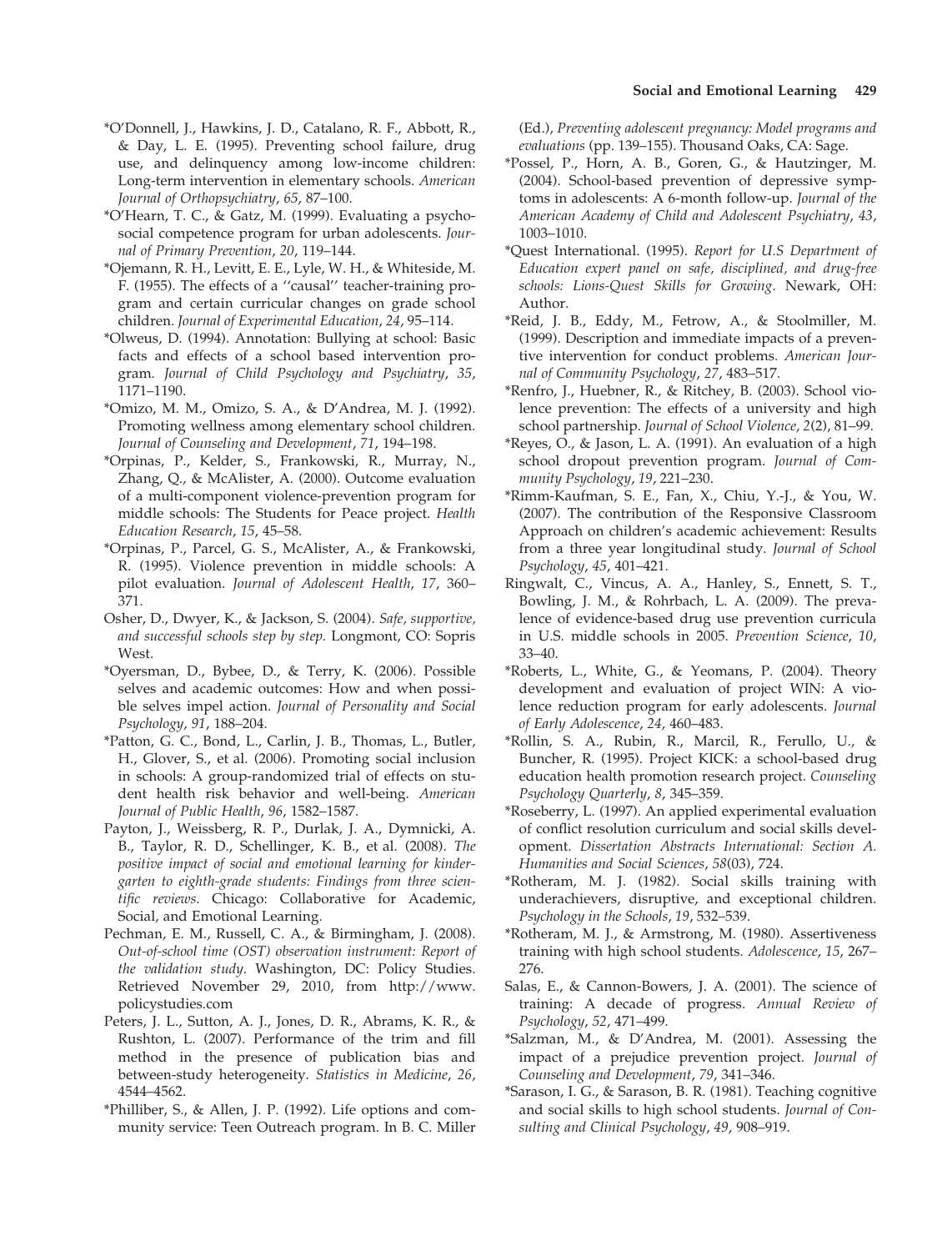- \*Sawyer, M. G., Macmullin, C., Graetz, B., Said, J. A., Clark, J. J., & Baghurst, P. (1997). Social skills training for primary school children: A 1-year follow-up study. Journal of Pediatric Child Health, 33, 378–383.
- Schaps, E., Battistich, V., & Solomon, D. (2004). Community in school as key to student growth: Findings from the Child Development Project. In J. E. Zins, R. P. Weissberg, M. C. Wang, & H. J. Walberg (Eds.), Building academic success on social and emotional learning: What does the research say? (pp. 189–205). New York: Teachers College Press.
- \*Schaps, E., Moskowitz, J. M., Condon, J. W., & Malvin, J. (1984). A process and outcome evaluation of an affective teacher training primary prevention program. Journal of Alcohol and Drug Education, 29(3), 35–64.
- \*Schulman, J. L., Ford, R. C., & Busk, P. (1973). A classroom program to improve self-concept. Psychology in the Schools, 10, 481–486.
- \*Schultz, L. H., Barr, D. J., & Selman, R. L. (2001). The value of a developmental approach to evaluating character development programmes: An outcome study of Facing History and Ourselves. Journal of Moral Education, 30, 3–27.
- \*Shapiro, J. P., Burgoon, J. D., Welker, C. J., & Clough, J. B. (2002). Evaluation of the peacemakers program: Schoolbased violence prevention for students in grades four through eight. Psychology in the Schools, 39, 87–100.
- \*Sharma, M., Petosa, R., & Heaney, C. A. (1999). Evaluation of a brief intervention based on social cognitive theory to develop problem-solving skills among sixthgrade children. Health Education and Behavior, 26, 465– 477.
- \*Sharpe, T. L., Brown, M., & Crider, K. (1995). The effects of a sportsmanship curriculum intervention on generalized positive social behavior of urban elementary school students. Journal of Applied Behavior Analysis, 28, 401–416.
- \*Sharpe, T., Crider, K., Vyhlidal, T., & Brown, M. (1996). Description and effects of prosocial instruction in an elementary physical education setting. Education and Treatment of Children, 19, 435–457.
- \*Shochet, I. M., Dadds, M. R., Holland, D., Whitefield, K., Harnett, P. H., & Osgarby, S. M. (2001). The efficacy of a universal school-based program to prevent adolescent depression. Journal of Clinical Child Psychology, 30, 303– 315.
- \*Simons-Morton, B., Haynie, D., Saylor, K., Crump, A. D., & Chen, R. (2005). The effects of the Going Places Program on early adolescent substance use and antisocial behavior. Prevention Science, 6, 187–197.
- \*Skye, D. L. (2001). Arts-based guidance intervention for enhancement of empathy, locus of control, and prevention of violence. Unpublished doctoral dissertation. University of Florida, Gainesville, FL.
- Smith, J. D., Schneider, B. H., Smith, P. K., & Ananiadou, K. (2004). The effectiveness of whole-school antibullying programs: A synthesis of evaluation research. School Psychology Review, 33, 547–560.
- \*Smith, P. K., & Sharp, S. (Eds.). (1994). School bullying: Insights and perspectives. London: Routledge.
- \*Smokowski, P. R., Fraser, M. W., Day, S. H., Galinsky, M. J., & Bacallao, M. L. (2004). School-based skills training to prevent aggressive behavior and peer rejection in childhood: Evaluating the Making Choices program. Journal of Primary Prevention, 25, 233–251.
- \*Solomon, D., Battistich, V., & Watson, M. (1993, March). A longitudinal investigation of the effects of a school intervention program on children's social development. Paper presented at the biennial meeting of the Society for Research in Child Development, New Orleans, LA.
- \*Solomon, D., Battistich, V., Watson, M., Schaps, E., & Lewis, C. (2000). A six-district study of educational change: Direct and mediated effects of the Child Development Project. Social Psychology of Education, 4, 3–51.
- \*Solomon, D., Watson, M. S., Delucchi, K. L., Schaps, E., & Battistich, V. (1988). Enhancing children's prosocial behavior in the classroom. American Educational Research Journal, 25, 527–555.
- \*Sorsdahl, S. N., & Sanche, R. P. (1985). The effects of classroom meetings on self-concept and behavior. Elementary School Guidance & Counseling, 20, 49–56.
- \*Sprague, J., Walker, H., Golly, A., White, K., Myers, D., & Shannon, T. (2001). Translating research into effective practice: The effects of a universal staff and student intervention on key indicators of school safety and discipline. Education and Treatment of Children, 24, 495–511.
- \*Sprinthall, N. A., & Scott, J. R. (1989). Promoting psychological development, math achievement, and success attribution of female students through deliberate psychological education. Journal of Consulting Psychology, 36, 440–446.
- \*Stacey, S., & Rust, J. O. (1985). Evaluating the effectiveness of the DUSO-1 (revised) program. Elementary School Guidance & Counseling, 20, 84-90.
- \*Stafford, W. B., & Hill, J. D. (1989). Planned program to foster positive self-concepts in kindergarten children. Elementary School Guidance & Counseling, 24, 47–57.
- \*Stephenson, D. (1979). Evaluation of the Twin Falls Primary Positive Action Program 1978-1979. Unpublished report, College of Southern Idaho, Twin Falls, ID.
- \*Stevahn, L., Johnson, D. W., Johnson, R. T., Oberle, K., & Wahl, L. (2000). Effects of conflict resolution training integrated into a kindergarten curriculum. Child Development, 71, 772–784.
- \*Stevahn, L., Johnson, D. W., Johnson, R. T., & Real, D. (1996). The impact of a cooperative or individualistic context on the effectiveness of conflict resolution training. American Educational Research Journal, 33, 801– 823.
- \*Switzer, G. E., Simmons, R. G., Dew, M. A., Regalski, J. M., & Wang, C. (1995). The effect of a school-based helper program on adolescent self-image, attitudes, and behavior. Journal of Early Adolescence, 15, 429–455.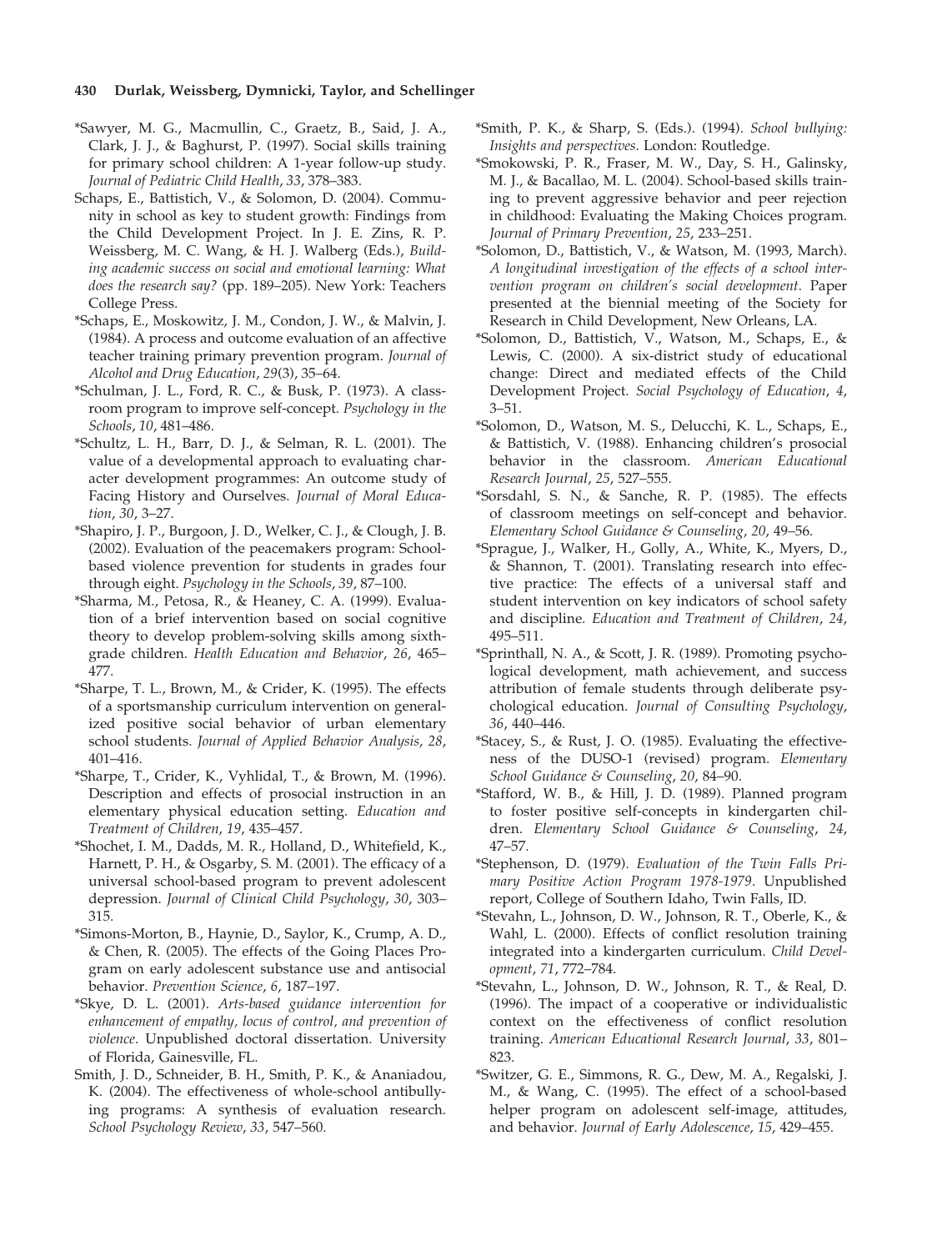- \*Taub, J. (2001). Evaluation of the Second Step violence prevention program at a rural elementary school. School Psychology Review, 31, 186–200.
- \*Taylor, C. A., Liang, B., Tracy, A. J., Williams, L. M., & Seigle, P. (2002). Gender differences in middle school adjustment, physical fighting, and social skills: Evaluation of a social competency program. Journal of Primary Prevention, 23, 259–272.
- \*Thompson, K. L., Bundy, K. A., & Wolfe, W. R. (1996). Social skills training for young adolescents: Cognitive and performance components. Adolescence, 31, 505–521.
- \*Thomson-Rountree, P., & Woodruff, A. E. (1982). An examination of Project AWARE: The effects on children's attitudes towards themselves, others, and school. Journal of School Psychology, 20, 20–30.
- Tobler, N. S., Roona, M. R., Ochshorn, P., Marshall, D. G., Streke, A. V., & Stackpole, K. M. (2000). School-based adolescent drug prevention programs: 1998 meta-analysis. Journal of Primary Prevention, 30, 275–336.
- Tolan, P. H., Guerra, N. G., & Kendall, P. C. (1995). A developmental-ecological perspective on antisocial behavior in children and adolescents: Toward a unified risk and intervention framework. Journal of Consulting and Clinical Psychology, 63, 579–584.
- \*Trudeau, L., Spoth, R., Lillehoj, C., Redmond, C., & Wickrama, K. A. S. (2003). Effects of a preventive intervention on adolescent substance use initiation, expectancies, and refusal intentions. Prevention Science, 4, 109–122.
- \*Twemlow, S., Fonagy, P., Sacco, F., Gies, M., Evans, R., & Ewbank, R. (2001). Creating a peaceful school learning environment: A controlled study of an elementary school intervention to reduce violence. American Journal of Psychiatry, 158, 808–810.
- U.S. Public Health Service. (2000). Report of the Surgeon General's Conference on Children's Mental Health. Washington, DC: Department of Health and Human Services.
- \*Van Schoiack-Edstrom, L., Frey, K. S., & Beland, K. (2002). Changing adolescents' attitudes about relational and physical aggression: An early evaluation of a school-based intervention. School Psychology Review, 31, 201–216.
- \*Vicary, J. R., Henry, K. L., Bechtel, L. J., Swisher, J. D., Smith, E. A., Wylie, R., et al. (2004). Life skills training effects for high and low risk rural junior high school females. Journal of Primary Prevention, 25, 399–416.
- \*Vogrin, D., & Kassinove, H. (1979). Effects of behavior rehearsal, audio taped observation, and intelligence on assertiveness and adjustment in third-grade children. Psychology in the Schools, 16, 422–429.
- \*Waksman, S. A. (1984). Assertion training with adolescents. Adolescence, 19, 123–130.
- Wandersman, A., & Florin, P. (2003). Community interventions and effective prevention. American Psychologist, 58, 441–448.
- Wang, M. C., Haertel, G. D., & Walberg, H. J. (1997). Learning influences. In H. J. Walberg & G. D. Haertel

(Eds.), Psychology and educational practice (pp. 199–211). Berkeley, CA: McCatchan.

- Waters, E., & Sroufe, L. A. (1983). Social competence as a developmental construct. Developmental Review, 3, 79– 97.
- \*Watson, M., Battistich, V., & Solomon, D. (1997). Enhancing students' social and ethical development in schools: An intervention program and its effects. International Journal of Educational Research, 27, 571–586.
- \*Weissberg, R. P., & Caplan, M. (1994). Promoting social competence and preventing antisocial behavior in young urban adolescents. Unpublished manuscript.
- Weissberg, R. P., Caplan, M. Z., & Sivo, P. J. (1989). A new conceptual framework for establishing school-based social competence promotion programs. In L. A. Bond & B. E. Compas (Eds.), Primary prevention and promotion in the schools (pp. 255–296). Newbury Park, CA: Sage.
- \*Weissberg, R. P., Gesten, E. L., Carnrike, C. L., Toro, P. A., Rapkin, B. D., Davidson, E., et al. (1981). Social problem-solving skills training: A competence-building intervention with second- to fourth-grade children. American Journal of Community Psychology, 9, 411–423.
- \*Weissberg, R. P., Gesten, E. L., Rapkin, B. D., Cowen, E. L., Davidson, E., Flores de Apodaca, R., et al. (1981). Evaluation of a social-problem-solving training program for suburban and inner-city third-grade children. Journal of Consulting and Clinical Psychology, 49, 251–261.
- Weissberg, R. P., & Greenberg, M. T. (1998). School and community competence-enhancement and prevention programs. In I. E. Siegel & K. A. Renninger (Vol. Eds.), Handbook of child psychology. Vol. 4. Child psychology in practice (5th ed., pp. 877–954). New York: Wiley.
- Weissberg, R. P., Kumpfer, K., & Seligman, M. E. P. (Eds.). (2003). Prevention that works for children and youth: An introduction. American Psychologist, 58, 425– 432.
- Weisz, J. R., Sandler, I. N., Durlak, J. A., & Anton, B. S. (2005). Promoting and protecting youth mental health through evidence-based prevention and treatment. American Psychologist, 60, 628–648.
- \*Welch, F. C., & Dolly, J. (1980). A systematic evaluation of Glasser's techniques. Psychology in the Schools, 17, 385–389.
- Wilson, D. B., Gottfredson, D. C., & Najaka, S. S. (2001). School-based prevention of problem behaviors: A meta-analysis. Journal of Quantitative Criminology, 17, 247–272.
- Wilson, S. J., & Lipsey, M. W. (2007). School-based interventions for aggressive and disruptive behavior: Update of a meta-analysis. American Journal of Preventive Medicine, 33(Suppl. 2S), 130–143.
- Wilson, S. J., Lipsey, M. W., & Derzon, J. H. (2003). The effects of school-based intervention programs on aggressive behavior: A meta-analysis. Journal of Consulting and Clinical Psychology, 71, 136–149.
- \*Work, W. C., & Olsen, K. H. (1990). Evaluation of a revised fourth grade social problem solving curriculum: